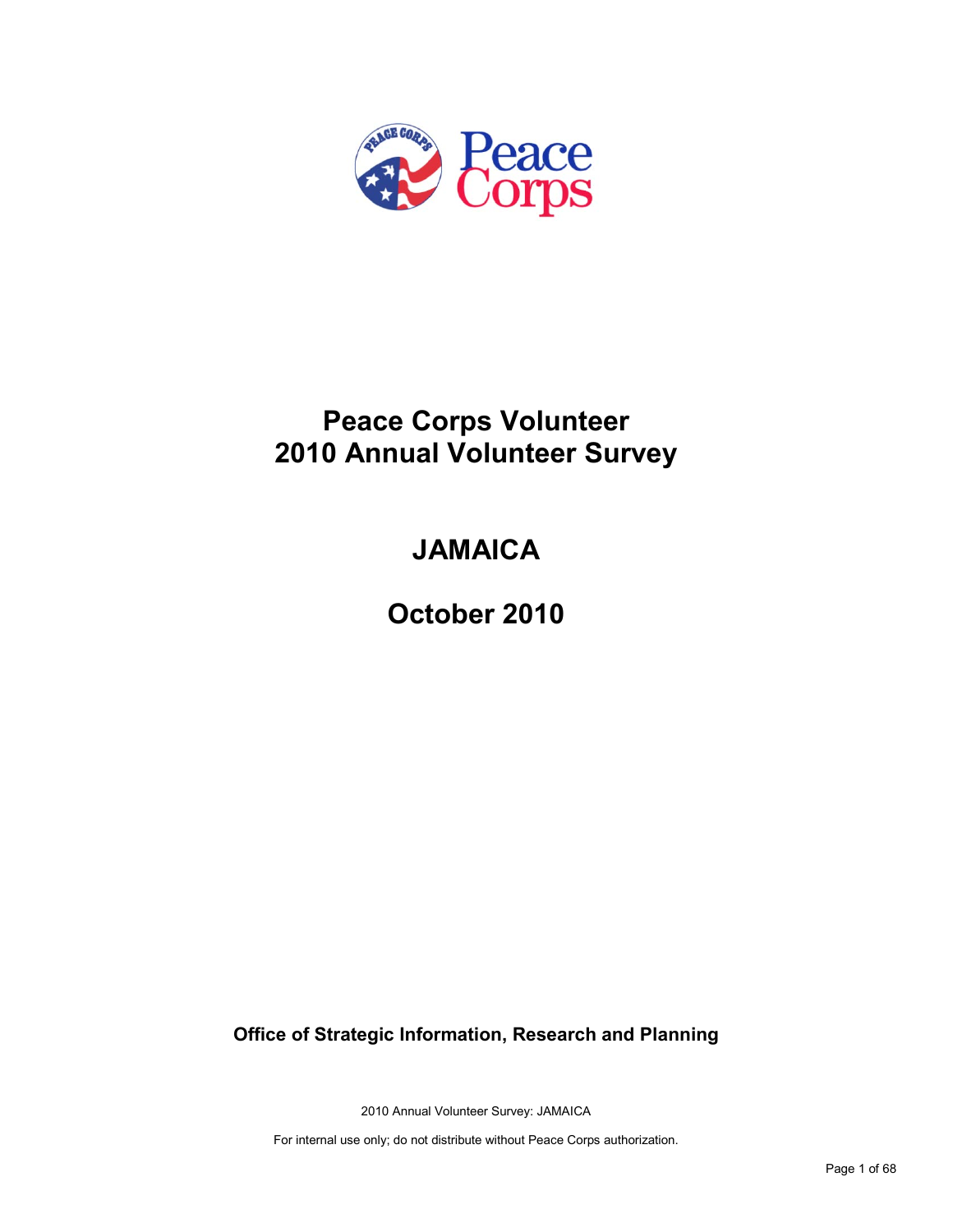# **Table of Contents**

| A.           |                                                |    |
|--------------|------------------------------------------------|----|
| В.           |                                                |    |
| C.           |                                                |    |
| D.           |                                                |    |
| Е.           |                                                |    |
| F.           |                                                | 23 |
| G.           |                                                |    |
| Н.           |                                                |    |
| $\mathbf{L}$ |                                                |    |
| J.           | Overall Assessment of Your Peace Corps Service |    |
| Κ.           |                                                |    |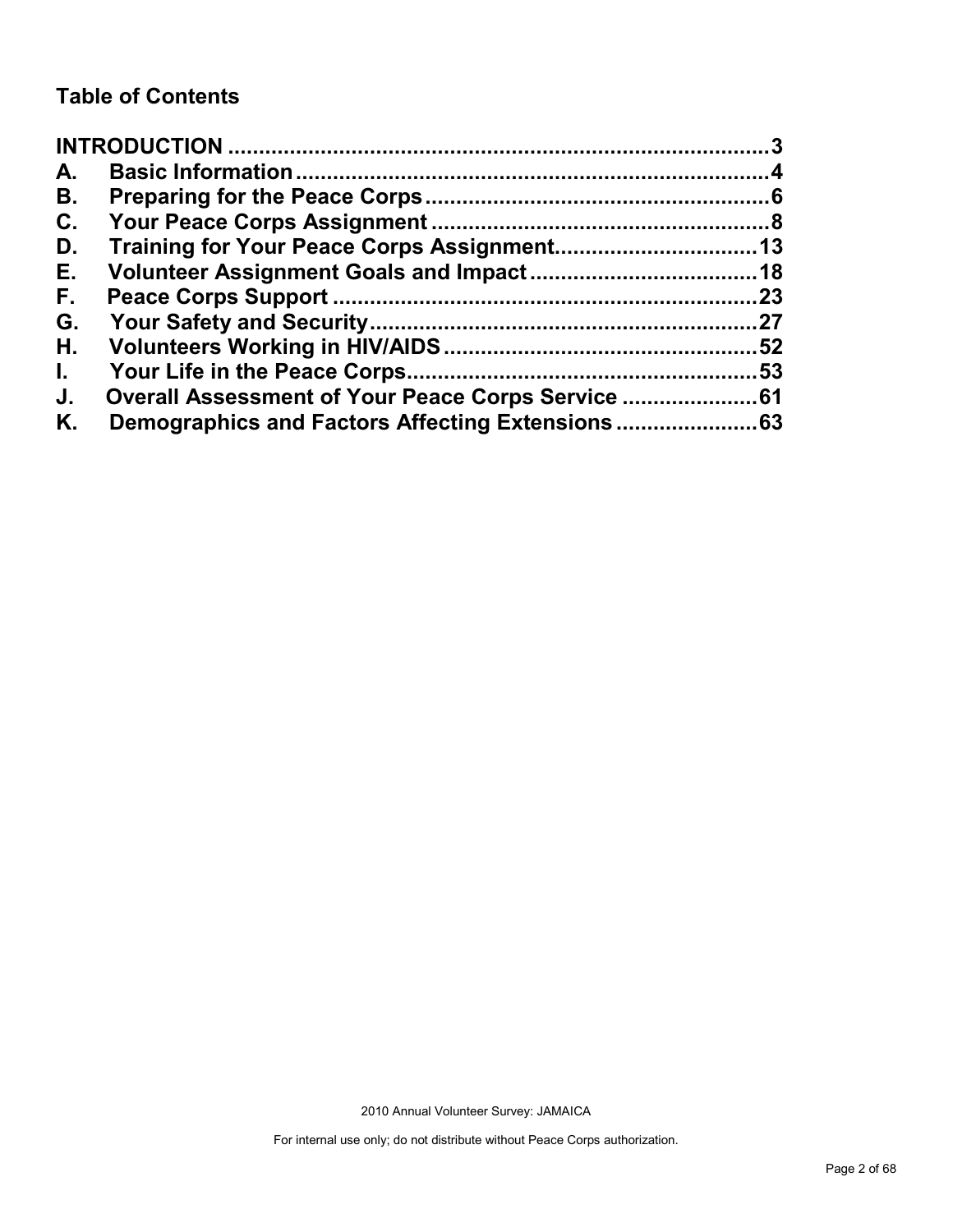# <span id="page-2-0"></span>**INTRODUCTION**

The Annual Volunteer Survey was conducted from June – August 2010 and 81 percent of the Volunteers (5, 239) responded, the highest number in the 35-year history of the survey. Most Volunteers (89 percent) completed the online version of the survey, and another 11 percent completed a paper version of the survey.

This report conveys the responses to the survey from Volunteers serving in one particular country. The report contains the tables and short narrative responses from the questions offering a finite set of possible responses. The results provide a picture of the activities, experiences and views of Peace Corps Volunteers in 2010, including areas where Volunteers confirm that their needs are being well met and where improvements may be needed.

A second report contains the Volunteers' extensive narrative responses to eight open-ended questions on the survey. The report, *2010 Annual Volunteer Survey Open Ended Responses,* is being distributed separately to the Regional and Country Directors.

## **ORGANIZATION OF THE REPORT**

The country report contains eleven sections, corresponding to the major sections of the survey questionnaire.

The tabular results are presented in the order in which the questions appeared in the 2010 AVS, which corresponds roughly to the phases of Volunteer service. Initial questions asked about preparing for Peace Corps. These were followed by questions about assignment activities and training. The final set of questions asked about extending service beyond two years.

The tables show the percent of post respondents that selected each choice and the total number of post respondents that answered the question. Most survey questions asked respondents to select one answer from a set of choices. The percentages for the "select one" responses add up to 100 percent. Questions that allowed Volunteers to "mark all that apply" result in percentages that total to more than 100 percent. This is because each percentage equals the number of respondents selecting that choice divided by the number of respondents who answered the question.

The 2010 AVS included most questions from earlier annual and biennial surveys. A dozen open-ended questions were excluded this year to reduce the reporting burden and internet connection costs to Volunteers.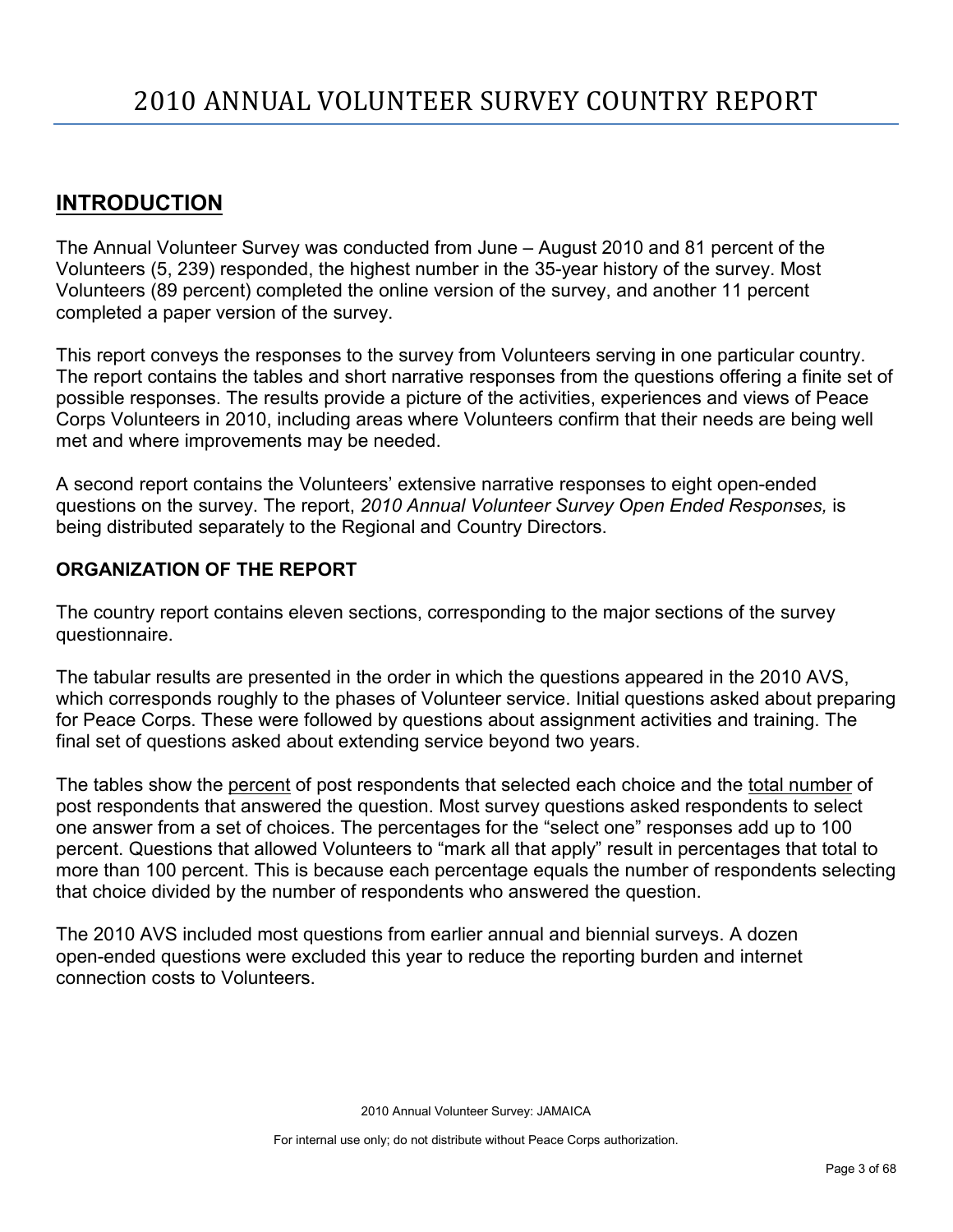Key questions were added to gather more information about:

- Experiences with insensitive comments and behavior based on race, ethnicity, age, gender, or sexual orientation
- Observations or comments about harassment/discrimination experiences (added to the online 2010 AVS after the survey began)
- Reasons that might influence whether or not to extend Volunteer service beyond two years

A crosswalk between the 2009 and 2010 questions is posted on the OSIRP intranet under 2010 AVS Reports "Reference Documents." Earlier surveys and global, regional and post reports are also on the OSIRP Intranet.

## **HOW TO USE THE INFORMATION**

Posts are encouraged to share the results with staff and Volunteers. These reports are an excellent way to initiate a dialogue with staff and Volunteers at post about what is working well and areas for improvement. In the past, posts have found it useful to share the results with their Volunteers, via the VAC, monthly newsletters, summary bulletins, and presentations at PST and IST.

Please consider comparing these 2010 results with your 2006, 2008 and 2009 survey results to identify trends and changes over time. You may also want to compare your country's results with the regional and global numbers.

# <span id="page-3-0"></span>**A. Basic Information**

This section reports on the overall response rate and percentages of online and paper surveys completed, as well as the Volunteers' descriptions of their project and site. Results are more representative of all Volunteers at post when the response rate is above 50 percent.

The 2010 Annual Volunteer Survey response rate for JAMAICA was 89%.

| <b>Completed Online and Paper Surveys</b> |  |  |
|-------------------------------------------|--|--|
|                                           |  |  |

|        | Percent | Number |
|--------|---------|--------|
| Online | 100%    | 86     |
| Paper  |         |        |
| Total  | 100%    | 86     |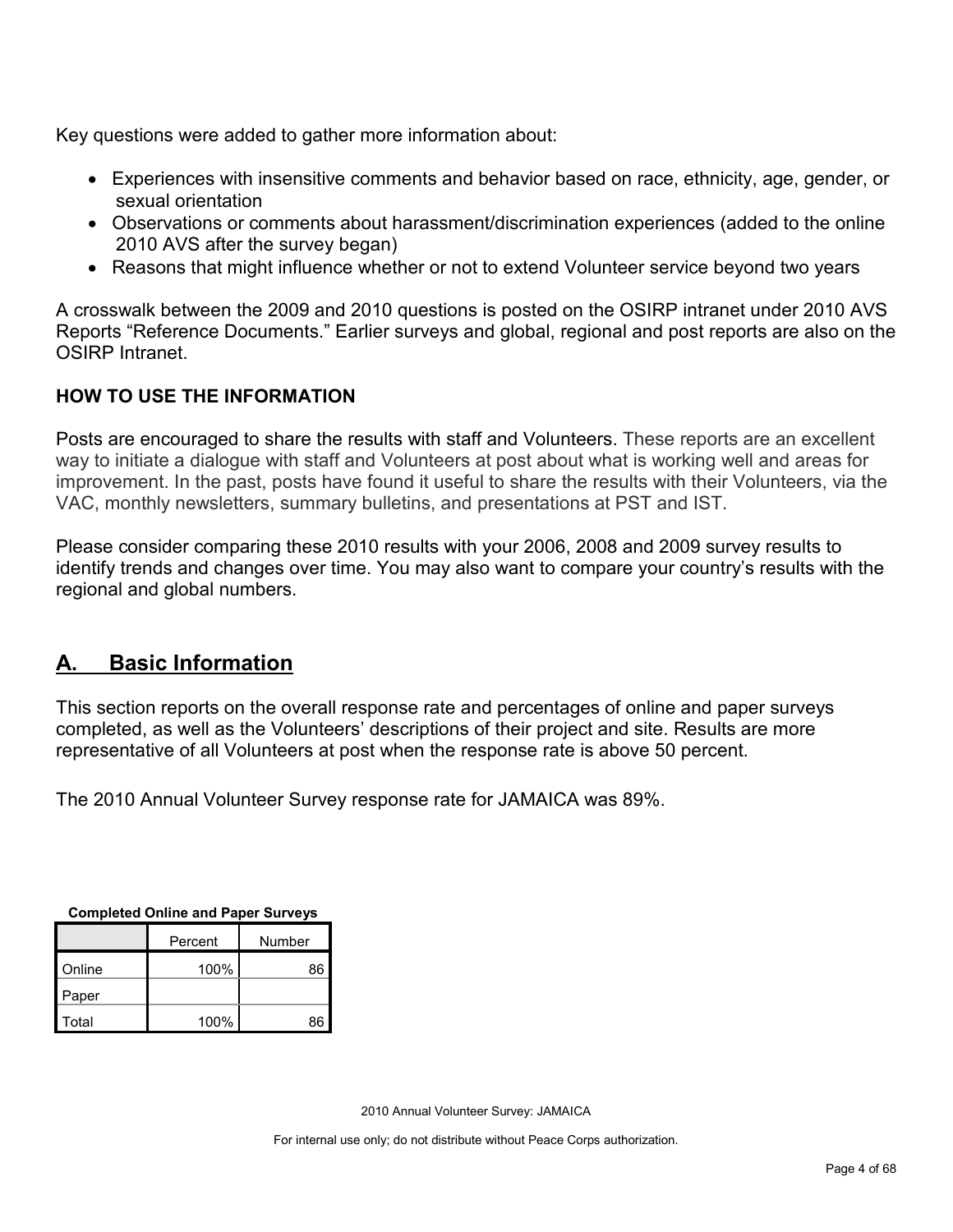|                   | Percent | Number |
|-------------------|---------|--------|
| 6 months or less  | 38%     | 33     |
| 7 to 12 months    | 2%      |        |
| 13 to 20 months   | 29%     | 25     |
| 21 to 27 months   | 27%     | 23     |
| 28 months or more | 3%      |        |
| otal              | 100%    |        |

**A3: Please select your project.**

|                                | Percent | Number |
|--------------------------------|---------|--------|
| Community Environmental Health | 28%     | 24     |
| <b>Green Initiative</b>        | 34%     | 29     |
| Youth as Promise               | 36%     | 31     |
| Other. Please specify          | 2%      |        |
| 'otal                          | 100%    | 86     |



#### **A4: Please choose the best description of your assigned site.**

|                                           | Percent | Number |
|-------------------------------------------|---------|--------|
| Rural town (pop. 2,000 + 25,000)          | 47%     | 40     |
| Village/rural area (pop. under 2,000)     | 43%     | 37     |
| City (pop. over 25,000) - not the capital | 5%      | Δ      |
| Outer island (regardless of size)         | 3%      |        |
| Capital of the country                    | 2%      |        |
| Total                                     | 100%    | 86     |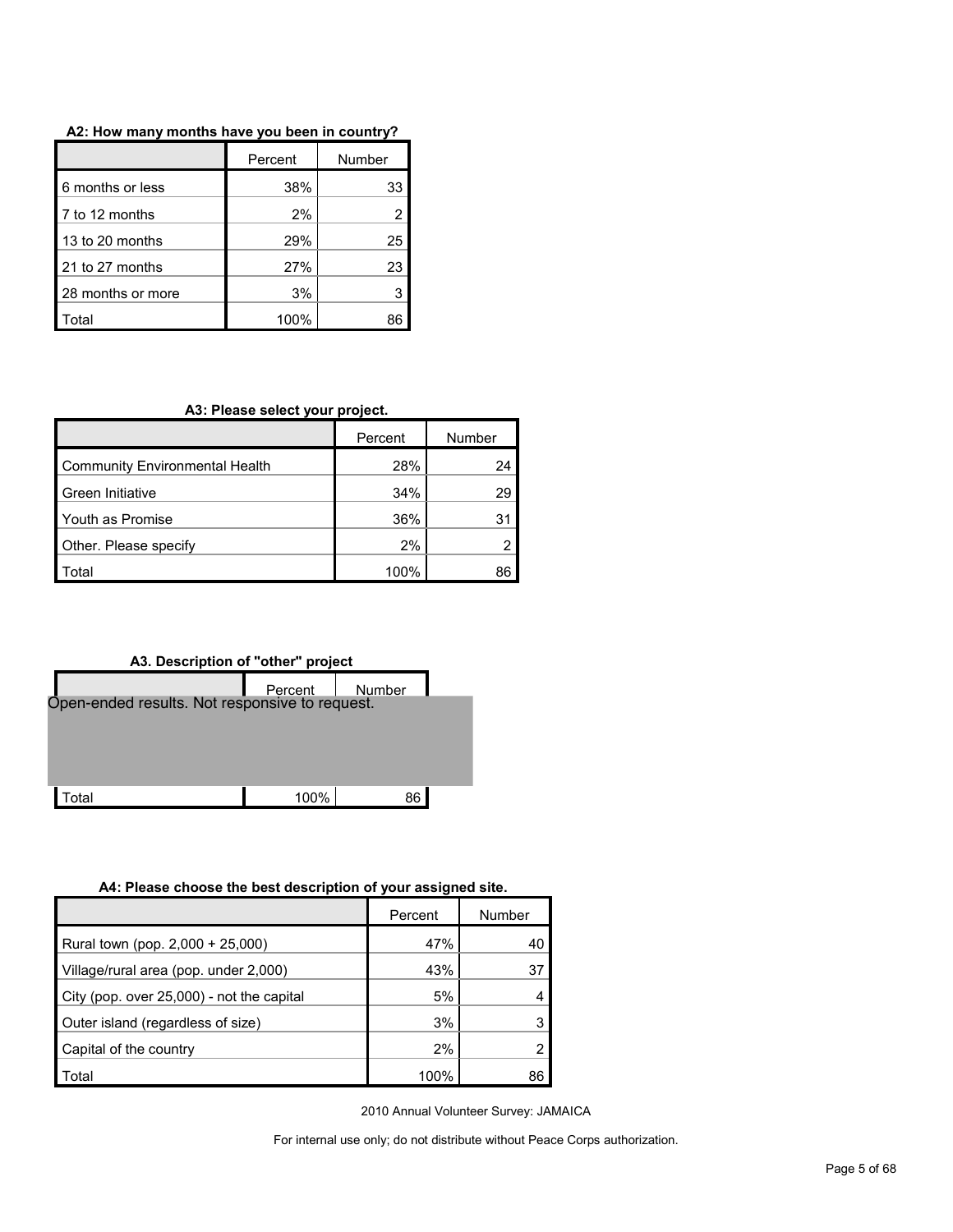# <span id="page-5-0"></span>**B. Preparing for the Peace Corps**

This section reports Volunteers' motivations in applying and accepting a Peace Corps assignment, as well as how prepared they are currently to meet the challenges of service.

|                                                     |               | % Selected This | <b>Total PCVs</b> |
|-----------------------------------------------------|---------------|-----------------|-------------------|
|                                                     | PCV Responses | Choice          | Responding        |
| Personal interest in the Peace Corps                | 67            | 78%             |                   |
| Returned Peace Corps Volunteer whom you met or      | 24            | 28%             |                   |
| know personally                                     |               |                 |                   |
| Peace Corps campus or community information session | 20            | 23%             |                   |
| Peace Corps website                                 | 16            | 19%             |                   |
| Peace Corps recruiter                               | 15            | 17%             |                   |
| Other: Please specify                               | 11            | 13%             |                   |
| Article or book about the Peace Corps               | 8             | 9%              |                   |
| Returned Peace Corps Volunteer who spoke to your    |               | 8%              |                   |
| school or group about the Peace Corps               |               |                 |                   |
| Peace Corps material in the mail                    | 5             | 6%              |                   |
| Americorps service                                  | 4             | 5%              |                   |
| Radio, TV, or print advertisement                   | 4             | 5%              |                   |
| Family member/s who served in the Peace Corps       | 3             | 3%              |                   |
| Social media (Facebook, Twitter, etc.               |               |                 |                   |
| Total                                               |               |                 | 86                |

## **B1: What prompted you to apply to the PC? Mark all that apply.**

Percents may total to more than 100% since Volunteers were asked to "Mark all that apply."

#### **B1.OTHER: Description of other reasons for applying to Peace Corps**

|                                                | PERCENT | <b>NUMBER</b> |  |
|------------------------------------------------|---------|---------------|--|
| Open-ended results. Not responsive to request. |         |               |  |
|                                                |         |               |  |
|                                                |         |               |  |
|                                                |         |               |  |
|                                                |         |               |  |
|                                                |         |               |  |

2010 Annual Volunteer Survey: JAMAICA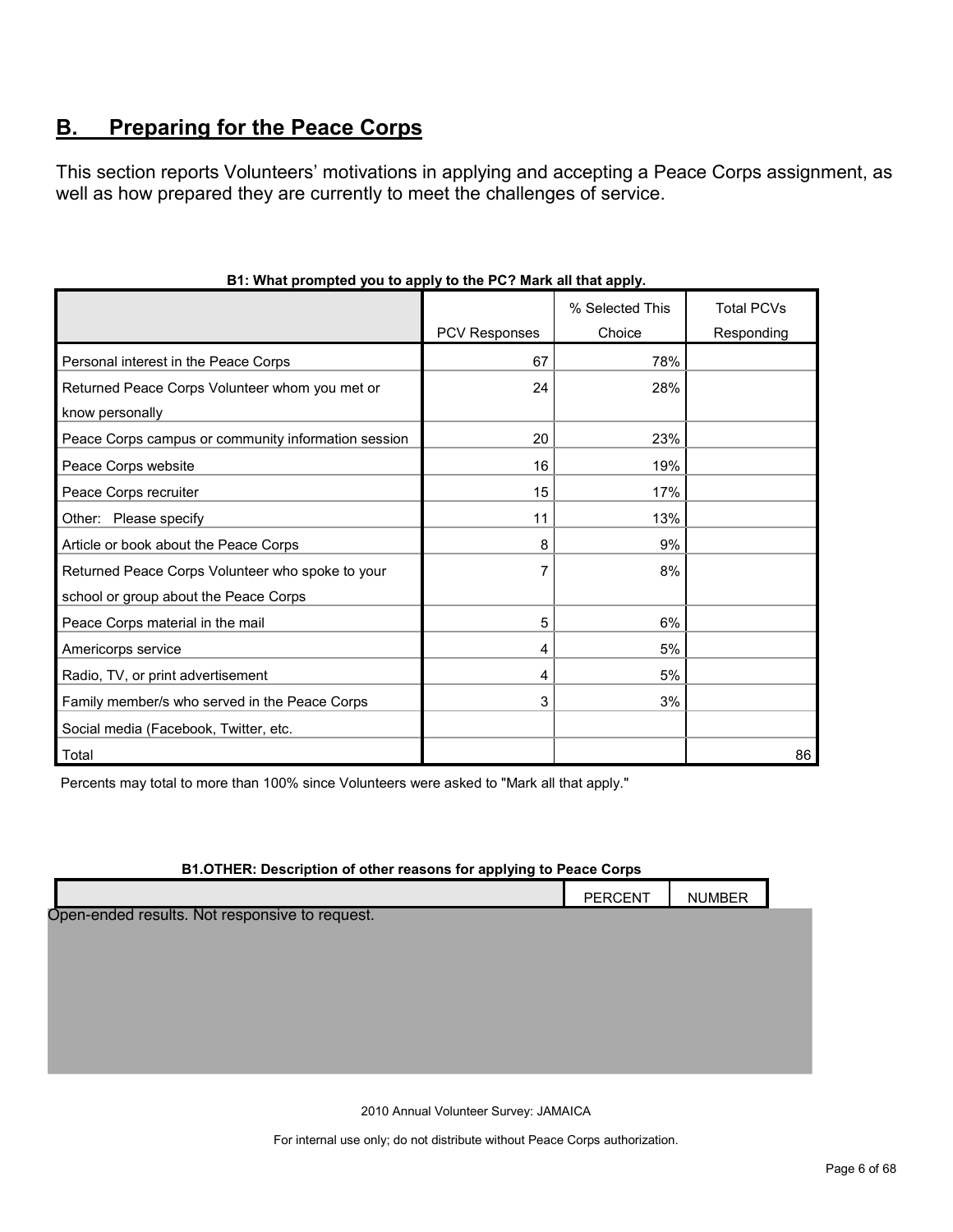| Open-ended results. Not responsive to request. |      |    |  |
|------------------------------------------------|------|----|--|
|                                                |      |    |  |
|                                                |      |    |  |
|                                                |      |    |  |
|                                                |      |    |  |
|                                                |      |    |  |
|                                                |      |    |  |
|                                                |      |    |  |
| Total                                          | 100% | 86 |  |

## **B2: How important were the following factors in accepting a PC assignment?**

|                                |               | Somewhat  |           |       |
|--------------------------------|---------------|-----------|-----------|-------|
|                                | Not Important | important | Important | Total |
| Different culture              | 2%            | 12%       | 86%       | 84    |
| Work experience                | 14%           | 24%       | 61%       | 83    |
| Help others                    | $1\%$         | 9%        | 89%       | 85    |
| International experience       | $1\%$         | 19%       | 80%       | 83    |
| Language                       | 15%           | 41%       | 44%       | 81    |
| Personal growth                | 4%            | 18%       | 79%       | 84    |
| U. S. job market               | 62%           | 23%       | 15%       | 79    |
| Serve my country               | 30%           | 33%       | 38%       | 80    |
| Travel/adventure               | 2%            | 24%       | 74%       | 84    |
| Please specify below<br>Other: |               |           | 100%      | 4     |

## **B2.OTHER: Description of other factor/s in accepting a PC assignment**

|                                                | PERCENT | NUMBER |
|------------------------------------------------|---------|--------|
| Open-ended results. Not responsive to request. |         |        |
|                                                |         |        |
|                                                |         |        |
|                                                |         |        |
|                                                |         |        |
|                                                |         |        |
|                                                |         |        |
| Total                                          | 100%    | 86     |

2010 Annual Volunteer Survey: JAMAICA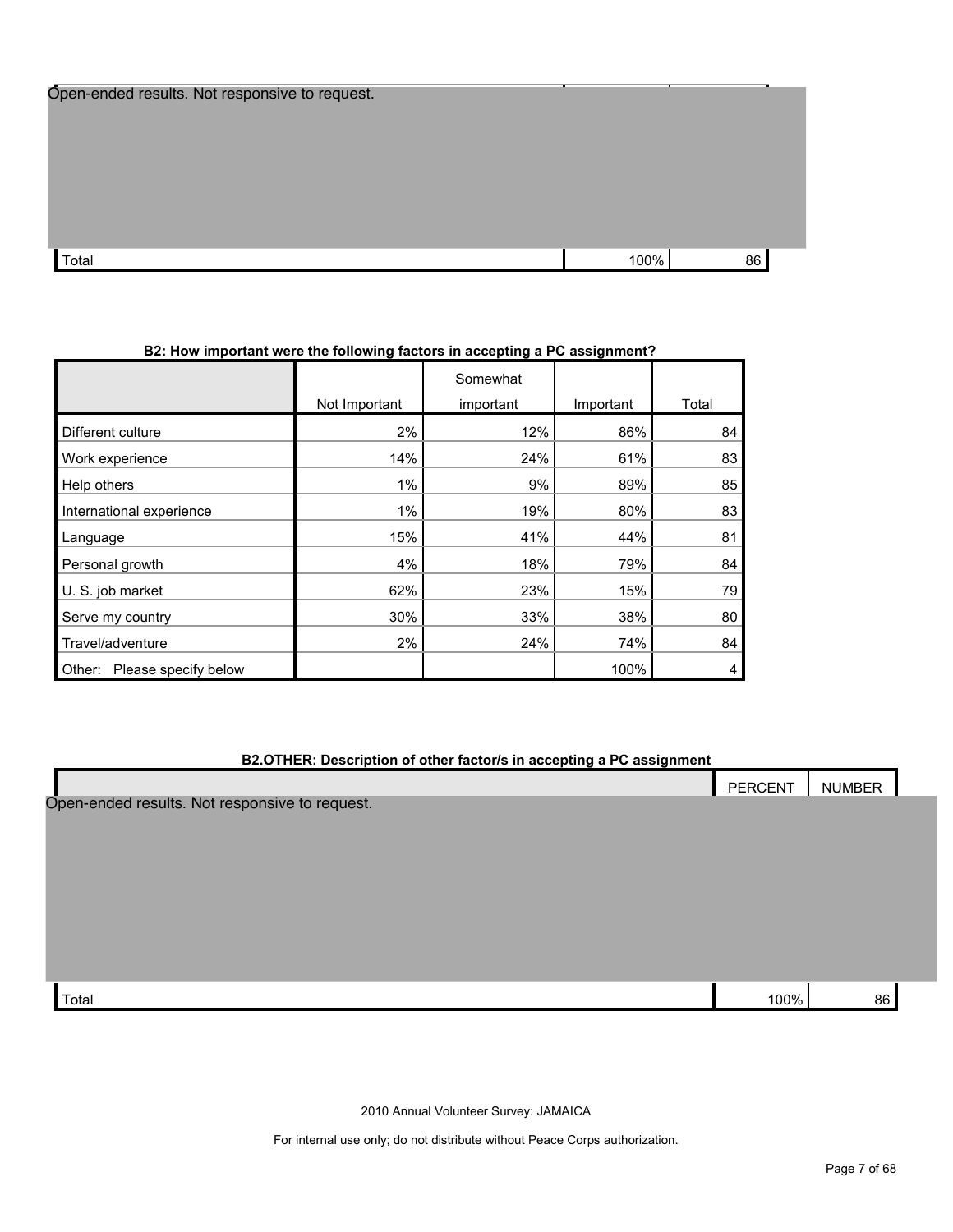|  | B3: How prepared do you feel today to meet the challenges of PC service? |
|--|--------------------------------------------------------------------------|
|  |                                                                          |

|    | Not at all | Minimally | Adequatelv | <i>C</i> onsiderabl∨ | Exceptionally | Totai |
|----|------------|-----------|------------|----------------------|---------------|-------|
| B3 |            | 2%        | 35%        | 44%                  | 19%           | 86    |

# <span id="page-7-0"></span>**C. Your Peace Corps Assignment**

This section reports Volunteers' work on their primary assignment and their secondary activities. The term "primary assignment" refers to the Volunteers' assignment which is part of an overall project plan designed by the host country partners and in-country Peace Corps staff.

| 21. WHICH DESTRESCHDES THE TOCUS OF YOUR DITHUR Y QSSIGNMENT WORK: |         |        |
|--------------------------------------------------------------------|---------|--------|
|                                                                    | Percent | Number |
| Community development                                              | 19%     | 16     |
| Other education                                                    | 10%     | 9      |
| Other: Please specify                                              | 9%      | 8      |
| Youth development                                                  | 9%      | 8      |
| Environmental education                                            | 9%      | 8      |
| English teaching                                                   | 7%      | 6      |
| NGO development                                                    | 6%      | 5      |
| Agriculture/fish/livestock                                         | 6%      | 5      |
| Water sanitation                                                   | 5%      | 4      |
| Health extension                                                   | 5%      | 4      |
| Information & communications technology (ICT)                      | 5%      | 4      |
| Agroforestry                                                       | 3%      | 3      |
| Business education/advising                                        | 1%      | 1      |
| Urban & regional planning/municipal development                    | 1%      | 1      |
| <b>HIV/AIDS</b>                                                    | 1%      | 1      |
| Forestry/parks                                                     | 1%      | 1      |
| Teacher training                                                   | 1%      | 1      |
| Math/science teaching                                              | 1%      | 1      |
| Total                                                              | 100%    | 86     |

**C1: Which best describes the focus of your primary assignment/work?**

| C1.OTHER: Description of "other" primary assignment/work focus |  |  |  |  |  |  |  |
|----------------------------------------------------------------|--|--|--|--|--|--|--|
| PERCENT<br><b>NUMBER</b>                                       |  |  |  |  |  |  |  |
| Open-ended results. Not responsive to request.                 |  |  |  |  |  |  |  |
|                                                                |  |  |  |  |  |  |  |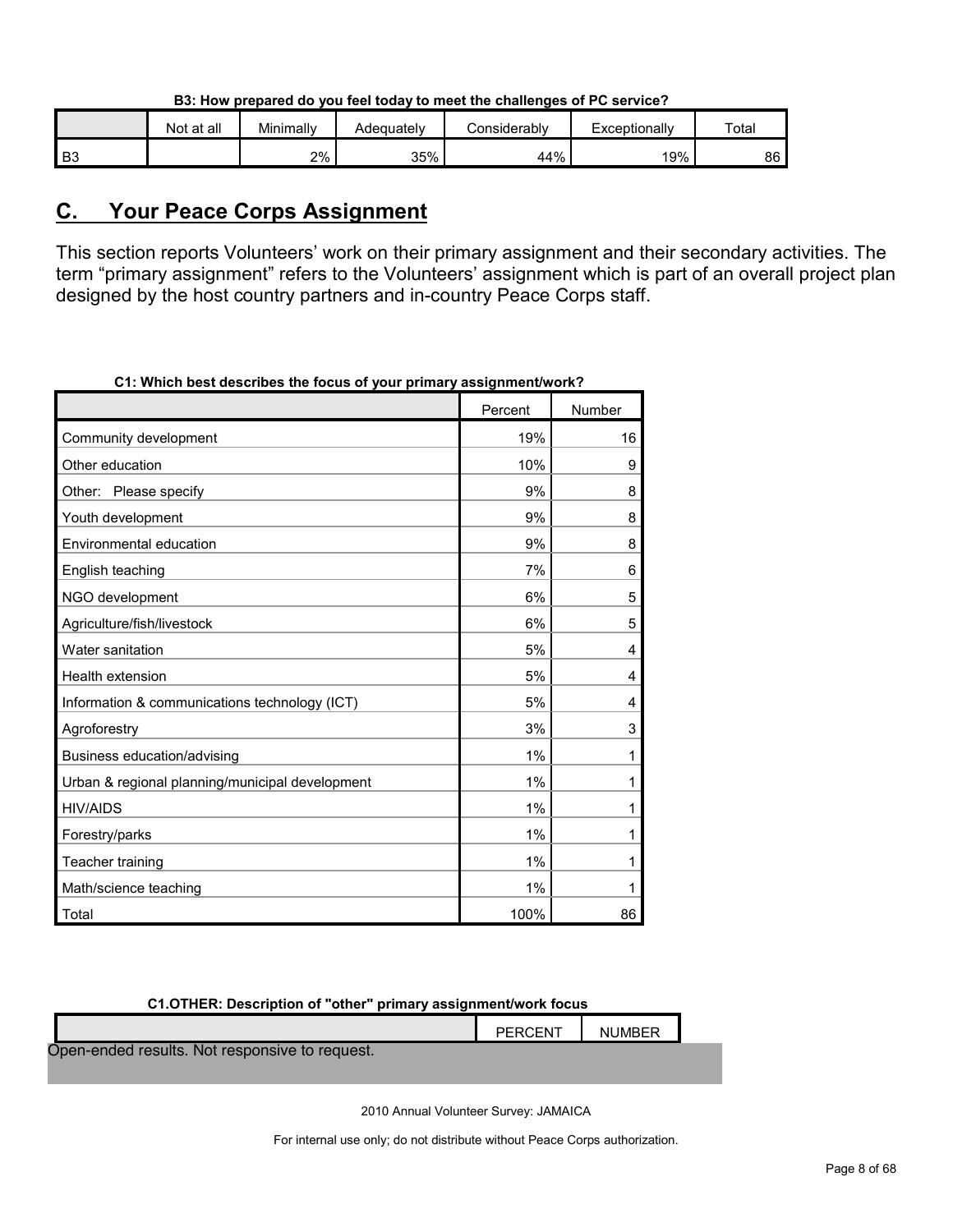| Open-ended results. Not responsive to request. |      |    |  |
|------------------------------------------------|------|----|--|
| Total                                          | 100% | 86 |  |

#### **C2: Are you a Masters International**

| student? |         |        |  |  |  |
|----------|---------|--------|--|--|--|
|          | Percent | Number |  |  |  |
| No       | 98%     | 84     |  |  |  |
| Yes      | 2%      | 2      |  |  |  |
| Total    | 100%    | 86     |  |  |  |

|                                                 | PCV Responses | % Involved in<br>Activity | <b>Total PCVs</b><br>Responding |
|-------------------------------------------------|---------------|---------------------------|---------------------------------|
| Working with youth                              | 51            | 59%                       |                                 |
| Literacy                                        | 38            | 44%                       |                                 |
| Environment work                                | 36            | 42%                       |                                 |
| Information and communications technology (ICT) | 28            | 33%                       |                                 |
| Income generation                               | 27            | 31%                       |                                 |
| Rural development                               | 27            | 31%                       |                                 |
| Working with NGO(s)                             | 25            | 29%                       |                                 |
| Water and sanitation                            | 21            | 24%                       |                                 |
| <b>HIV/AIDS</b>                                 | 18            | 21%                       |                                 |
| Biodiversity conservation                       | 17            | 20%                       |                                 |
| English teaching                                | 17            | 20%                       |                                 |
| Natural resources management                    | 17            | 20%                       |                                 |
| Community food security (production/marketing)  | 16            | 19%                       |                                 |
| Library development                             | 16            | 19%                       |                                 |
| Nutrition education                             | 14            | 16%                       |                                 |

## **C3: Which of the following activities does your primary assignment/work include?**

2010 Annual Volunteer Survey: JAMAICA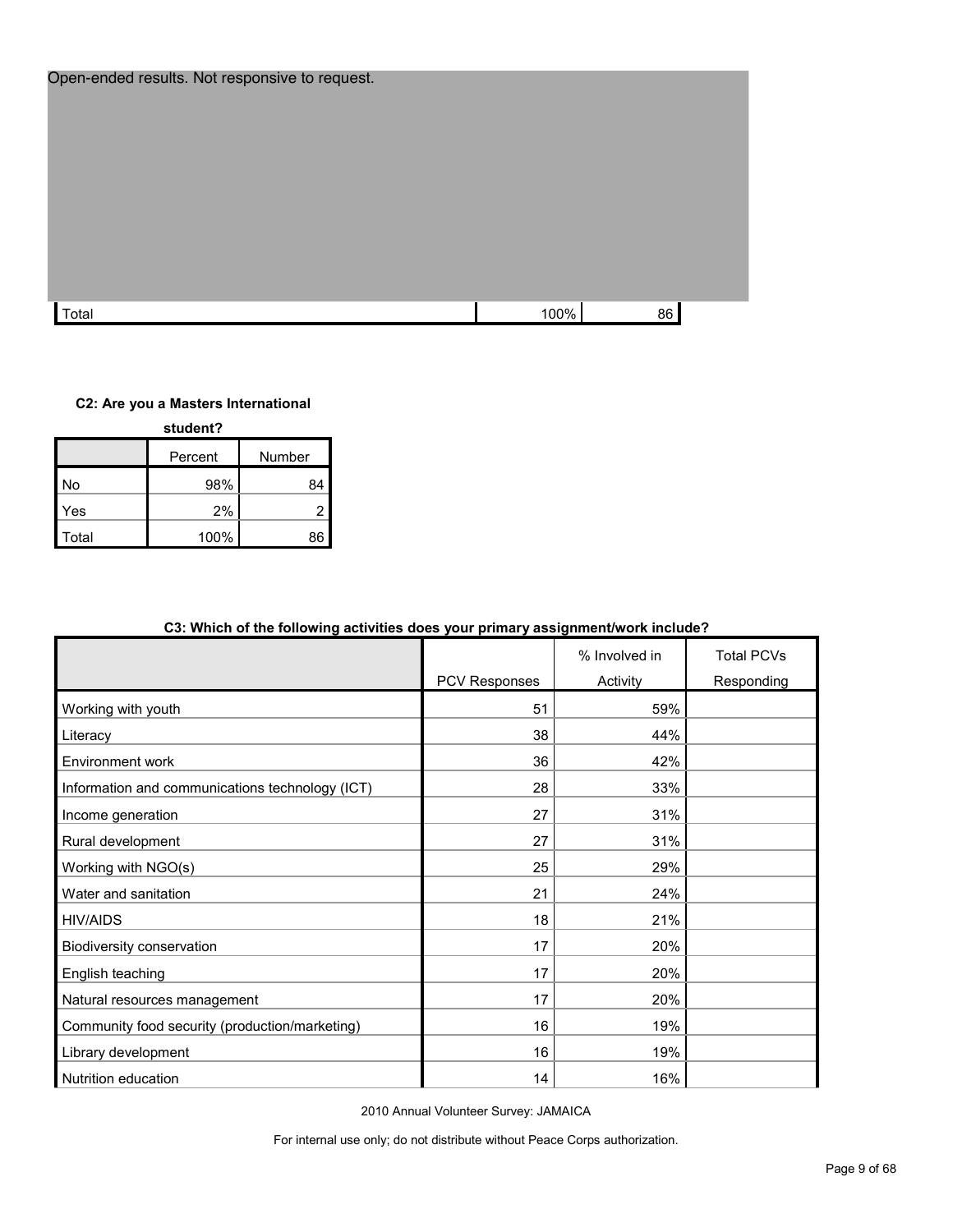| Girls' education                                      | 13 | 15% |    |
|-------------------------------------------------------|----|-----|----|
| Working with special groups (e.g., disabled, elderly, | 12 | 14% |    |
| ethnic minorities, orphans)                           |    |     |    |
| Urban development/municipal development               | 10 | 12% |    |
| Arts                                                  | 9  | 10% |    |
| <b>Business advertising</b>                           | 8  | 9%  |    |
| World Wise Schools/ Correspondence Match              | 8  | 9%  |    |
| Child survival                                        |    | 8%  |    |
| Other: Please specify                                 |    | 8%  |    |
| Household food security                               | 6  | 7%  |    |
| Microenterprise development                           | 5  | 6%  |    |
| Mobilize host country nationals (HCNs) to volunteer   | 5  | 6%  |    |
| Sports/fitness                                        | 5  | 6%  |    |
| WID/GAD                                               | 4  | 5%  |    |
| Total                                                 |    |     | 86 |

Percents may total to more than 100% since Volunteers were asked to "Mark all that apply."

# **C3.OTHER: Description of other primary assignment/work activities** PERCENT | NUMBER Total 100% 86  $\,$  100% 86  $\,$  100% 86  $\,$  100% 86  $\,$  100% 86  $\,$  100% 86  $\,$  100% 86  $\,$  100% 86  $\,$  100% 86  $\,$  100% 86  $\,$  100% 86  $\,$  100% 86  $\,$  100% 86  $\,$  100% 86  $\,$  100% 86  $\,$  100% 86  $\,$  100  $\,$ Open-ended results. Not responsive to request.

#### **C4: Hours Spent on Primary Assignment During Average Work Week**

|           | None | $1-10$ hrs | 1-20 hrs<br>44 | 21-30 hrs | 31-40 hrs | More than 40 hrs | Total |
|-----------|------|------------|----------------|-----------|-----------|------------------|-------|
| C4Hrs6arp |      | 5%         | 22%            | 31%       | 31%       | 12%              | 85    |

2010 Annual Volunteer Survey: JAMAICA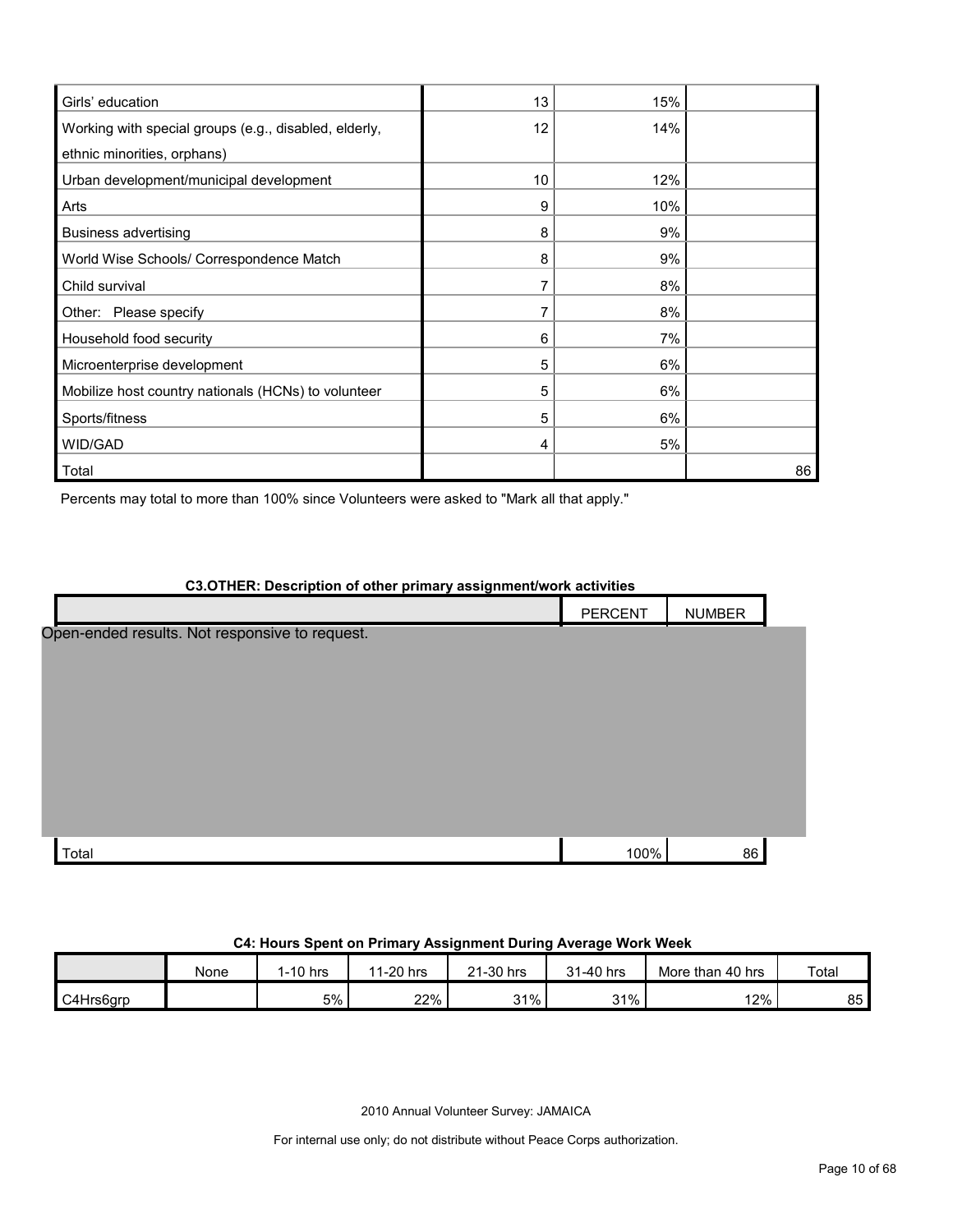#### **C4: How many hours do you spend on your primary assignment during an average work week?**

| All Volunteers | Average | Lowest reported | Highest reported | Did not answer |
|----------------|---------|-----------------|------------------|----------------|
| 86             | 30.6    |                 | 65               |                |

#### **C5: Which of the following do your secondary activities (other than your primary assignment work) include?**

|                                                       |                         | % Involved in | <b>Total PCVs</b> |
|-------------------------------------------------------|-------------------------|---------------|-------------------|
|                                                       | <b>PCV Responses</b>    | Activity      | Responding        |
| Working with youth                                    | 35                      | 49%           |                   |
| Information and communications technology (ICT)       | 21                      | 29%           |                   |
| Literacy                                              | 21                      | 29%           |                   |
| Environment work                                      | 20                      | 28%           |                   |
| Sports/fitness                                        | 18                      | 25%           |                   |
| <b>Business advertising</b>                           | 14                      | 19%           |                   |
| <b>HIV/AIDS</b>                                       | 14                      | 19%           |                   |
| Income generation                                     | 14                      | 19%           |                   |
| Water and sanitation                                  | 14                      | 19%           |                   |
| Working with special groups (e.g., disabled, elderly, | 14                      | 19%           |                   |
| ethnic minorities, orphans)                           |                         |               |                   |
| English teaching                                      | 12                      | 17%           |                   |
| Rural development                                     | 12                      | 17%           |                   |
| Arts                                                  | 11                      | 15%           |                   |
| Working with NGO(s)                                   | 11                      | 15%           |                   |
| Community food security (production/marketing)        | 10                      | 14%           |                   |
| Microenterprise development                           | 10                      | 14%           |                   |
| Other: Please specify                                 | 10                      | 14%           |                   |
| Nutrition education                                   | 9                       | 13%           |                   |
| Biodiversity conservation                             | 8                       | 11%           |                   |
| Girls' education                                      | 8                       | 11%           |                   |
| Natural resources management                          | 8                       | 11%           |                   |
| Library development                                   | 7                       | 10%           |                   |
| Mobilize host country nationals (HCNs) to volunteer   | 7                       | 10%           |                   |
| World Wise Schools/ Correspondence Match              | $\overline{7}$          | 10%           |                   |
| Household food security                               | 5                       | 7%            |                   |
| Urban development/municipal development               | 5                       | 7%            |                   |
| Child survival                                        | $\overline{\mathbf{4}}$ | 6%            |                   |
| WID/GAD                                               | 3                       | 4%            |                   |

2010 Annual Volunteer Survey: JAMAICA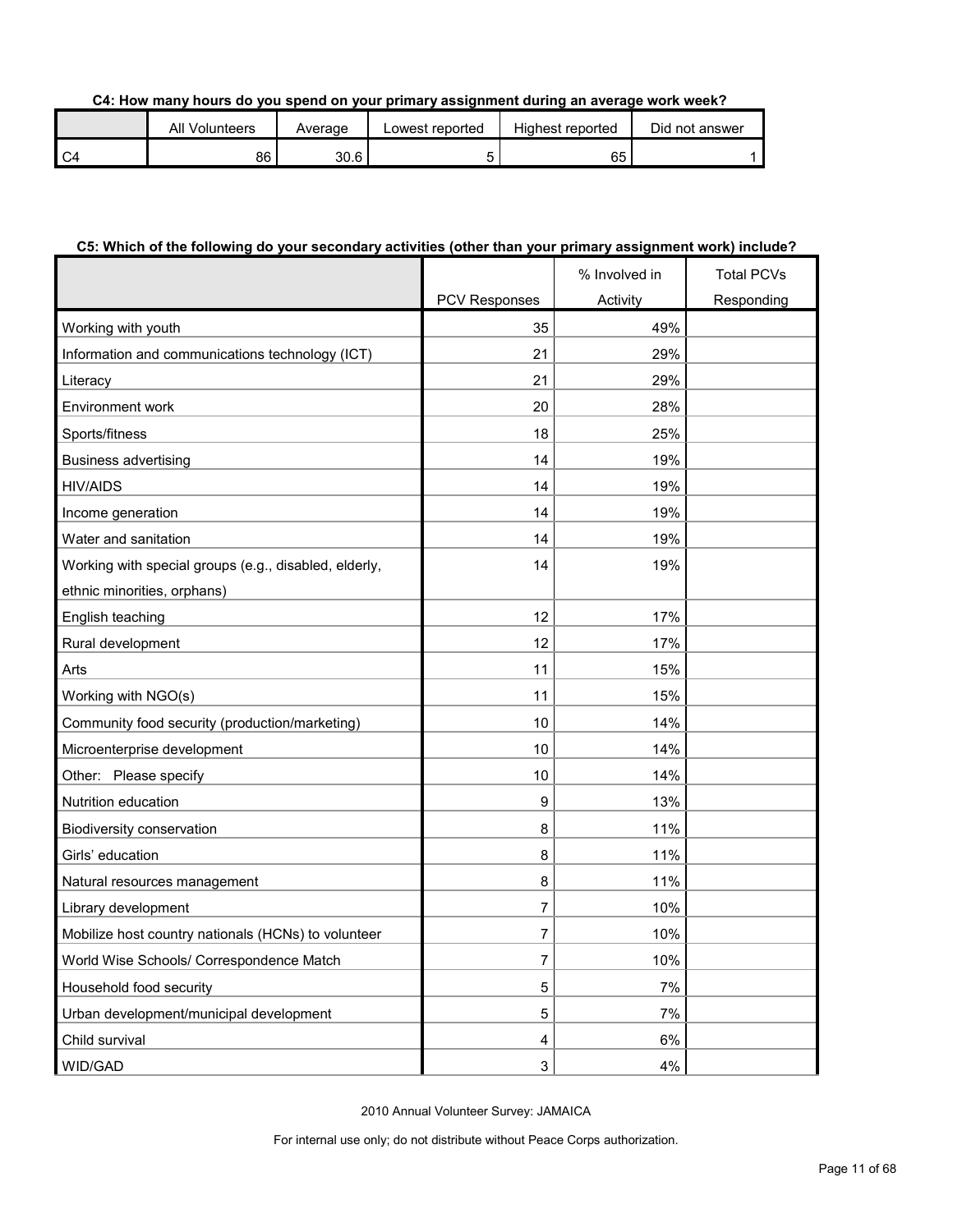| Total |  |  |
|-------|--|--|
|       |  |  |

Percents may total to more than 100% since Volunteers were asked to "Mark all that apply."

| <b>C5.OTHER: Description of other secondary activities</b> |            |       |  |
|------------------------------------------------------------|------------|-------|--|
|                                                            | Column N % | Count |  |
| Open-ended results. Not responsive to request.             |            |       |  |
|                                                            |            |       |  |
|                                                            |            |       |  |
|                                                            |            |       |  |
|                                                            |            |       |  |
|                                                            |            |       |  |
|                                                            |            |       |  |
|                                                            |            |       |  |
|                                                            |            |       |  |
|                                                            |            |       |  |
|                                                            |            |       |  |
| Total                                                      | 100%       | 86    |  |
|                                                            |            |       |  |

**C5: No Secondary Activities**

|                         | Percent | Number |
|-------------------------|---------|--------|
| <b>NA</b>               | 84%     |        |
| No secondary activities | 16%     |        |
| Total                   | 100%    | 86     |

## **C6: Hours Spent on Secondary Activities During Average Work Week**

|           | None | I-10 hrs | 1-20 hrs<br>44 | 21-30 hrs<br>$^{\circ}$ | 1-40 hrs<br>0.4 | More than 40 hrs | Total                       |
|-----------|------|----------|----------------|-------------------------|-----------------|------------------|-----------------------------|
| C6Hrs6arp | 3%   | 55%      | 32%            | 8%                      | $1\%$           | $1\%$            | $\rightarrow$ $\rightarrow$ |

## **C6. How many hours do you spend on secondary activities during an average work week?**

|                | ΑIΙ<br>Volunteers | Average     | ∟owest reported | Highest reported | Did not answer |
|----------------|-------------------|-------------|-----------------|------------------|----------------|
| C <sub>6</sub> | 86                | 1201<br>ے.ت |                 | 80               |                |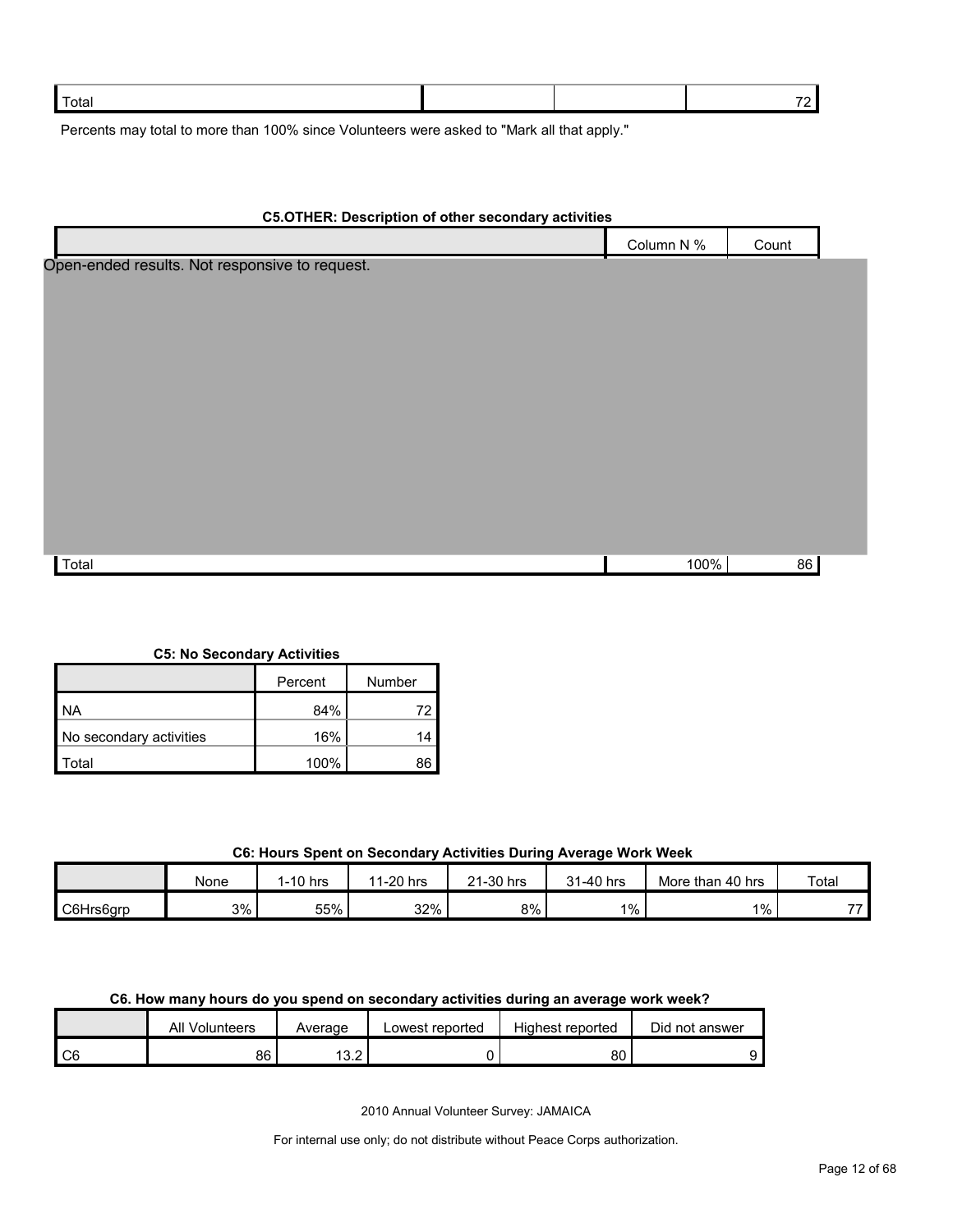|                              |            |           | $\sim$ . Then between that $\gamma$ satisfying is your $\sim$ |              |               |       |
|------------------------------|------------|-----------|---------------------------------------------------------------|--------------|---------------|-------|
|                              | Not at all | Minimally | Adeauatelv                                                    | Considerably | Exceptionally | Total |
| Primary assignment           | 3%         | 17%       | 29%                                                           | 33%          | $17\%$        | 86    |
| Secondary project activities | '0%        | 6%        | 35%                                                           | 28%          | 20%           | 79    |

## **C7: How personally satisfying is your--?**

NOTE: See the Open-Ended Responses report for Volunteer comments (C8) about their satisfaction with the work they do

# <span id="page-12-0"></span>**D. Training for Your Peace Corps Assignment**

This section reports Volunteers' assessment of the effectiveness of Pre-Service Training (PST) and In-Service Training at post. In-Service Training (IST) includes: Reconnect, Technical IST, Mid-Service and Close of Service Conferences, project management/leadership conferences, and other post-sponsored training sessions.

## **D1: How many weeks of PST did you have before you were sworn in?**

|                    | ∟ess than 8 |       |         |          |       |          | More than 12 |       |
|--------------------|-------------|-------|---------|----------|-------|----------|--------------|-------|
|                    | weeks       | weeks | 9 weeks | 10 weeks | weeks | 12 weeks | weeks        | Total |
| D <sub>1</sub> GRP | 8%          | 44%   | 31%     | 11%      | 3%    | 3%       |              | 74    |

| DZ. HOW GHGCUVG WAS YOUI I TG-OGIVICG TIAHHIIY (I OT) III PIGPAHIIY YOU tO-- | Not effective | Poor | Adequate | Effective | Very effective |
|------------------------------------------------------------------------------|---------------|------|----------|-----------|----------------|
| Manage cultural differences                                                  |               | 14%  | 26%      | 35%       | 24%            |
| Deal with adjustment issues                                                  |               | 7%   | 42%      | 38%       | 12%            |
| Work with counterparts/community partners                                    | 4%            | 25%  | 41%      | 23%       | 6%             |
| Use language needed in work and social interactions                          | $1\%$         | 9%   | 35%      | 33%       | 20%            |
| Perform technical aspects of your work                                       | 10%           | 37%  | 39%      | 8%        | 2%             |
| Work on your project goals and objectives                                    | 4%            | 18%  | 41%      | 27%       | 7%             |
| Conduct a participatory community needs                                      | 2%            | 11%  | 44%      | 33%       | 11%            |
| assessment (e.g., PACA)                                                      |               |      |          |           |                |
| Monitor your project goals and outcomes                                      | 1%            | 16%  | 44%      | 32%       | 5%             |
| Maintain your physical health                                                |               | 11%  | 39%      | 25%       | 25%            |
| Maintain your mental/emotional health                                        | $1\%$         | 8%   | 45%      | 27%       | 18%            |
| Maintain your personal safety and security                                   |               | 1%   | 12%      | 24%       | 61%            |

## D<sub>2</sub>: How effective was your Pre-Service Training (PST) in preparing you to

#### **D2: How effective was your Pre-Service Training (PST) in preparing you to--**

2010 Annual Volunteer Survey: JAMAICA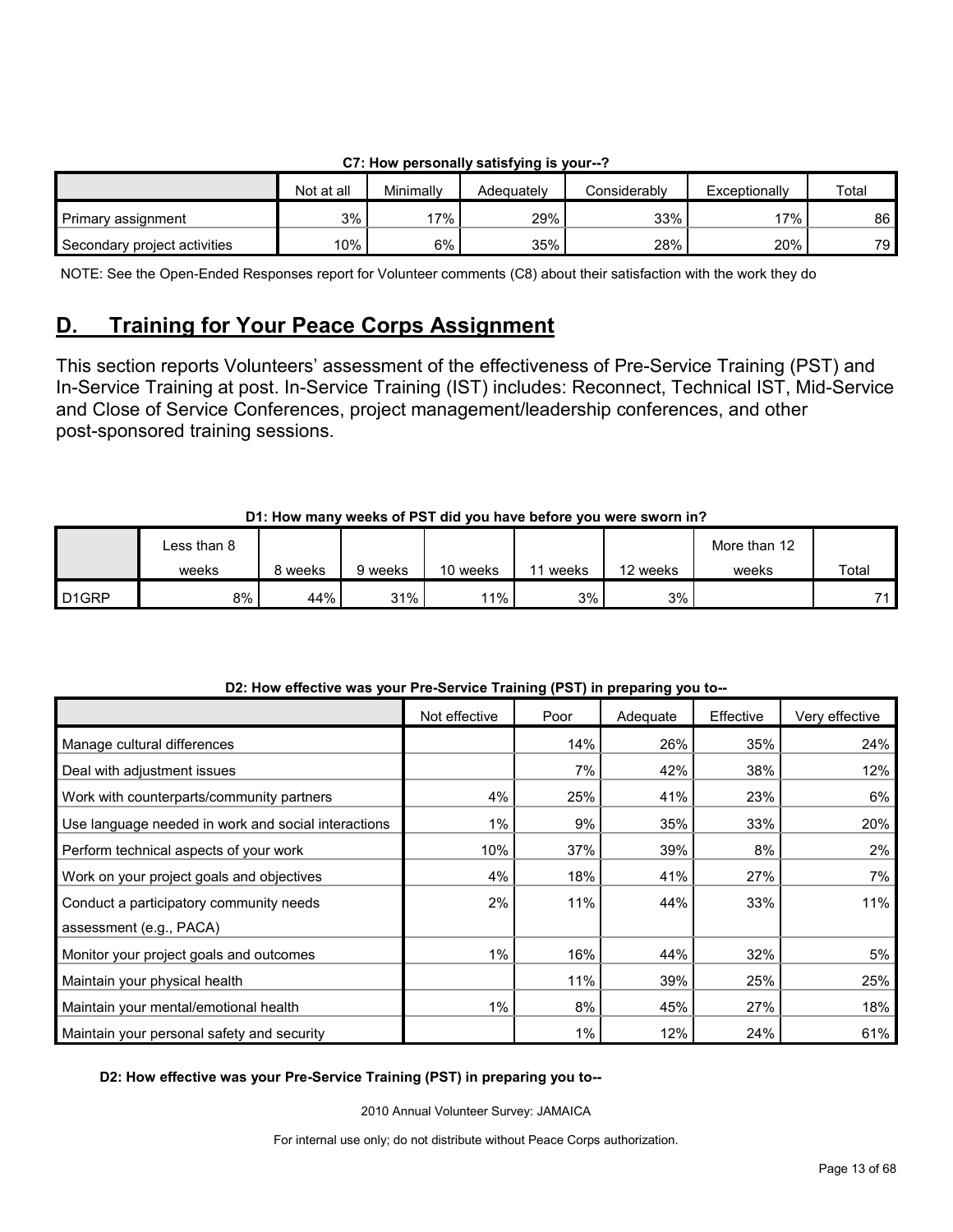|                                                     | NA/No training | Total |
|-----------------------------------------------------|----------------|-------|
| Manage cultural differences                         | 1%             | 85    |
| Deal with adjustment issues                         | $1\%$          | 84    |
| Work with counterparts/community partners           | 1%             | 83    |
| Use language needed in work and social interactions | 1%             | 85    |
| Perform technical aspects of your work              | 4%             | 84    |
| Work on your project goals and objectives           | 4%             | 85    |
| Conduct a participatory community needs assessment  |                | 85    |
| (e.g., PACA)                                        |                |       |
| Monitor your project goals and outcomes             | 2%             | 85    |
| Maintain your physical health                       | 1%             | 85    |
| Maintain your mental/emotional health               | 1%             | 85    |
| Maintain your personal safety and security          | 2%             | 85    |

## **D2: How effective was your Pre-Service Training (PST) in preparing you to-- (excluding "NA/No training" responses)**

|                                            | Not effective | Poor | Adequate | Effective | Very effective | Total |
|--------------------------------------------|---------------|------|----------|-----------|----------------|-------|
| Manage cultural differences                |               | 14%  | 26%      | 36%       | 24%            | 84    |
| Deal with adjustment issues                |               | 7%   | 42%      | 39%       | 12%            | 83    |
| Work with counterparts/community partners  | 4%            | 26%  | 41%      | 23%       | 6%             | 82    |
| Use language needed in work and social     | 1%            | 10%  | 36%      | 33%       | 20%            | 84    |
| interactions                               |               |      |          |           |                |       |
| Perform technical aspects of your work     | 10%           | 38%  | 41%      | 9%        | 2%             | 81    |
| Work on your project goals and objectives  | 4%            | 18%  | 43%      | 28%       | 7%             | 82    |
| Conduct a participatory community needs    | 2%            | 11%  | 44%      | 33%       | 11%            | 85    |
| assessment (e.g., PACA)                    |               |      |          |           |                |       |
| Monitor your project goals and outcomes    | 1%            | 17%  | 45%      | 33%       | 5%             | 83    |
| Maintain your physical health              |               | 11%  | 39%      | 25%       | 25%            | 84    |
| Maintain your mental/emotional health      | 1%            | 8%   | 45%      | 27%       | 18%            | 84    |
| Maintain your personal safety and security |               | 1%   | 12%      | 24%       | 63%            | 83    |

## **D3: How many days of PC-sponsored training have you had since you were sworn in?**

|                    | None | davs | $6-10$ davs | 11-15 days | 16-20 days | $21-39$ days | $40+$ davs | Total |
|--------------------|------|------|-------------|------------|------------|--------------|------------|-------|
| D <sub>3</sub> GRP | 30%  | 23%  | 26%         | 13%        | 1%         | 4%           | $4\%$      | 80    |

2010 Annual Volunteer Survey: JAMAICA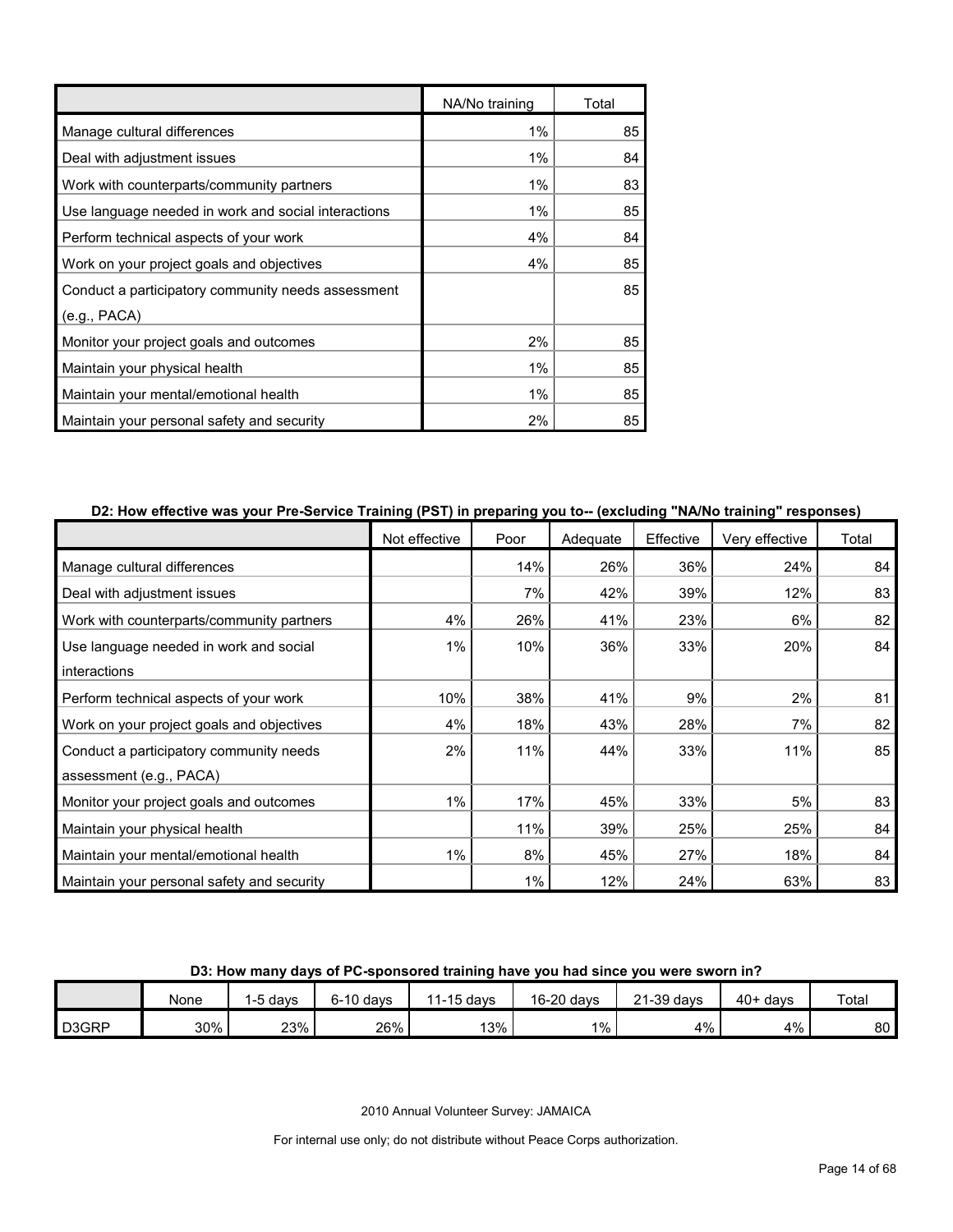|                                                                                    | Not effective | Poor | Adequate | Effective | Very effective |
|------------------------------------------------------------------------------------|---------------|------|----------|-----------|----------------|
| Manage cultural differences                                                        | 1%            | 7%   | 32%      | 7%        | 5%             |
| Deal with adjustment issues                                                        | 1%            | 6%   | 27%      | 13%       | 5%             |
| Build and strengthen working relationships with<br>counterparts/community partners | $1\%$         | 11%  | 23%      | 13%       | 5%             |
| Use language needed in work and social interactions                                | 2%            | 12%  | 21%      | 7%        | 4%             |
| Perform technical aspects of your work                                             | 4%            | 10%  | 32%      | 4%        | 2%             |
| Work on your project goals and objectives                                          | 2%            | 9%   | 26%      | 10%       | 5%             |
| Conduct a participatory community needs<br>assessment (e.g., PACA)                 | 6%            | 7%   | 23%      | 6%        | 5%             |
| Monitor project goals and outcomes                                                 | $1\%$         | 9%   | 28%      | 5%        | 7%             |
| Maintain your physical health                                                      |               | 6%   | 20%      | 15%       | 6%             |
| Maintain your mental/emotional health                                              | 2%            | 6%   | 21%      | 12%       | 6%             |
| Maintain your personal safety and security                                         |               | 4%   | 18%      | 12%       | 17%            |

**D4: How effective was your In-Service Training (IST) in preparing you to--**

**D4: How effective was your In-Service Training (IST) in preparing you to--**

|                                                     | NA/No training | Total |
|-----------------------------------------------------|----------------|-------|
| Manage cultural differences                         | 48%            | 82    |
| Deal with adjustment issues                         | 48%            | 82    |
| Build and strengthen working relationships with     | 46%            | 82    |
| counterparts/community partners                     |                |       |
| Use language needed in work and social interactions | 54%            | 82    |
| Perform technical aspects of your work              | 49%            | 82    |
| Work on your project goals and objectives           | 49%            | 82    |
| Conduct a participatory community needs assessment  | 52%            | 82    |
| (e.g., PACA)                                        |                |       |
| Monitor project goals and outcomes                  | 50%            | 82    |
| Maintain your physical health                       | 54%            | 82    |
| Maintain your mental/emotional health               | 52%            | 82    |
| Maintain your personal safety and security          | 49%            | 82    |

## **D4: How effective was your In-Service Training (IST) in preparing you to-- (excluding "NA/No training" responses)**

|                             | Not effective | Poor | Adequate | Effective | ' effective<br>/erv | Total   |
|-----------------------------|---------------|------|----------|-----------|---------------------|---------|
| Manage cultural differences | 2%            | 14%  | 60%      | 14%       | 9%                  | ៱<br>⊤∪ |

2010 Annual Volunteer Survey: JAMAICA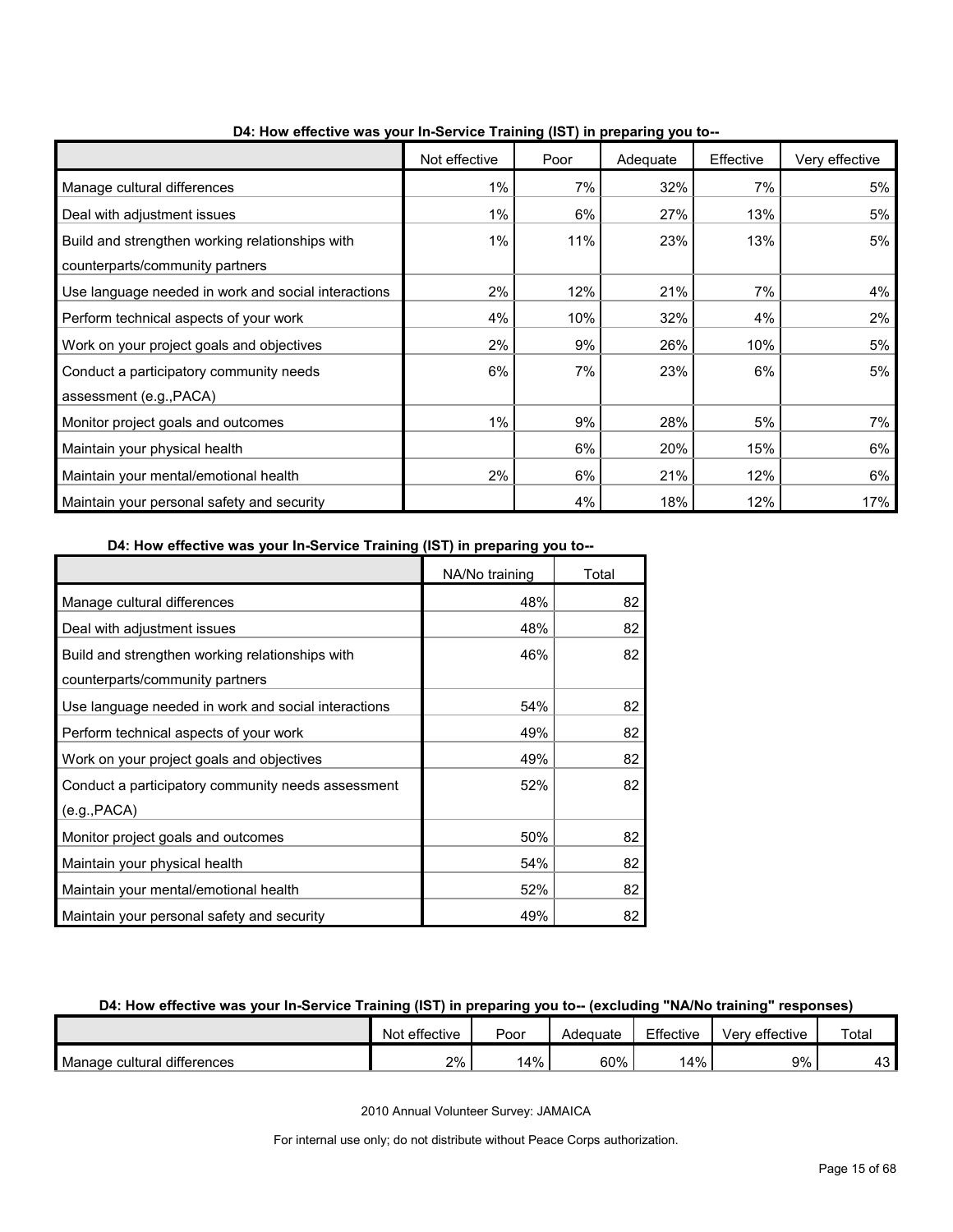| Deal with adjustment issues                     | 2%  | 12% | 51% | 26% | 9%  | 43 |
|-------------------------------------------------|-----|-----|-----|-----|-----|----|
| Build and strengthen working relationships with | 2%  | 20% | 43% | 25% | 9%  | 44 |
| counterparts/community partners                 |     |     |     |     |     |    |
| Use language needed in work and social          | 5%  | 26% | 45% | 16% | 8%  | 38 |
| interactions                                    |     |     |     |     |     |    |
| Perform technical aspects of your work          | 7%  | 19% | 62% | 7%  | 5%  | 42 |
| Work on your project goals and objectives       | 5%  | 17% | 50% | 19% | 10% | 42 |
| Conduct a participatory community needs         | 13% | 15% | 49% | 13% | 10% | 39 |
| assessment (e.g., PACA)                         |     |     |     |     |     |    |
| Monitor project goals and outcomes              | 2%  | 17% | 56% | 10% | 15% | 41 |
| Maintain your physical health                   |     | 13% | 42% | 32% | 13% | 38 |
| Maintain your mental/emotional health           | 5%  | 13% | 44% | 26% | 13% | 39 |
| Maintain your personal safety and security      |     | 7%  | 36% | 24% | 33% | 42 |

# **D5: Please list other types of training you have had that were sponsored by someone other than PC**

Percent Number

Open-ended results. Not responsive to request.

2010 Annual Volunteer Survey: JAMAICA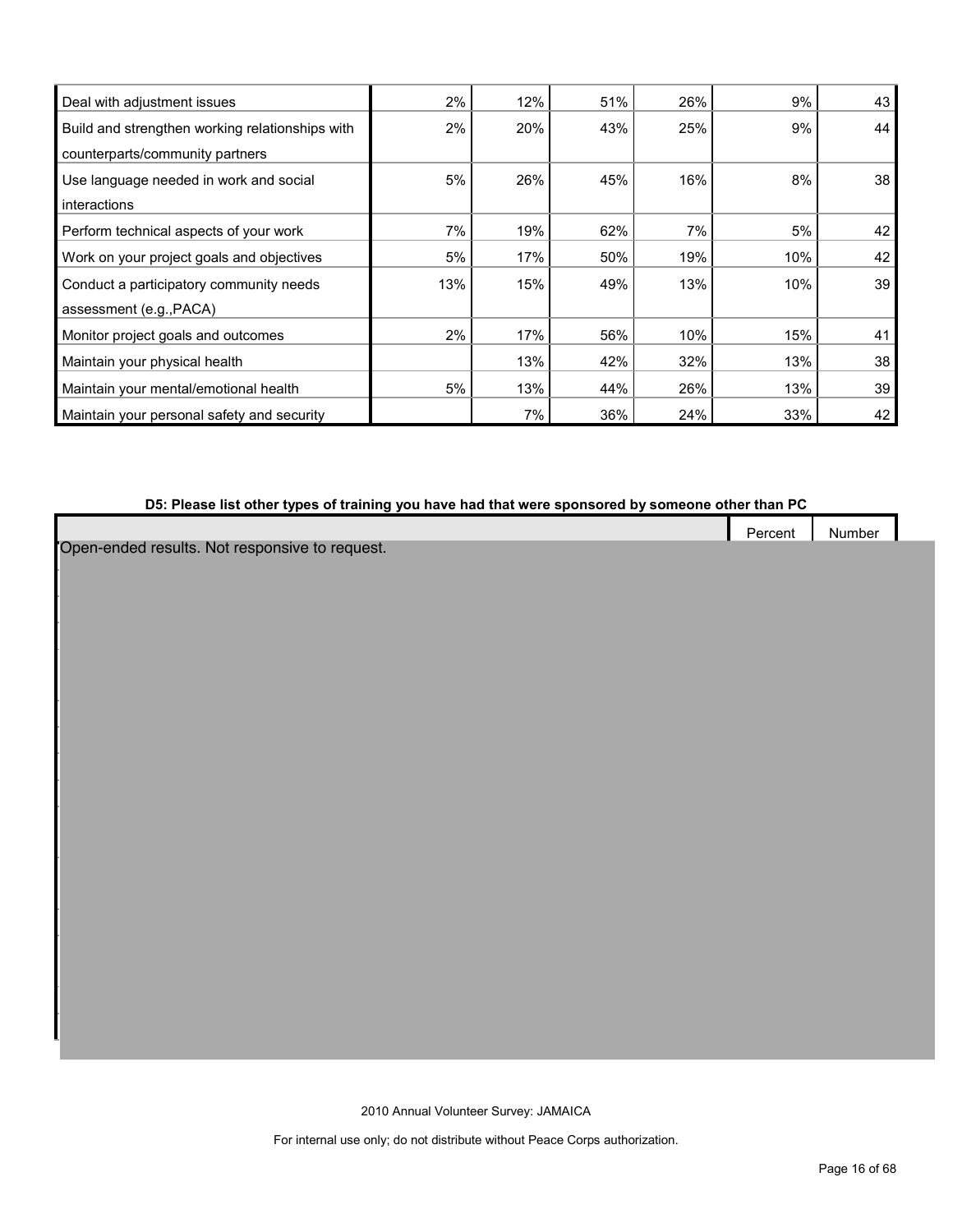Total 100% 86

## **D6: How well can you communicate in the language used by most local people in your**

**community?**

|    | Not at all | Poorly | Adequatelv | Well | Verv well | $\tau$ otal |
|----|------------|--------|------------|------|-----------|-------------|
| D6 | 1%         | 11%    | 42%        | 33%  | 13%       | 85          |

| .                |            |        |            |      |           |       |  |
|------------------|------------|--------|------------|------|-----------|-------|--|
|                  | Not at all | Poorly | Adequately | Well | Verv well | Total |  |
| 6 months or less |            | 9%     | 55%        | 27%  | 9%        | 33    |  |
| 7 to 12 months   |            |        | 100%       |      |           |       |  |
| 13 to 20 months  | 4%         | 8%     | 36%        | 40%  | 12%       | 25    |  |

## **Local language proficiency (D6) by Time in Country (A2)**

2010 Annual Volunteer Survey: JAMAICA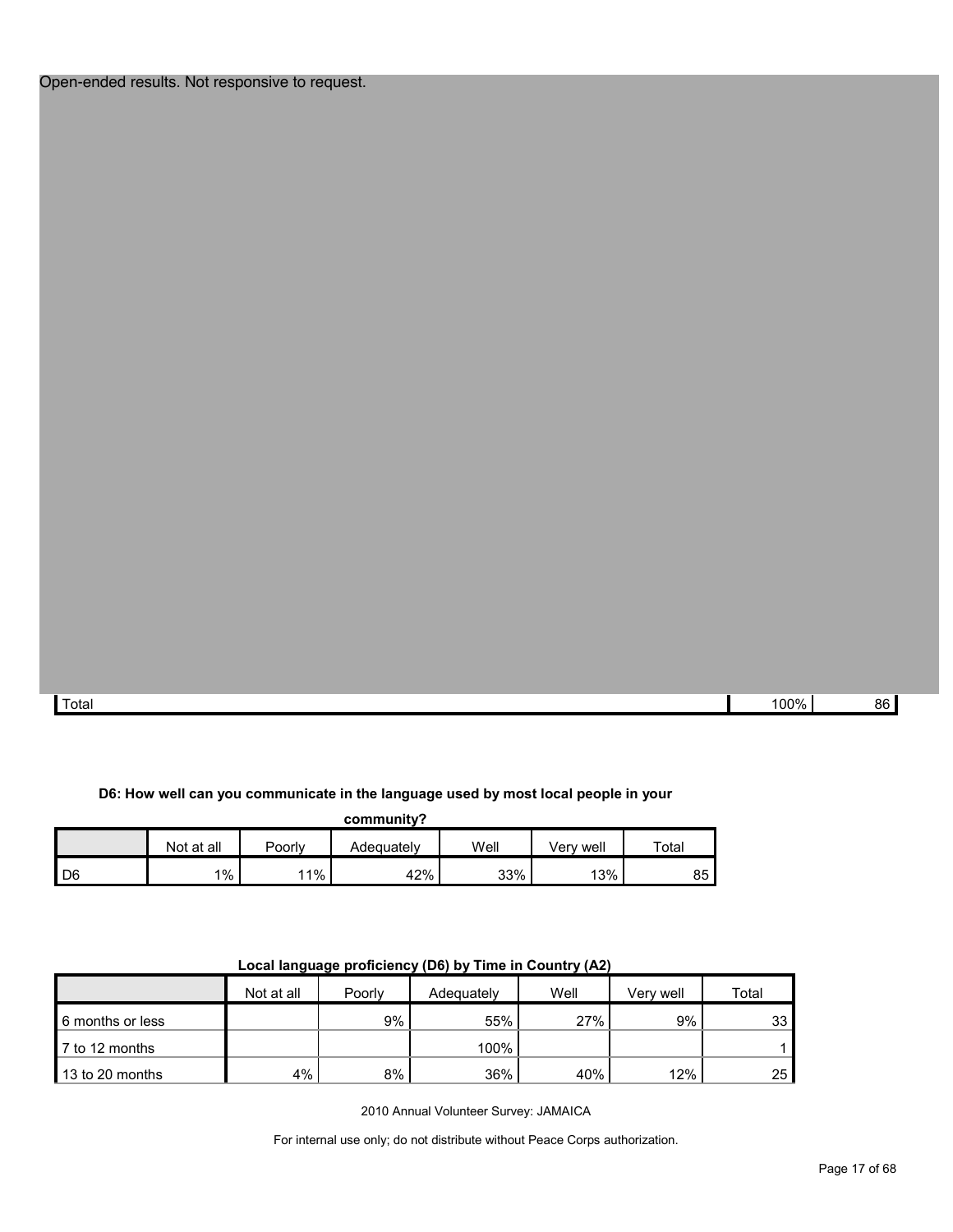| 21 to 27 months   |       | 13% | 26% | 39% | 22% | 23 |
|-------------------|-------|-----|-----|-----|-----|----|
| 28 months or more |       | 33% | 67% |     |     | ີ  |
| Total             | $1\%$ | 11% | 42% | 33% | 13% | 85 |

# <span id="page-17-0"></span>**E. Volunteer Assignment Goals and Impact**

This section reports Volunteers' self-assessments of their impact on the individuals and organizations in the communities in which they serve. The results address the extent to which Volunteers' work and other community interaction have achieved the following three goals:

Goal 1: To help the people of interested countries in meeting their need for trained men and women by transferring skills to, and building capacity of, host country partners

Goal 2: To help promote a better understanding of Americans on the part of the peoples served

Goal 3: To help Americans understand the people and cultures of other countries

|                                                    | Not at all | Minimally | Adequately | Considerably | Exceptionally |
|----------------------------------------------------|------------|-----------|------------|--------------|---------------|
| Meets the objectives of the project plan           | 2%         | 12%       | 41%        | 31%          | 12%           |
| Builds local capacity for sustainability (goal 1)  | 10%        | 15%       | 35%        | 24%          | 14%           |
| Involves local people in planning and implementing | 3%         | 26%       | 22%        | 33%          | 15%           |
| activities                                         |            |           |            |              |               |
| Complements other local development activities     | 6%         | 15%       | 33%        | 32%          | 12%           |
| Transfers skills to host country individuals and   | 7%         | 21%       | 28%        | 30%          | 13%           |
| organizations (goal 1)                             |            |           |            |              |               |
| Mobilizes host country individuals to volunteer    | 12%        | 30%       | 29%        | 16%          | 10%           |
| Helps promote a better understanding of Americans  | 2%         | 13%       | 35%        | 31%          | 17%           |
| on the part of the peoples served (goal 2)         |            |           |            |              |               |
| Helps promote a better understanding of other      | 3%         | 13%       | 31%        | 30%          | 20%           |
| peoples on the part of Americans (goal 3)          |            |           |            |              |               |

## **E1: To what extent does your Volunteer work assignment address the following?**

## **E1: To what extent does your Volunteer work assignment address the following?**

|                                                    | <b>NA</b> | Total |
|----------------------------------------------------|-----------|-------|
| Meets the objectives of the project plan           | 2%        | 86    |
| Builds local capacity for sustainability (goal 1)  | 1%        | 86    |
| Involves local people in planning and implementing | 1%        | 86    |
| activities                                         |           |       |
| Complements other local development activities     | 2%        | 85    |
| Transfers skills to host country individuals and   | 1%        | 86    |
| organizations (goal 1)                             |           |       |

2010 Annual Volunteer Survey: JAMAICA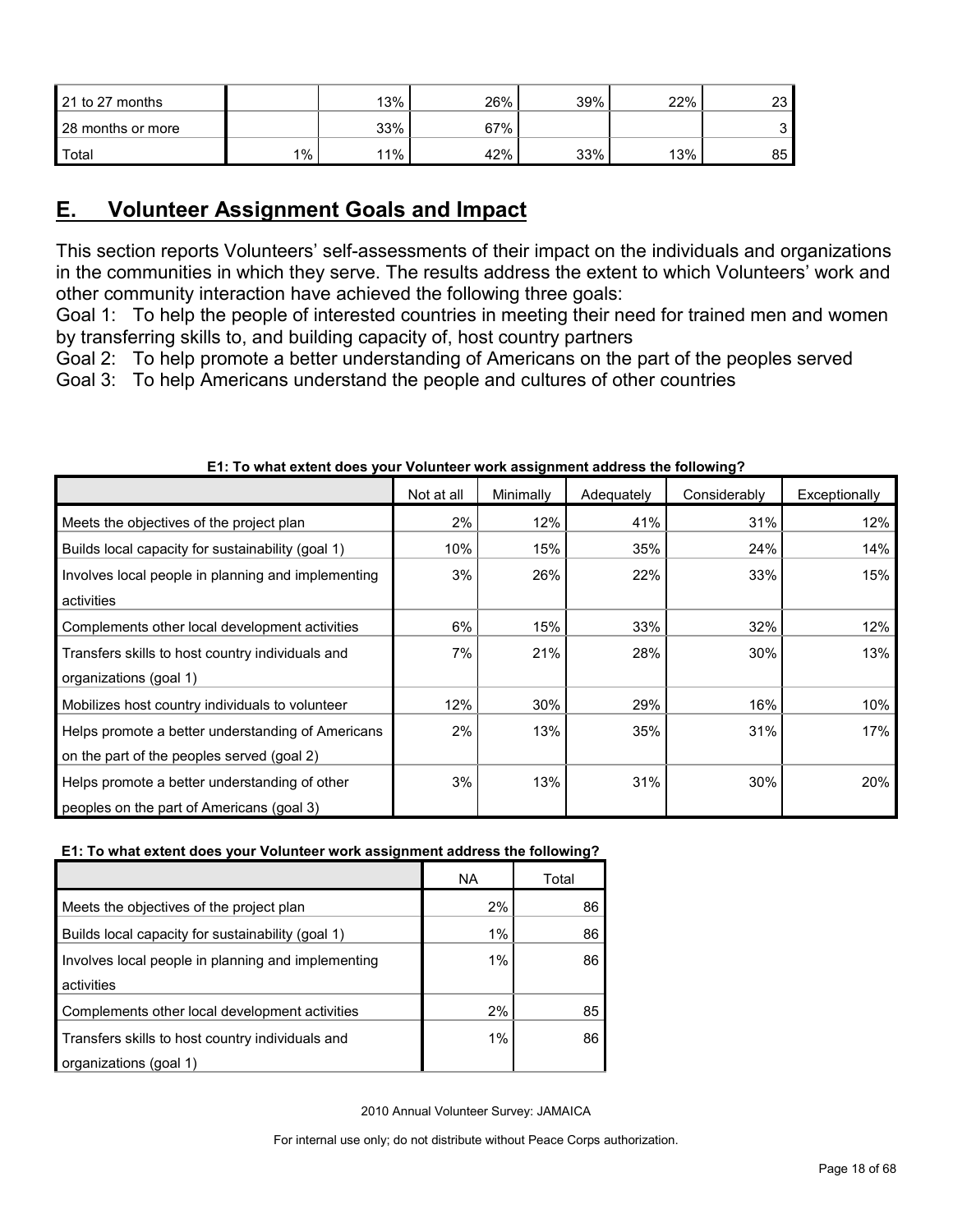| Mobilizes host country individuals to volunteer       | 2%    | 86 |
|-------------------------------------------------------|-------|----|
| Helps promote a better understanding of Americans on  | $1\%$ | 86 |
| the part of the peoples served (goal 2)               |       |    |
| Helps promote a better understanding of other peoples | 2%    | 86 |
| on the part of Americans (goal 3)                     |       |    |

## **E1: To what extent does your Volunteer work assignment address the following? (excluding "NA" responses)**

|                                                       | Not at all | Minimally | Adequately | Considerably |
|-------------------------------------------------------|------------|-----------|------------|--------------|
| Meets the objectives of the project plan              | 2%         | 12%       | 42%        | 32%          |
| Builds local capacity for sustainability (goal 1)     | 11%        | 15%       | 35%        | 25%          |
| Involves local people in planning and implementing    | 4%         | 26%       | 22%        | 33%          |
| activities                                            |            |           |            |              |
| Complements other local development activities        | 6%         | 16%       | 34%        | 33%          |
| Transfers skills to host country individuals and      | 7%         | 21%       | 28%        | 31%          |
| organizations (goal 1)                                |            |           |            |              |
| Mobilizes host country individuals to volunteer       | 12%        | 31%       | 30%        | 17%          |
| Helps promote a better understanding of Americans on  | 2%         | 13%       | 35%        | 32%          |
| the part of the peoples served (goal 2)               |            |           |            |              |
| Helps promote a better understanding of other peoples | 4%         | 13%       | 32%        | 31%          |
| on the part of Americans (goal 3)                     |            |           |            |              |

## **E1: To what extent does your Volunteer work assignment address the following?**

|                                                       | Exceptionally | Total |
|-------------------------------------------------------|---------------|-------|
| Meets the objectives of the project plan              | 12%           | 84    |
| Builds local capacity for sustainability (goal 1)     | 14%           | 85    |
| Involves local people in planning and implementing    | 15%           | 85    |
| activities                                            |               |       |
| Complements other local development activities        | 12%           | 83    |
| Transfers skills to host country individuals and      | 13%           | 85    |
| organizations (goal 1)                                |               |       |
| Mobilizes host country individuals to volunteer       | 11%           | 84    |
| Helps promote a better understanding of Americans on  | 18%           | 85    |
| the part of the peoples served (goal 2)               |               |       |
| Helps promote a better understanding of other peoples | 20%           | 84    |
| on the part of Americans (goal 3)                     |               |       |

**(excluding "NA" responses)**

2010 Annual Volunteer Survey: JAMAICA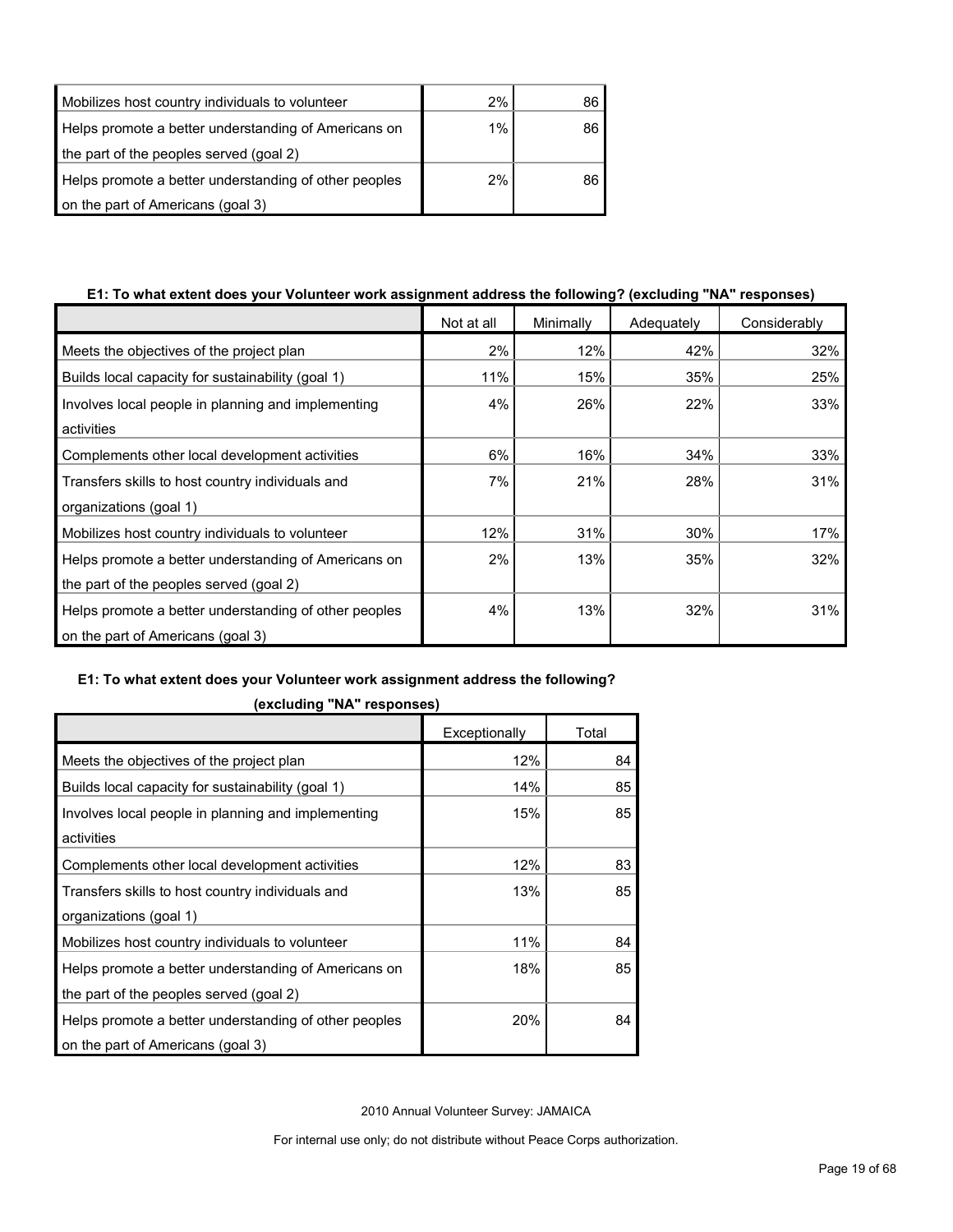| capacities?                                      |            |           |            |              |               |  |  |
|--------------------------------------------------|------------|-----------|------------|--------------|---------------|--|--|
|                                                  | Not at all | Minimally | Adequately | Considerably | Exceptionally |  |  |
| Your counterpart/community partner               | 8%         | 20%       | 28%        | 27%          | 10%           |  |  |
| An organization other than your host institution | 9%         | 21%       | 29%        | 22%          | 10%           |  |  |
| Members of your host community                   | 7%         | 16%       | 37%        | 26%          | 10%           |  |  |
| <b>Other Peace Corps Volunteers</b>              | 2%         | 8%        | 40%        | 31%          | 12%           |  |  |

## **E2: How effective have you been in transferring knowledge and skills to help the following persons or groups build their**

## **E2: How effective have you been in transferring knowledge and skills to help the**

| <u>reneming persone or groups wand mon-oupdomiser</u> |    |       |  |  |
|-------------------------------------------------------|----|-------|--|--|
|                                                       | ΝA | Total |  |  |
| Your counterpart/community partner                    | 7% | 86    |  |  |
| An organization other than your host institution      | 8% | 86    |  |  |
| Members of your host community                        | 3% | 86    |  |  |
| <b>Other Peace Corps Volunteers</b>                   | 7% | 86    |  |  |

#### **following persons or groups build their capacities?**

## **E2: How effective have you been in transferring knowledge and skills to help the following persons or groups build**

**their capacities? (excluding "NA" responses)**

|                                                  | Not at all | Minimally | Adequately | Considerably |
|--------------------------------------------------|------------|-----------|------------|--------------|
| Your counterpart/community partner               | 9%         | 21%       | 30%        | 29%          |
| An organization other than your host institution | 10%        | 23%       | 32%        | 24%          |
| Members of your host community                   | $7\%$      | 17%       | 39%        | 27%          |
| <b>Other Peace Corps Volunteers</b>              | 3%         | 9%        | 43%        | 34%          |

#### **E2: How effective have you been in transferring knowledge and skills to help the**

#### **following persons or groups build their capacities? (excluding "NA" responses)**

|                                                  | Exceptionally | Total |
|--------------------------------------------------|---------------|-------|
| Your counterpart/community partner               | 11%           | 80    |
| An organization other than your host institution | 11%           | 79    |
| Members of your host community                   | 11%           | 83    |
| <b>Other Peace Corps Volunteers</b>              | 13%           |       |

## **E2.TEXT: Description of others to whom you are transferring skills to help build their capacities**

| Column N % | Count |
|------------|-------|
|------------|-------|

2010 Annual Volunteer Survey: JAMAICA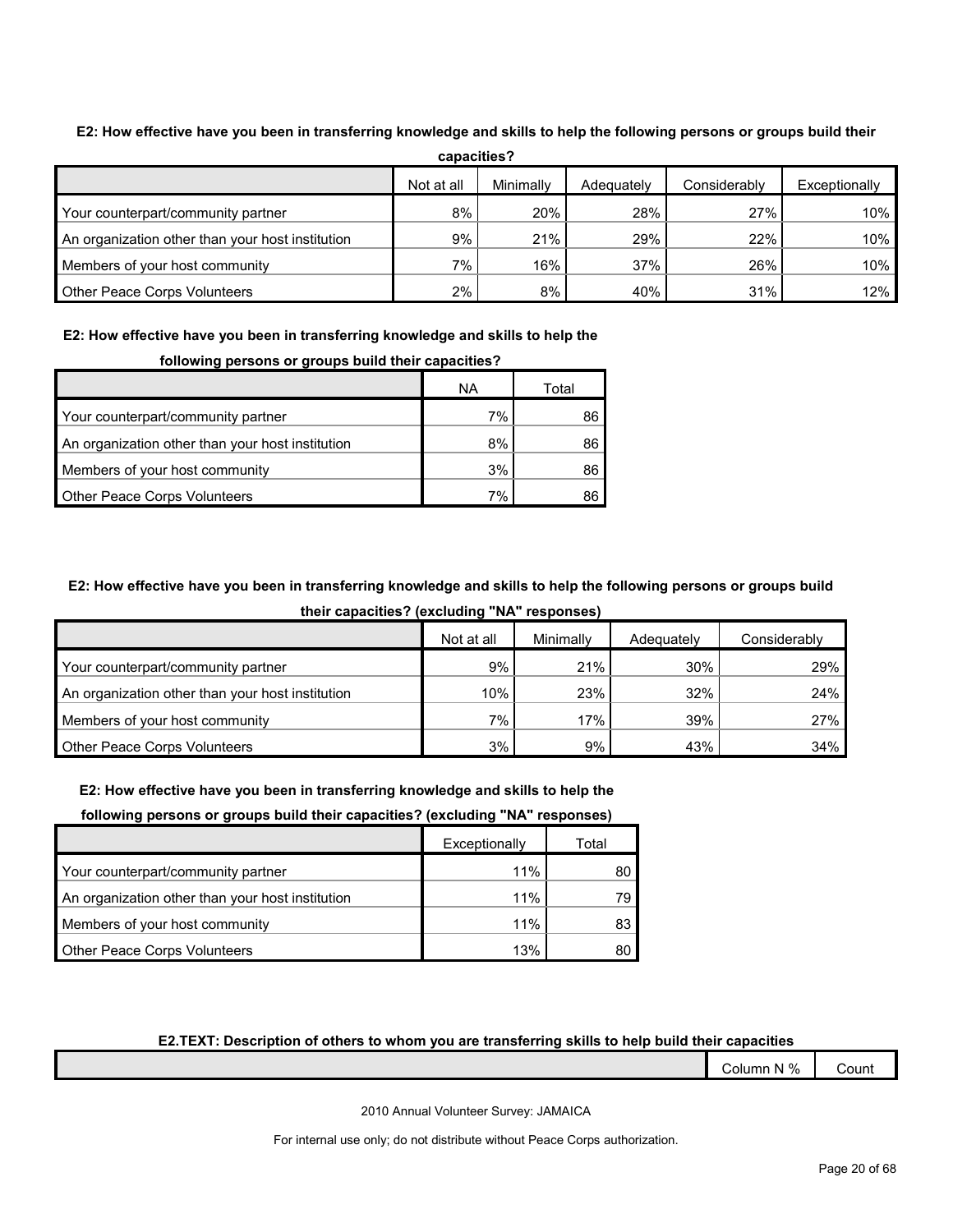| Total | `nn% | 86 |
|-------|------|----|

## **E3: Based on your contact with host country nationals, to what extent have they gained a better understanding of**

| Americans?     |            |           |            |              |               |                   |       |  |
|----------------|------------|-----------|------------|--------------|---------------|-------------------|-------|--|
|                | Not at all | Minimally | Adequately | Considerablv | Exceptionally | Too early to tell | Total |  |
| E <sub>3</sub> |            | 16%       | 34%        | 33%          | $10\%$        | $7\%$ .           | 86    |  |

#### **E3: Based on your contact with host country nationals, to what extent have they gained a better**

**understanding of Americans? (excluding "Too early to tell" responses)**

|                | Not at all | Minimally | Adequatelv | onsiderablyٽ | Exceptionally | Total         |
|----------------|------------|-----------|------------|--------------|---------------|---------------|
| E <sub>3</sub> |            | 18%       | 36%        | 35%          | $^{\circ}$ 1% | $\circ$<br>οU |

#### **E4: In which of the following third goal activities have you participated during your PC service? Mark all that**

| apply.                                              |               |              |                   |  |  |  |
|-----------------------------------------------------|---------------|--------------|-------------------|--|--|--|
|                                                     |               |              | <b>Total PCVs</b> |  |  |  |
|                                                     | PCV Responses | % Doing This | Responding        |  |  |  |
| Electronic updates                                  | 72            | 88%          |                   |  |  |  |
| <b>Hosting American visitors</b>                    | 59            | 72%          |                   |  |  |  |
| Personal website or blog                            | 35            | 43%          |                   |  |  |  |
| Hard copy/paper update                              | 26            | 32%          |                   |  |  |  |
| Enrollment in the CWWS/CMS program                  | 19            | 23%          |                   |  |  |  |
| While on home leave, spoke at a school or community | 14            | 17%          |                   |  |  |  |
| group                                               |               |              |                   |  |  |  |
| Pen pal program/letter exchange                     | 9             | 11%          |                   |  |  |  |

2010 Annual Volunteer Survey: JAMAICA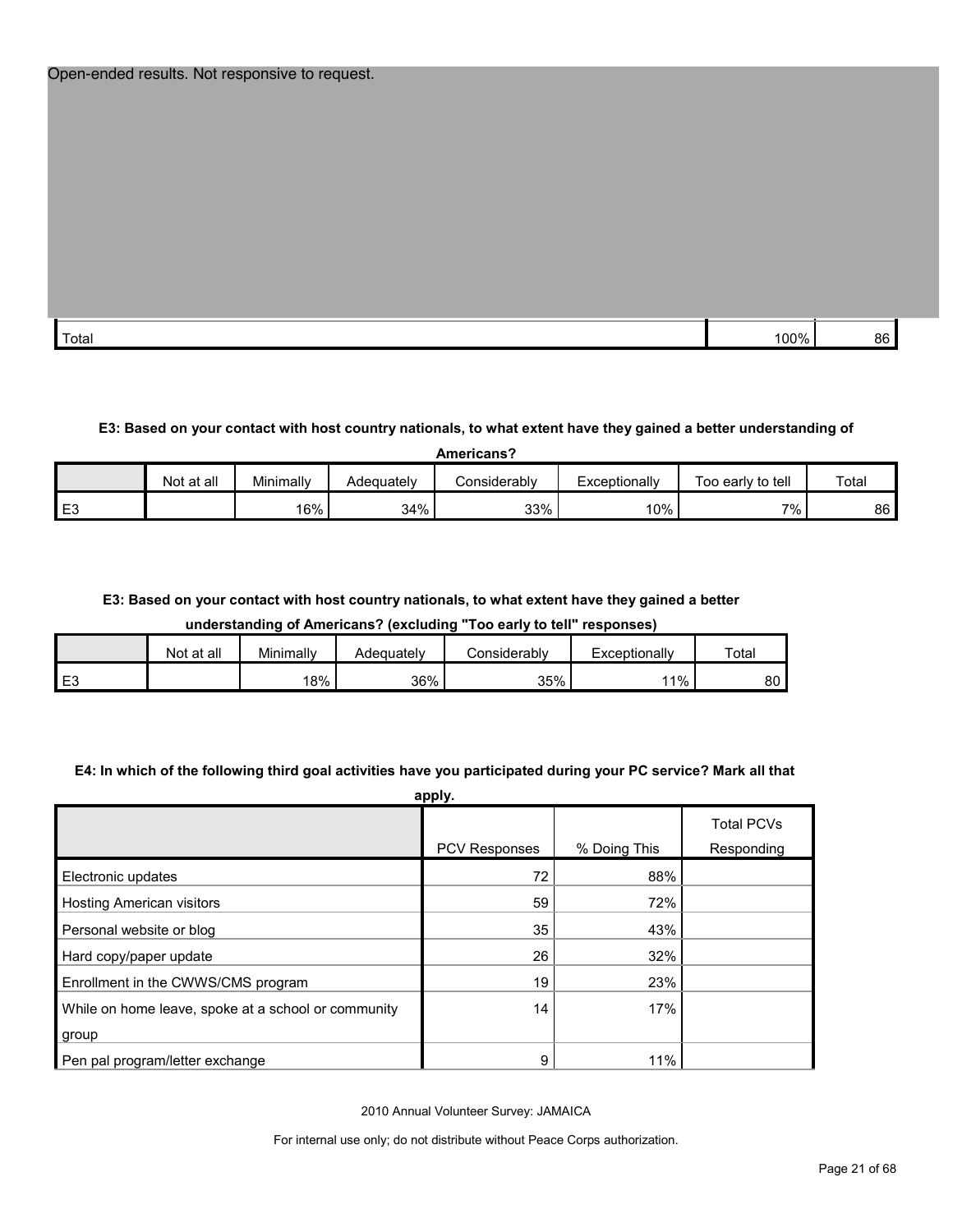| Other please specify                                  |   | 5%    |    |
|-------------------------------------------------------|---|-------|----|
| Peace Corps Week activities                           | າ | 2%    |    |
| Podcasted/created a slide show or video posted online | ົ | 2%    |    |
| Posted to PC Digital Library                          |   | $1\%$ |    |
| Total                                                 |   |       | 82 |

Percents may total to more than 100% since Volunteers were asked to "Mark all that apply."

## **E4.TEXT: Description of "others" third goal activities**

|                                                | Column N % | Count |  |
|------------------------------------------------|------------|-------|--|
| Open-ended results. Not responsive to request. |            |       |  |
|                                                |            |       |  |
|                                                |            |       |  |
|                                                |            |       |  |
|                                                |            |       |  |
| Total                                          | 100%       | 86    |  |

#### **E4: When asked about third goal activities, Volunteer answered "No**

| involvement in third goal activities." |  |  |
|----------------------------------------|--|--|
|                                        |  |  |

|                      |     | No third goal |       |
|----------------------|-----|---------------|-------|
|                      | NA  | activities    | Total |
| No Goal 3 activities | 98% | 2%            |       |

#### **E5: Based on your contact with Americans, to what extent have they gained a better understanding of host country**

|    | nationals? |           |            |              |               |                   |       |  |  |  |
|----|------------|-----------|------------|--------------|---------------|-------------------|-------|--|--|--|
|    | Not at all | Minimally | Adequately | Considerably | Exceptionally | Too early to tell | Total |  |  |  |
| E5 |            | 2%        | 29%        | 45%          | 19%           | 5%                | 84    |  |  |  |

## **E5: Based on your contact with Americans, to what extent have they gained a better understanding of host country nationals? (excluding "Too early to tell" responses)**

|           | Not at all | Minimally | Adequately | Considerably | Exceptionallv | Total |
|-----------|------------|-----------|------------|--------------|---------------|-------|
| . EF<br>└ |            | 3%        | 30%        | 48%          | 20%           | 80    |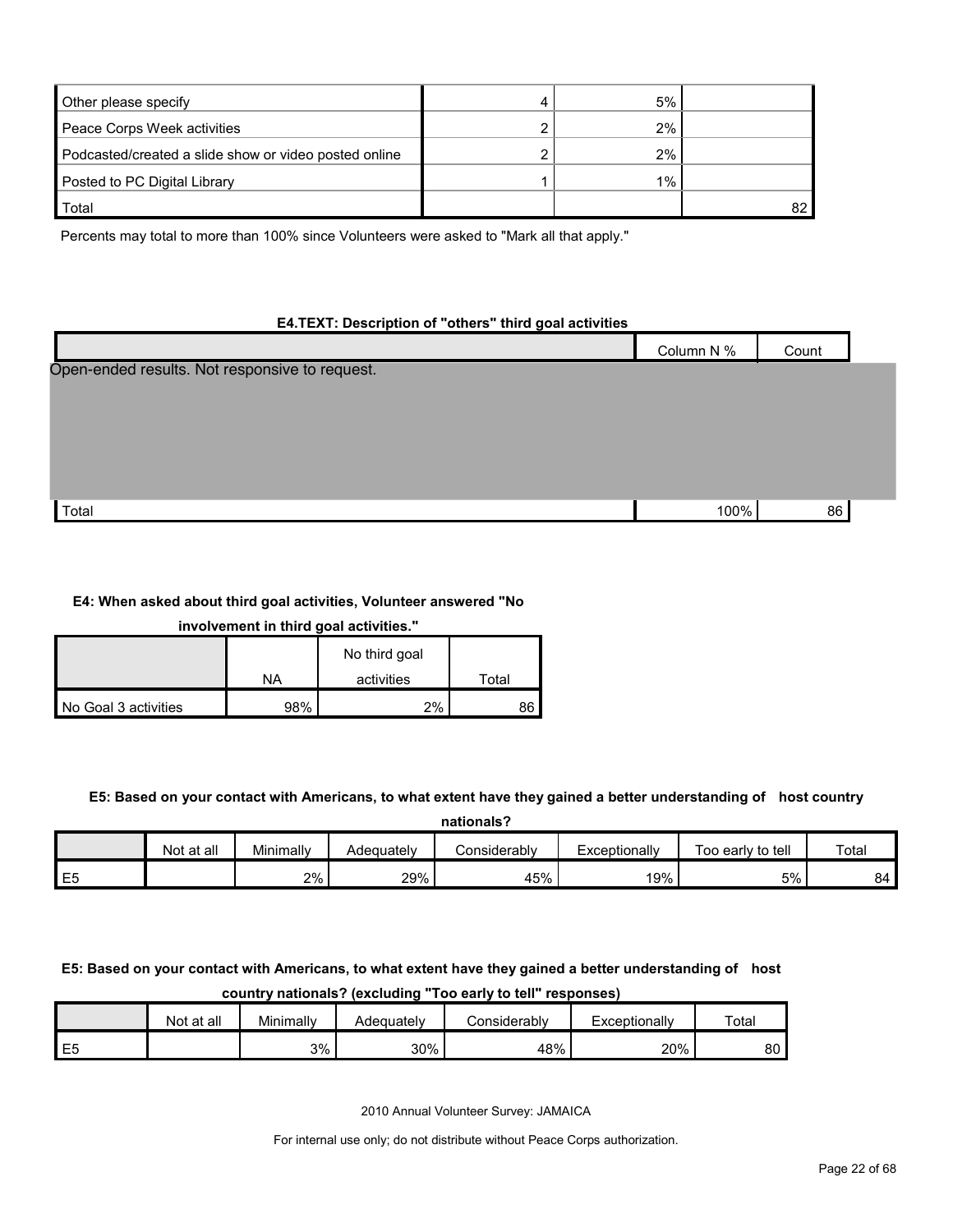# <span id="page-22-0"></span>**F. Peace Corps Support**

This section reports Volunteers' satisfaction with in-country Peace Corps staff support and how the Volunteers communicate with the post.

## **F1: How prepared for your arrival were the host people with whom you would be working?**

|      | Not at all | Minimally | Adequatelv       | Considerably | Exceptionally | Total |
|------|------------|-----------|------------------|--------------|---------------|-------|
| l F1 | 8%         | 33%       | 37%<br>، ب<br>70 | 14%          | 8%            | 86    |

## **F2: To what extent is your CD aware of Volunteer issues and concerns through interactions with PCVs?**

|      | Not at all | Minimally | Adeɑuatelv | ≿onsiderablv | Exceptionallv | $\tau$ otai |
|------|------------|-----------|------------|--------------|---------------|-------------|
| I F^ | 22%        | 25%       | 32%        | 15%          | 6%            | 85          |

## **F3: How satisfied are you with the health care you received from your PCMO(s)?**

| Not at all | Minimally | Adequatelv          | ا onsiderabl∨ | Exceptionally | Used<br>Not | Total |
|------------|-----------|---------------------|---------------|---------------|-------------|-------|
| 2%         | 3%        | $27\%$<br><u> 4</u> | 33%           | 24%           | $1\%$       | 86    |

## **F3: How satisfied are you with the health care you received from your PCMO(s)?(excluding "Not used"**

|          |            |           | responses) |                |               |       |
|----------|------------|-----------|------------|----------------|---------------|-------|
|          | Not at all | Minimally | Adequately | ا Considerablv | Exceptionally | Total |
| F٩<br>ن. | 2%         | 13%       | 27%        | 33%            | 25%           | 85    |

#### **F4: How satisfied are you with the following support provided by in-country PC staff?**

|                             | Not at all | Minimally | Adequately | Considerably | Exceptionally | <b>NA</b> | Total |
|-----------------------------|------------|-----------|------------|--------------|---------------|-----------|-------|
| Administrative/logistical   | $1\%$      | 8%        | 44%        | 30%          | 16%           |           | 86    |
| Cross-cultural              | $1\%$      | 10%       | 36%        | 24%          | 28%           |           | 86    |
| Emotional                   | 8%         | 13%       | 36%        | 26%          | 15%           | 2%        | 86    |
| Feedback on my work reports | 8%         | 25%       | 31%        | 13%          | 7%            | 14%       | 83    |
| Job assignment              | 8%         | 31%       | 22%        | 23%          | 13%           | 2%        | 86    |
| Language learning           | 2%         | 15%       | 33%        | 31%          | 17%           | $1\%$     | 86    |

2010 Annual Volunteer Survey: JAMAICA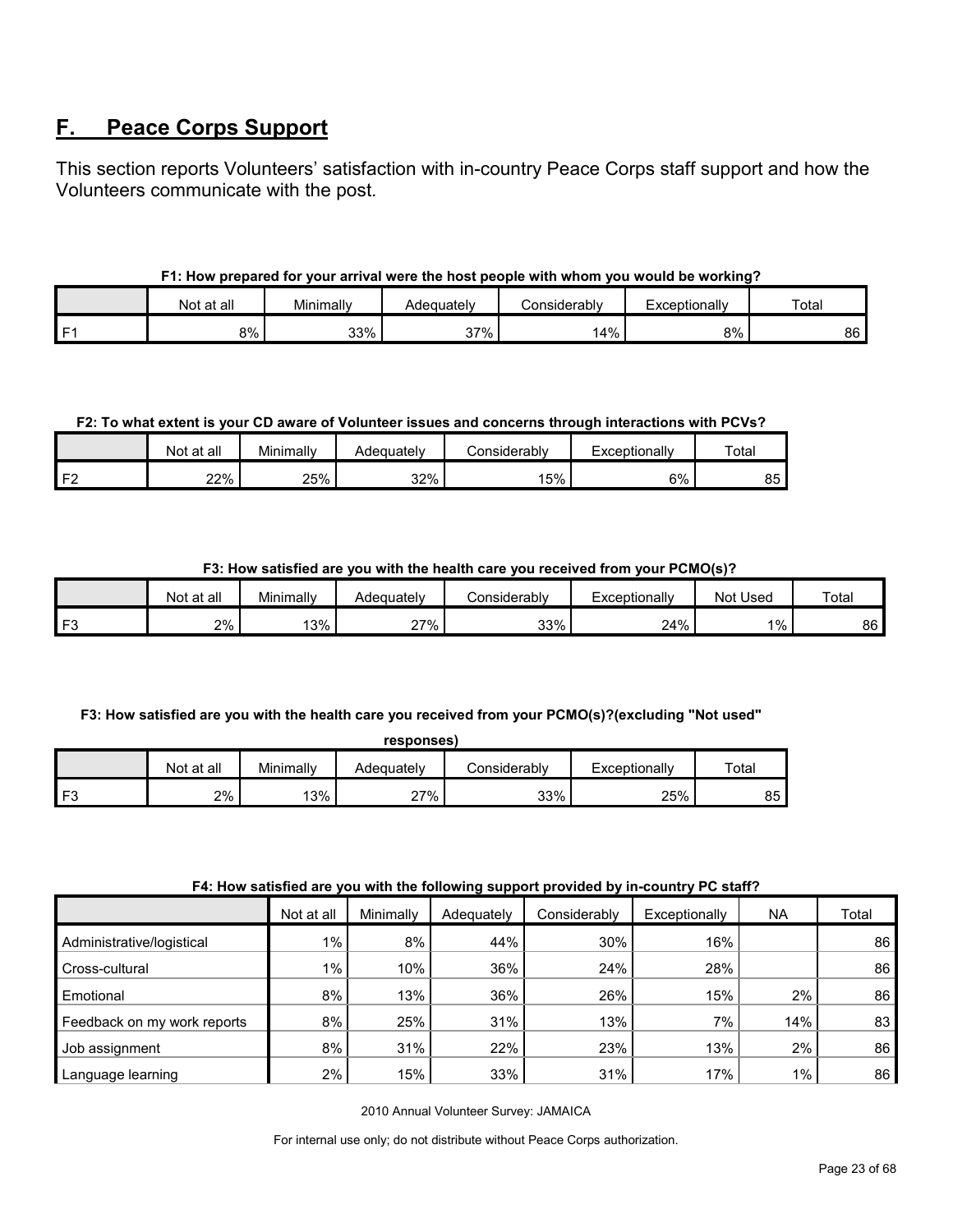| Medical                    | $2\%$ | 9%  | 36% | 24% | 26% | 2%      | 86 |
|----------------------------|-------|-----|-----|-----|-----|---------|----|
| Safety and security        | $1\%$ | 2%  | 7%  | 31% | 57% | $1\%$ . | 86 |
| Site selection/preparation | 15%   | 28% | 22% | 18% | 16% |         | 85 |
| Technical skills           | 12%   | 26% | 43% | 15% | 1%  | 3%      | 86 |

#### **F4: How satisfied are you with the following support provided by in-country PC staff? (excluding "NA" responses)**

|                             | Not at all | Minimally | Adequately | Considerably | Exceptionally | Total |
|-----------------------------|------------|-----------|------------|--------------|---------------|-------|
| Administrative/logistical   | $1\%$      | 8%        | 44%        | 30%          | 16%           | 86    |
| Cross-cultural              | $1\%$      | 10%       | 36%        | 24%          | 28%           | 86    |
| Emotional                   | 8%         | 13%       | 37%        | 26%          | 15%           | 84    |
| Feedback on my work reports | 10%        | 30%       | 37%        | 15%          | 8%            | 71    |
| Job assignment              | 8%         | 32%       | 23%        | 24%          | 13%           | 84    |
| Language learning           | 2%         | 15%       | 33%        | 32%          | 18%           | 85    |
| Medical                     | 2%         | 10%       | 37%        | 25%          | 26%           | 84    |
| Safety and security         | $1\%$      | 2%        | 7%         | 32%          | 58%           | 85    |
| Site selection/preparation  | 15%        | 28%       | 22%        | 18%          | 16%           | 85    |
| <b>Technical skills</b>     | 12%        | 27%       | 45%        | 16%          | $1\%$         | 83    |

## **F5: What level of PC support have you received to help cope with stress from issues such as HIV/AIDS, food insecurity, etc. in your community? (Including PCVs w/no need for support)**

|    |            |                 | Adeguate | Considerable | Exceptional | NA.<br>I have no |       |
|----|------------|-----------------|----------|--------------|-------------|------------------|-------|
|    | No support | Minimal support | support  | support      | support     | need for support | Total |
| F5 | 7%         | 12%             | 26%      | 13%          | 6%          | 37%              | 86    |

## **F5: What level of PC support have you received to help cope with stress from issues such as HIV/AIDS, food insecurity, etc. in your community? (excluding "NA/No need for support" responses)**

|      |            |                 |                  | Considerable | Exceptional |       |
|------|------------|-----------------|------------------|--------------|-------------|-------|
|      | No support | Minimal support | Adequate support | support      | support     | Total |
| l F5 | $1\%$      | 19%             | 41%              | 20%          | 9%          | 54    |

#### **F6a: How would you rate your interaction with the Country Director (CD)**

#### **in terms of the following?**

2010 Annual Volunteer Survey: JAMAICA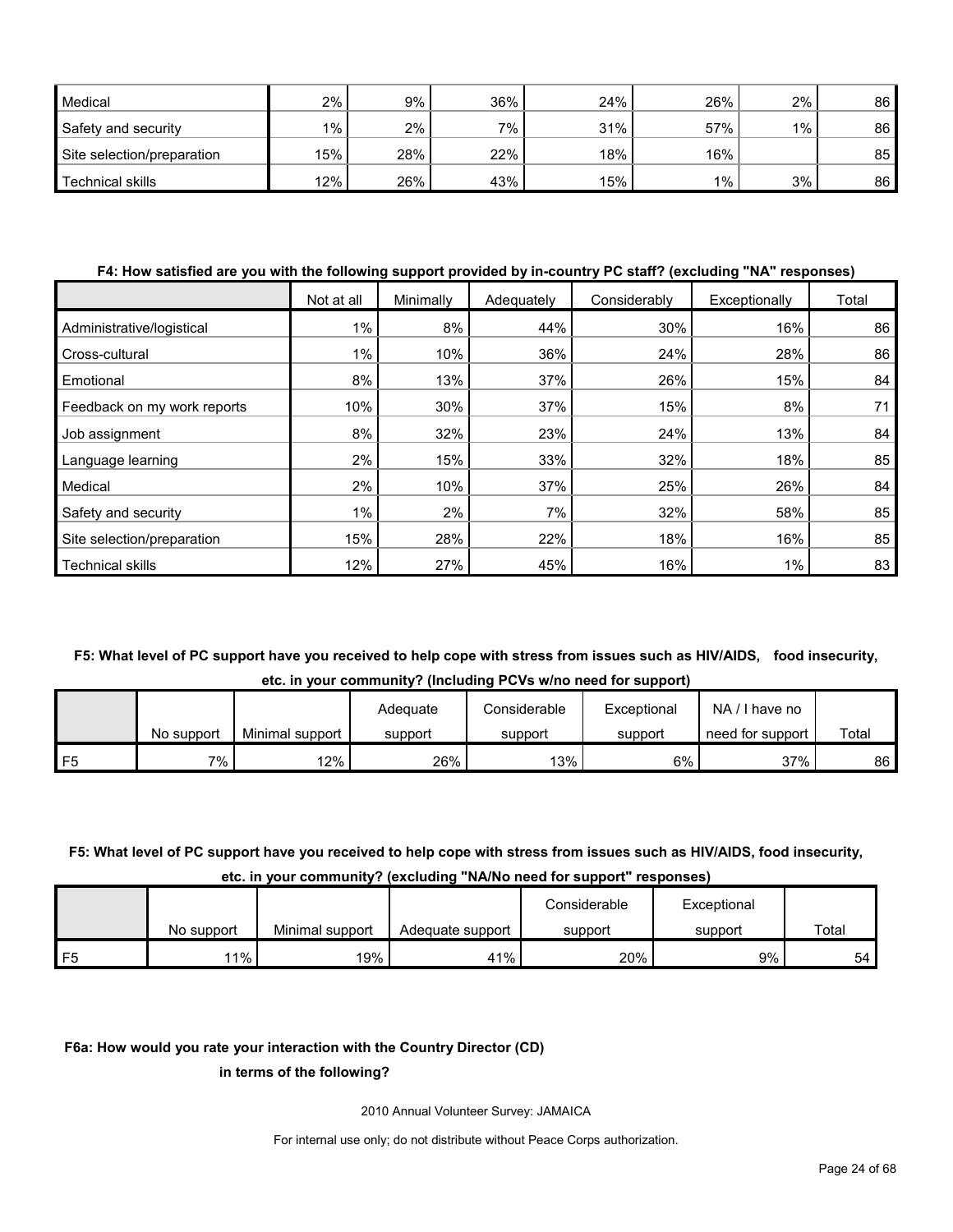|                          | Inadequate | Adequate | Total |
|--------------------------|------------|----------|-------|
| <b>CD Responsiveness</b> | 41%        | 59%      | 80    |
| CD Informative content   | 43%        | 58%      | 80    |
| CD Comfort level         | 53%        | 47%      | 79    |
| <b>CD Site visits</b>    | 67%        | 33%      | 75    |

## **F6b: How would you rate your interaction with the PTO in terms of --?**

|                                | Inadequate<br>Adequate |     | Total |  |
|--------------------------------|------------------------|-----|-------|--|
| <b>PTO Responsiveness</b>      | 7%                     | 93% | 82    |  |
| <b>PTO</b> Informative content | 10%                    | 90% | 81    |  |
| <b>PTO Comfort level</b>       | 15%                    | 85% | 81    |  |
| <b>PTO Site visits</b>         | 45%                    | 55% |       |  |

## **F6c: How would you rate your interaction with the APCD/Program Manager in**

| terms of $-2$                 |            |          |       |  |
|-------------------------------|------------|----------|-------|--|
|                               | Inadequate | Adequate | Total |  |
| <b>APCD/PM Responsiveness</b> | 21%        | 79%      | 84    |  |
| APCD/PM Informative content   | 30%        | 70%      | 83    |  |
| APCD/PM Comfort level         | 25%        | 75%      | 84    |  |
| <b>APCD/PM Site visits</b>    | 19%        | 81%      | 84    |  |

## **F6d: How would you rate your interaction with the PCMO in terms of --?**

|                            | Inadeguate | Adequate | Total |  |
|----------------------------|------------|----------|-------|--|
| <b>PCMO Responsiveness</b> | 14%        | 86%      | 84    |  |
| PCMO Informative content   | 14%        | 86%      | 84    |  |
| PCMO Comfort level         | 19%        | 81%      | 84    |  |
| <b>PCMO Site visits</b>    | 20%        | 80%      | 81    |  |

#### **F6e: How would you rate your interaction with the Safety and Security**

**Coordinator (SSC) in terms of --?**

| Inadeguate | dequate | าtai |
|------------|---------|------|
|            |         |      |

2010 Annual Volunteer Survey: JAMAICA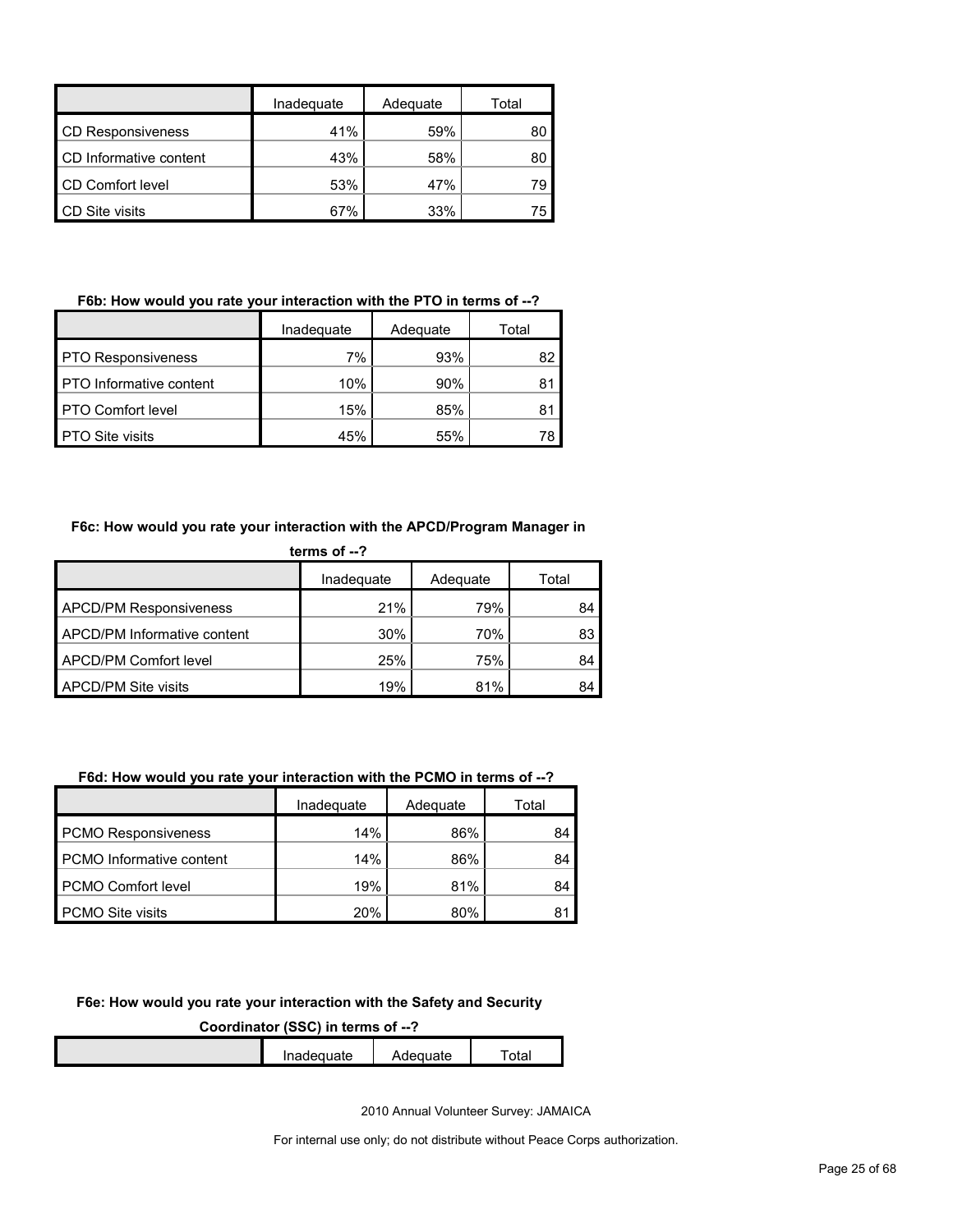| <b>SSC Responsiveness</b> | 4% | 96% | 85 |
|---------------------------|----|-----|----|
| SSC Informative content   | 2% | 98% | 85 |
| <b>SSC Comfort level</b>  | 5% | 95% | 85 |
| <b>SSC Site visits</b>    | 5% | 95% | 84 |

## **F6f: How would you rate your interaction with the Training Manager in terms**

| of $-2$                      |            |          |       |  |
|------------------------------|------------|----------|-------|--|
|                              | Inadequate | Adequate | Total |  |
| <b>TrMngr Responsiveness</b> | 10%        | 90%      | 79    |  |
| TrMngr Informative content   | 16%        | 84%      | 79    |  |
| <b>TrMngr Comfort level</b>  | 18%        | 82%      | 79    |  |
| TrMngr Site visits           | 39%        | 61%      |       |  |

## **F6g: How would you rate your interaction with administrative staff in terms**

|                             | of $-2$    |          |       |
|-----------------------------|------------|----------|-------|
|                             | Inadequate | Adequate | Total |
| <b>Admin Responsiveness</b> | 13%        | 87%      | 83    |
| Admin Informative content   | 13%        | 87%      | 83    |
| Admin Comfort level         | 18%        | 82%      | 83    |
| Admin Site visits           | 36%        | 64%      | 75    |

#### **F7: What is the best method for you to communicate with your Peace**

| <b>Corps office?</b>               |         |        |  |  |
|------------------------------------|---------|--------|--|--|
|                                    | Percent | Number |  |  |
| Cell phone                         | 87%     | 75     |  |  |
| Email                              | 7%      | 6      |  |  |
| Text messaging (SMS)               | 3%      | 3      |  |  |
| In-person visits                   | 2%      | 2      |  |  |
| Other: Please specify below        |         |        |  |  |
| Telephone not at residence or work |         |        |  |  |
| Telephone at residence or work     |         |        |  |  |
| Letters/postal service             |         |        |  |  |
| Fax                                |         |        |  |  |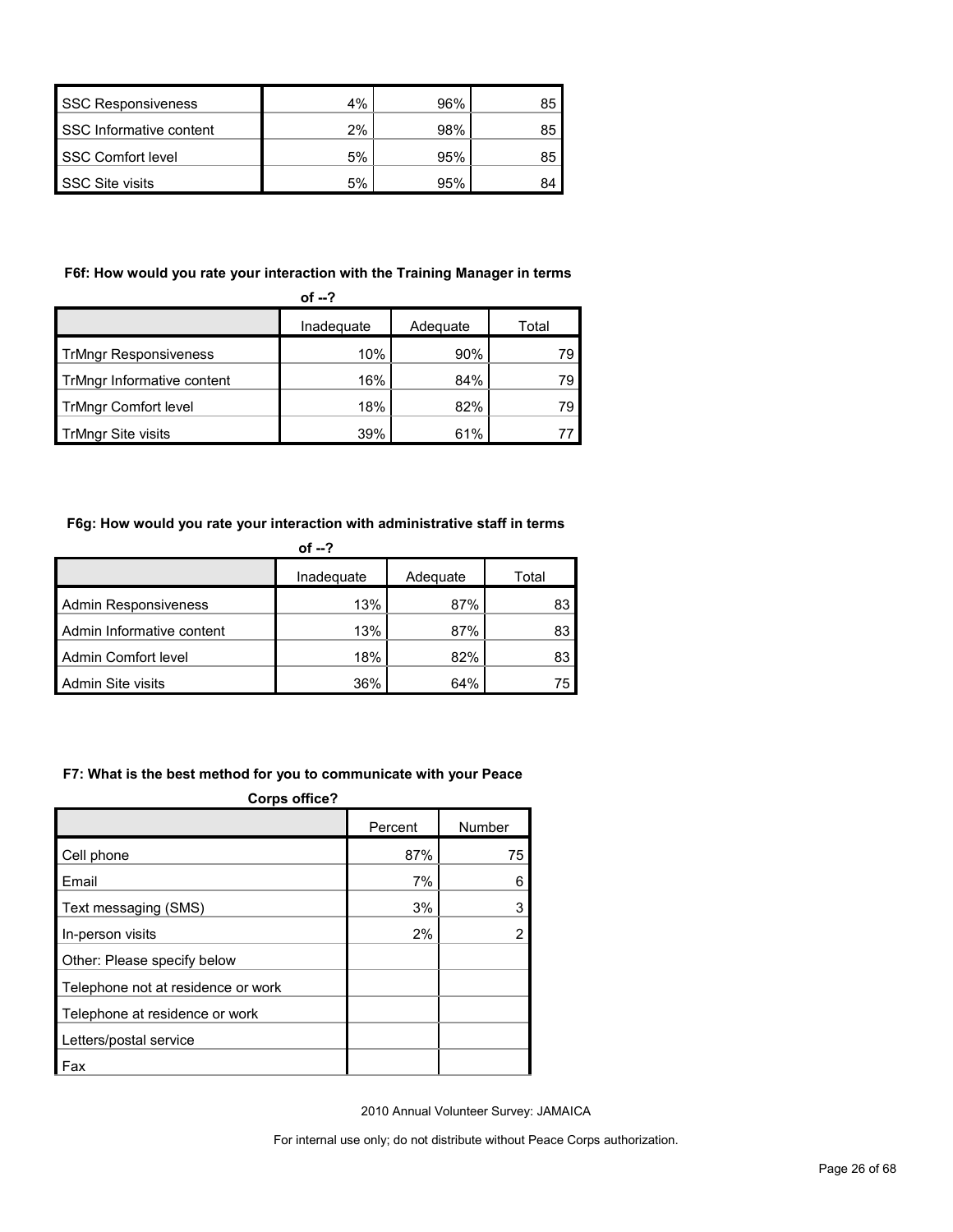#### **F7: What is the best method for you to communicate with your Peace**

| Corps office?                      |         |        |  |  |  |
|------------------------------------|---------|--------|--|--|--|
|                                    | Percent | Number |  |  |  |
| Cell phone                         | 87%     | 75     |  |  |  |
| Email                              | 7%      | 6      |  |  |  |
| Text messaging (SMS)               | 3%      | 3      |  |  |  |
| In-person visits                   | 2%      | 2      |  |  |  |
| Other: Please specify below        |         |        |  |  |  |
| Telephone not at residence or work |         |        |  |  |  |
| Telephone at residence or work     |         |        |  |  |  |
| Letters/postal service             |         |        |  |  |  |
| Fax                                |         |        |  |  |  |
| Total                              | 100%    | 86     |  |  |  |

## **Corps office?**

#### **F7.OTHER: Description of "other" best method to communicate with post**

|                                                | PERCENT | <b>NUMBER</b> |  |
|------------------------------------------------|---------|---------------|--|
| Open-ended results. Not responsive to request. |         |               |  |
|                                                |         |               |  |
|                                                |         |               |  |
| Total                                          | 100%    | 86            |  |

## **F8: In general, how do you rate the effectiveness of your communication resources for contacting your**

|  |  | PC staff in-country? |
|--|--|----------------------|
|--|--|----------------------|

|                | Not effective | Poor | Adequate | Effective | effective<br>Verv | Total |
|----------------|---------------|------|----------|-----------|-------------------|-------|
| F <sub>8</sub> |               | 5%   | 24%      | 30%       | 41%               | 86 l  |

# <span id="page-26-0"></span>**G. Your Safety and Security**

This section reports on how safe Volunteers feel. Volunteers' experiences with various types of insensitive remarks or behaviors, harassment or discrimination, and crime are summarized, as well as whether harassment and crime events were reported to Peace Corps.

#### **G1: How safe do you feel...?**

|  |  | All<br>Sate<br>Not<br>n+<br>đι | Often<br>Unsate | Adequately<br>Sate | $\sim$<br>Safe<br>Jsuallv | $\overline{\phantom{a}}$<br>Sate<br>√er∖ | $\overline{\phantom{0}}$<br>⊺otal |
|--|--|--------------------------------|-----------------|--------------------|---------------------------|------------------------------------------|-----------------------------------|
|--|--|--------------------------------|-----------------|--------------------|---------------------------|------------------------------------------|-----------------------------------|

2010 Annual Volunteer Survey: JAMAICA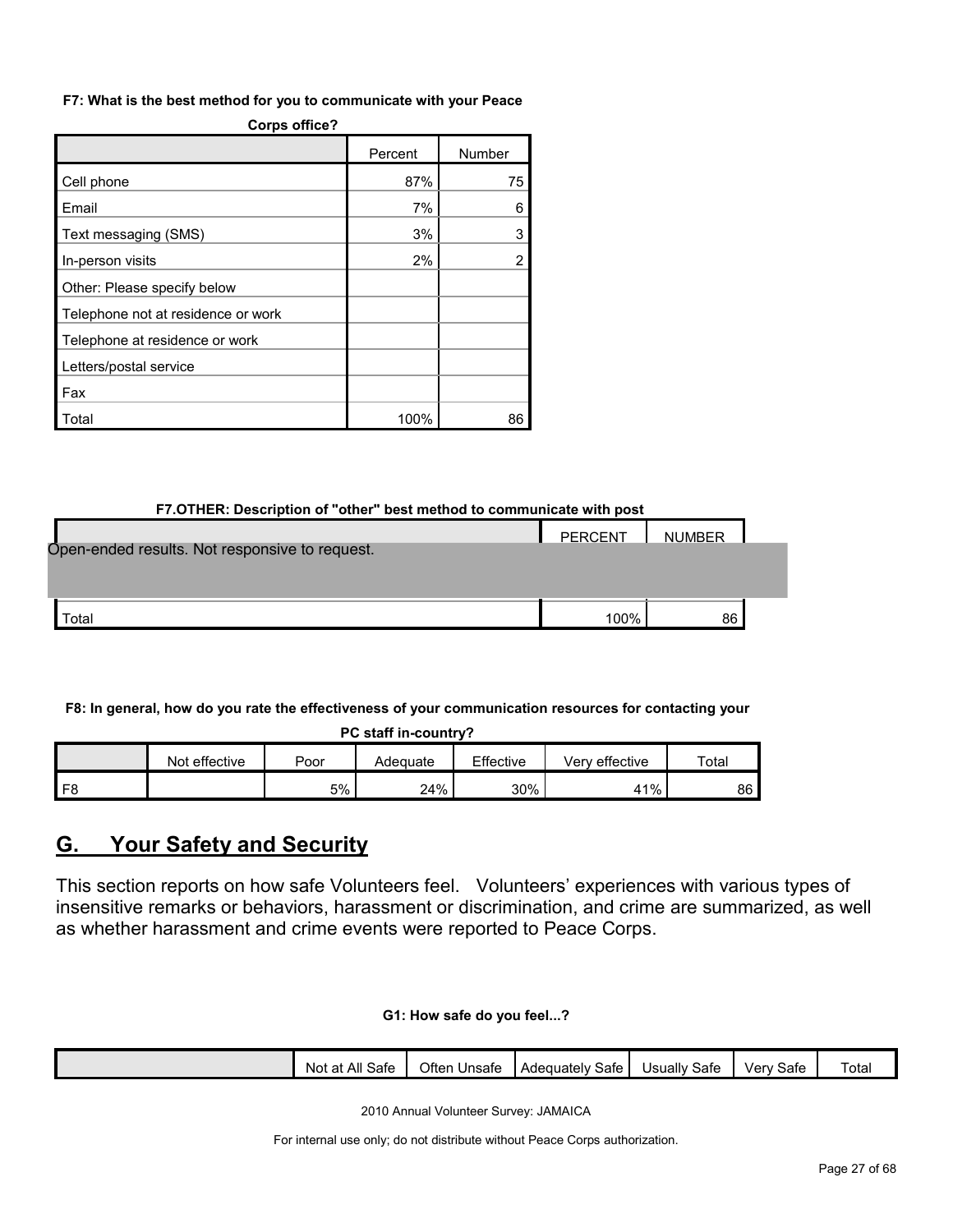| Where you live                     | 2%    | 6%  | 10% | 27% | 55% | 86 |
|------------------------------------|-------|-----|-----|-----|-----|----|
| Where you work                     | $1\%$ |     | 8%  | 38% | 53% | 85 |
| When you travel in-country         | 1%    | 9%  | 34% | 50% | 6%  | 86 |
| City where main Peace Corps office | 6%    | 19% | 41% | 30% | 5%  | 86 |
| is located                         |       |     |     |     |     |    |

**G2: Have you encountered insensitive comments or behavior toward you based on your race, ethnicity, age, gender, or sexual orientation from any of the following sources?**

|                         | Yes | No  | <b>NA</b> | Total |
|-------------------------|-----|-----|-----------|-------|
| Host/home stay family   | 14% | 80% | 6%        | 86    |
| Community members       | 69% | 29% | 2%        | 86    |
| <b>Other Volunteers</b> | 7%  | 91% | 2%        | 86    |
| PC in-country staff     | 5%  | 92% | 3%        | 86    |
| Other                   | 21% | 26% | 54%       | 39    |

**G2: Have you encountered insensitive comments or behavior toward you based on your race, ethnicity, age, gender, or sexual orientation from any of** 

**the following sources? (excluding "NA" responses)**

|                         | Yes | No  | Total |
|-------------------------|-----|-----|-------|
| Host/home stay family   | 15% | 85% | 81    |
| Community members       | 70% | 30% | 84    |
| <b>Other Volunteers</b> | 7%  | 93% | 84    |
| PC in-country staff     | 5%  | 95% | 83    |
| Other                   | 44% | 56% |       |

#### **G2.OTHER: Description of "other" sources of insensitive comments/behavior**

|                                                | <b>PERCENT</b> | <b>NUMBER</b> |  |
|------------------------------------------------|----------------|---------------|--|
| Open-ended results. Not responsive to request. |                |               |  |
|                                                |                |               |  |
|                                                |                |               |  |
|                                                |                |               |  |
|                                                |                |               |  |
|                                                |                |               |  |
|                                                |                |               |  |

2010 Annual Volunteer Survey: JAMAICA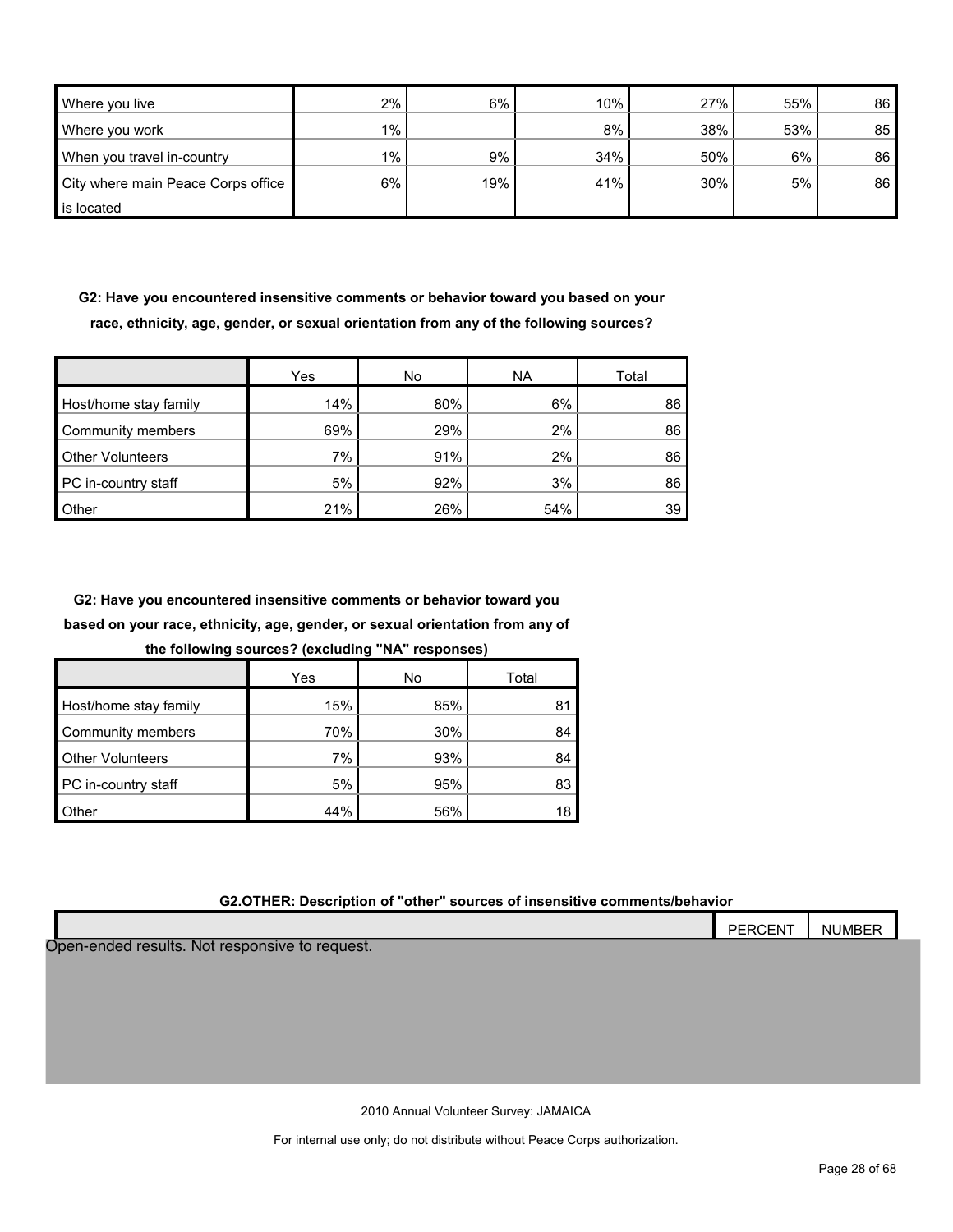| Total | 100% | 86 |
|-------|------|----|
|       |      |    |

NOTE: See Open-Ended Responses Report for comments Volunteers wrote in response to Question G3 to explain their harassment/discrimination answers.

#### **G3: Please indicate the number of times you experienced the following types of discrimination/harassment: PERCENTAGES**

|                              | None | Once  | 2-5 times | 6-10 times | 11-25 times | 26+ times | Total |
|------------------------------|------|-------|-----------|------------|-------------|-----------|-------|
| Age H/D                      | 84%  | 3%    | 7%        | 3%         | 3%          |           | 67    |
| Anti-American H/D            | 38%  | 5%    | 34%       | 11%        | 5%          | 7%        | 76    |
| Disability H/D               | 99%  |       | 1%        |            |             |           | 67    |
| Gender H/D                   | 72%  | $1\%$ | 7%        | 4%         | 7%          | 8%        | 71    |
| Racial/color H/D             | 40%  | 3%    | 18%       | 17%        | 6%          | 17%       | 72    |
| Religious H/D                | 82%  | 4%    | 4%        | 1%         | 6%          | 3%        | 71    |
| Sexual orientation H/D       | 93%  | 3%    | $1\%$     | 3%         |             |           | 68    |
| Sexual harassment (physical) | 79%  | 9%    | 6%        | 1%         | 3%          | 3%        | 70    |
| Sexual harassment (verbal)   | 49%  | $1\%$ | 11%       | 1%         | 10%         | 27%       | 70 I  |

#### **G3: Please indicate the number of times you experienced the following types of discrimination/harassment: NUMBERS**

|                              | None | Once | 2-5 times | 6-10 times | 11-25 times | 26+ times | Total |
|------------------------------|------|------|-----------|------------|-------------|-----------|-------|
| Age H/D                      | 56   |      | 5         |            |             |           | 67    |
| Anti-American H/D            | 29   | 4    | 26        | 8          | 4           | 5         | 76    |
| Disability H/D               | 66   |      |           |            |             |           | 67    |
| Gender H/D                   | 51   |      | 5         |            | 5           | 6         |       |
| Racial/color H/D             | 29   |      | 13        | 12         | 4           | 12        | 72    |
| Religious H/D                | 58   | 3    |           |            | 4           | 2         |       |
| Sexual orientation H/D       | 63   | ົ    |           |            |             |           | 68    |
| Sexual harassment (physical) | 55   | 6    |           |            | ◠           | 2         | 70    |
| Sexual harassment (verbal)   | 34   |      |           |            |             | 19        | 70    |

2010 Annual Volunteer Survey: JAMAICA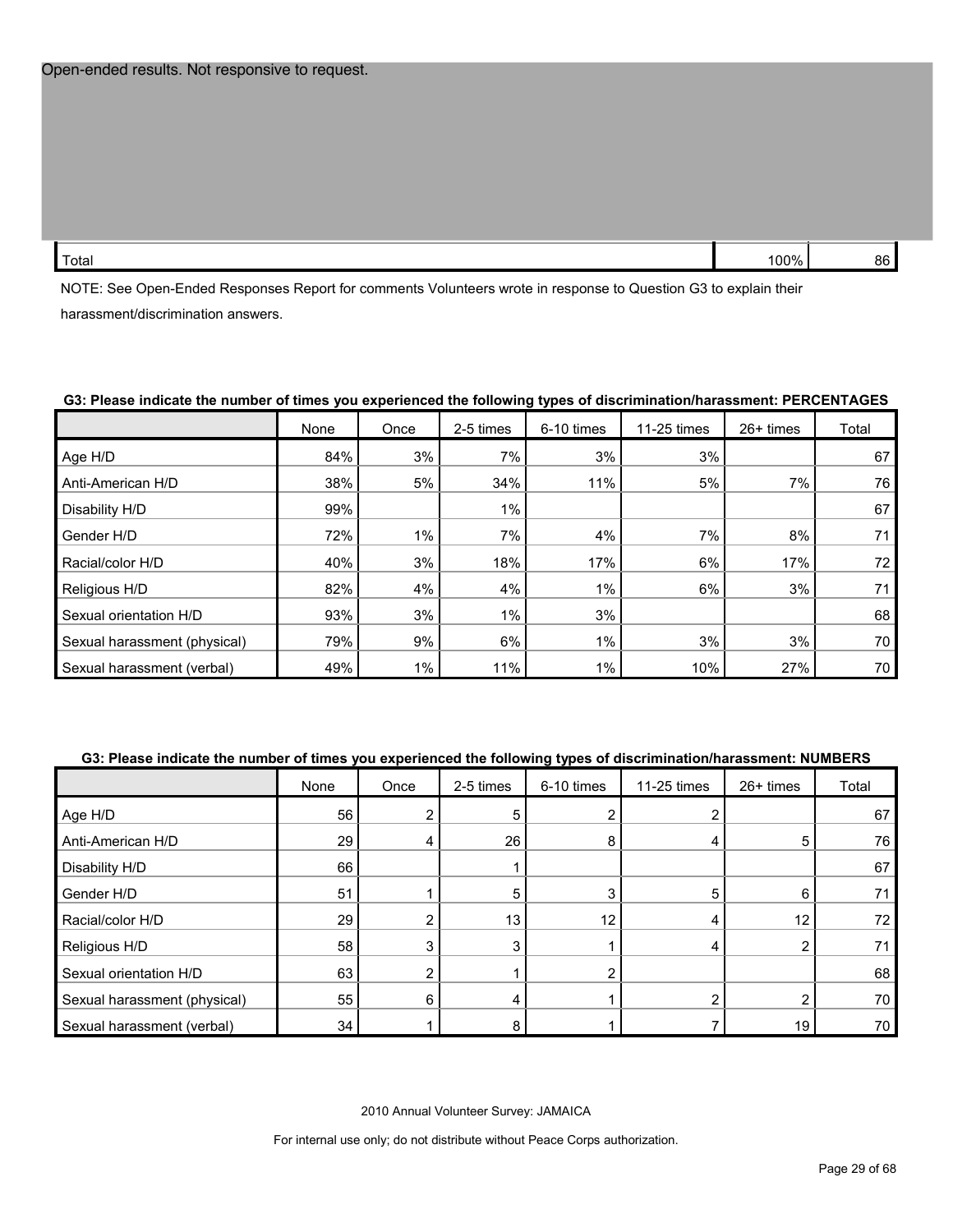|         |             | $\overline{\phantom{a}}$ | Reported Age H/D |           |            |             |           |       |
|---------|-------------|--------------------------|------------------|-----------|------------|-------------|-----------|-------|
|         |             | Never                    | Once             | 2-5 times | 6-10 times | 11-25 times | 26+ times | Total |
| Age H/D | Once        |                          |                  |           |            |             |           |       |
|         | 2-5 times   |                          |                  | ⌒         |            |             |           |       |
|         | 6-10 times  | ◠<br><u> </u>            |                  |           |            |             |           | ◠     |
|         | 11-25 times | ົ<br>$\epsilon$          |                  |           |            |             |           |       |
|         | 26+ times   |                          |                  |           |            |             |           |       |
|         | Total       | 6                        | ົ                |           |            |             |           | 10    |

## **G3: Volunteers experiencing AGE discrimination/harassment: Events by Number of Reports to PC**

NOTE: Some PCVs provided the number of events without answering how many times they reported the event/s.

## **G3: Volunteers experiencing AGE discrimination/harassment: Events by Person Responsible**

|         |                   |             | Someone you | Counterpart,<br>supervisor, | Peace Corps |                   |
|---------|-------------------|-------------|-------------|-----------------------------|-------------|-------------------|
|         |                   | Stranger    | know        | co-worker                   | Volunteer   | Peace Corps staff |
|         |                   | Responsible | Responsible | Responsible                 | Responsible | Responsible       |
| Age H/D | Once              |             |             |                             |             |                   |
|         | 2-5 times         | 2           |             |                             |             |                   |
|         | 6-10 times        |             |             |                             |             |                   |
|         | 11-25 times       |             |             |                             |             |                   |
|         | $26+$ times       |             |             |                             |             |                   |
|         | <b>Total PCVs</b> | 3           |             | 3                           |             |                   |

NOTE: Some PCVs provided the number of events without answering who was responsible.

#### **G3: Volunteers experiencing AGE discrimination/harassment:**

**Events by Person Responsible**

|         |             | Host country family<br>member | Other       |
|---------|-------------|-------------------------------|-------------|
|         |             | Responsible                   | Responsible |
| Age H/D | Once        |                               |             |
|         | 2-5 times   |                               |             |
|         | 6-10 times  |                               |             |
|         | 11-25 times |                               |             |
|         | 26+ times   |                               |             |

2010 Annual Volunteer Survey: JAMAICA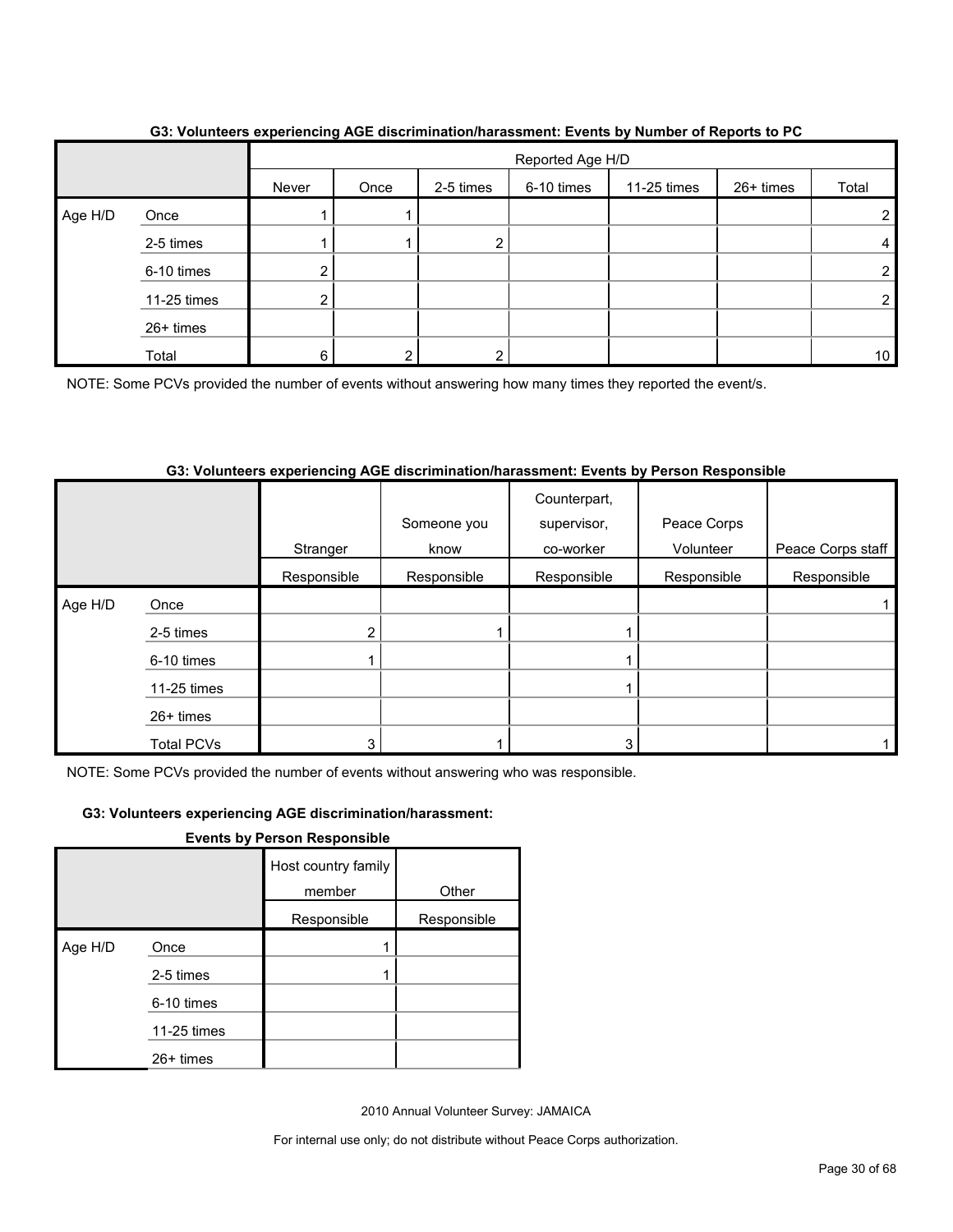| Total PC<br>'VS |  |
|-----------------|--|
|                 |  |

|                   | oo. Toluntoolo caponeneng Altri-American, disemiiniduoliniduosinent. Etento by humber of Reports to Fo |       |                            |           |            |             |           |       |
|-------------------|--------------------------------------------------------------------------------------------------------|-------|----------------------------|-----------|------------|-------------|-----------|-------|
|                   |                                                                                                        |       | Reported Anti-American H/D |           |            |             |           |       |
|                   |                                                                                                        | Never | Once                       | 2-5 times | 6-10 times | 11-25 times | 26+ times | Total |
| Anti-American H/D | Once                                                                                                   | ⌒     |                            |           |            |             |           |       |
|                   | 2-5 times                                                                                              | 17    | າ                          |           |            |             |           | 20    |
|                   | 6-10 times                                                                                             | 6     |                            |           |            |             |           | 8     |
|                   | 11-25 times                                                                                            | 3     |                            |           |            |             |           | 4     |
|                   | $26+$ times                                                                                            | 4     |                            |           |            |             |           | 5     |
|                   | Total                                                                                                  | 32    | 3                          |           |            |             |           | 39    |

## **G3: Volunteers experiencing ANTI-AMERICAN discrimination/harassment: Events by Number of Reports to PC**

NOTE: Some PCVs provided the number of events without answering how many times they reported the event/s.

#### **G3: Volunteers experiencing ANTI-AMERICAN discrimination/harassment: Events by Person Responsible**

|                   |                   |                |                | Counterpart, |             |             |
|-------------------|-------------------|----------------|----------------|--------------|-------------|-------------|
|                   |                   |                | Someone you    | supervisor,  | Peace Corps | Peace Corps |
|                   |                   | Stranger       | know           | co-worker    | Volunteer   | staff       |
|                   |                   | Responsible    | Responsible    | Responsible  | Responsible | Responsible |
| Anti-American H/D | Once              | 2              |                |              |             |             |
|                   | 2-5 times         | 14             | $\overline{2}$ |              |             |             |
|                   | 6-10 times        | $\overline{2}$ |                |              |             |             |
|                   | 11-25 times       |                |                |              |             |             |
|                   | 26+ times         | 3              |                |              |             |             |
|                   | <b>Total PCVs</b> | 21             | 3              |              |             |             |

NOTE: Some PCVs provided the number of events without answering who was responsible.

#### **G3: Volunteers experiencing ANTI-AMERICAN discrimination/harassment:**

#### **Events by Person Responsible**

|                   |      | Host country family |             |
|-------------------|------|---------------------|-------------|
|                   |      | member              | Other       |
|                   |      | Responsible         | Responsible |
| Anti-American H/D | Once |                     |             |

2010 Annual Volunteer Survey: JAMAICA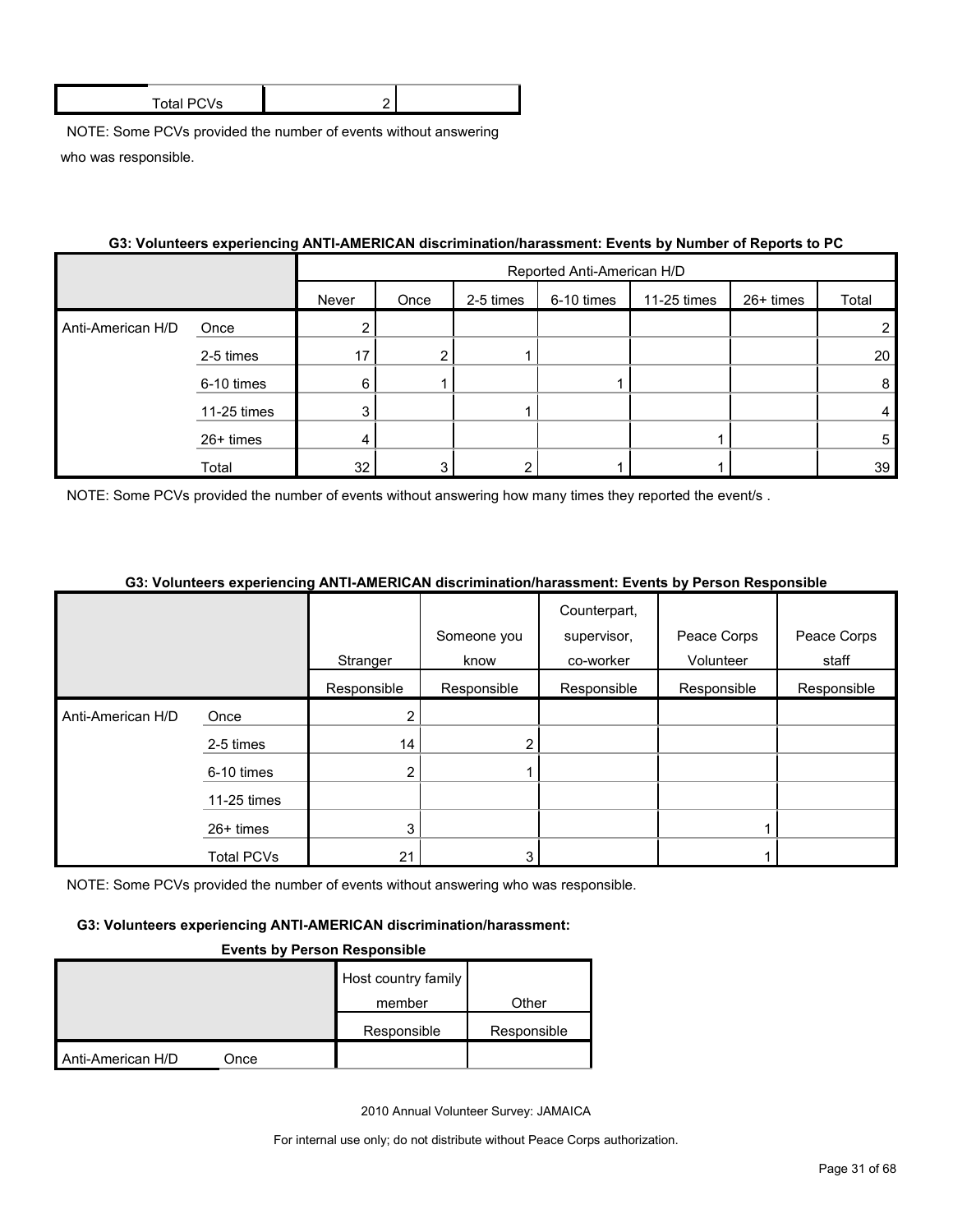| 2-5 times         |   |  |
|-------------------|---|--|
| 6-10 times        | ◠ |  |
| 11-25 times       |   |  |
| $26+$ times       |   |  |
| <b>Total PCVs</b> | ◠ |  |
|                   |   |  |

## **G3: Volunteers experiencing DISABILITY discrimination/harassment: Events by Number of Reports to PC**

|                |             |       |      |           | Reported Disability H/D |             |           |       |
|----------------|-------------|-------|------|-----------|-------------------------|-------------|-----------|-------|
|                |             | Never | Once | 2-5 times | 6-10 times              | 11-25 times | 26+ times | Total |
| Disability H/D | Once        |       |      |           |                         |             |           |       |
|                | 2-5 times   |       |      |           |                         |             |           |       |
|                | 6-10 times  |       |      |           |                         |             |           |       |
|                | 11-25 times |       |      |           |                         |             |           |       |
|                | 26+ times   |       |      |           |                         |             |           |       |
|                | Total       |       |      |           |                         |             |           |       |

NOTE: Some PCVs provided the number of events without answering how many times they reported the event/s.

## **Stranger** Someone you know Counterpart, supervisor, co-worker Peace Corps Volunteer | Peace Corps staff Responsible Responsible Responsible Responsible Responsible Disability H/D Once 2-5 times 1 1 6-10 times 11-25 times 26+ times Total PCVs 1 1

## **G3: Volunteers experiencing DISABILITY discrimination/harassment: Events by Person Responsible**

NOTE: Some PCVs provided the number of events without answering who was responsible.

#### **G3: Volunteers experiencing DISABILITY discrimination/harassment:**

#### **Events by Person Responsible**

2010 Annual Volunteer Survey: JAMAICA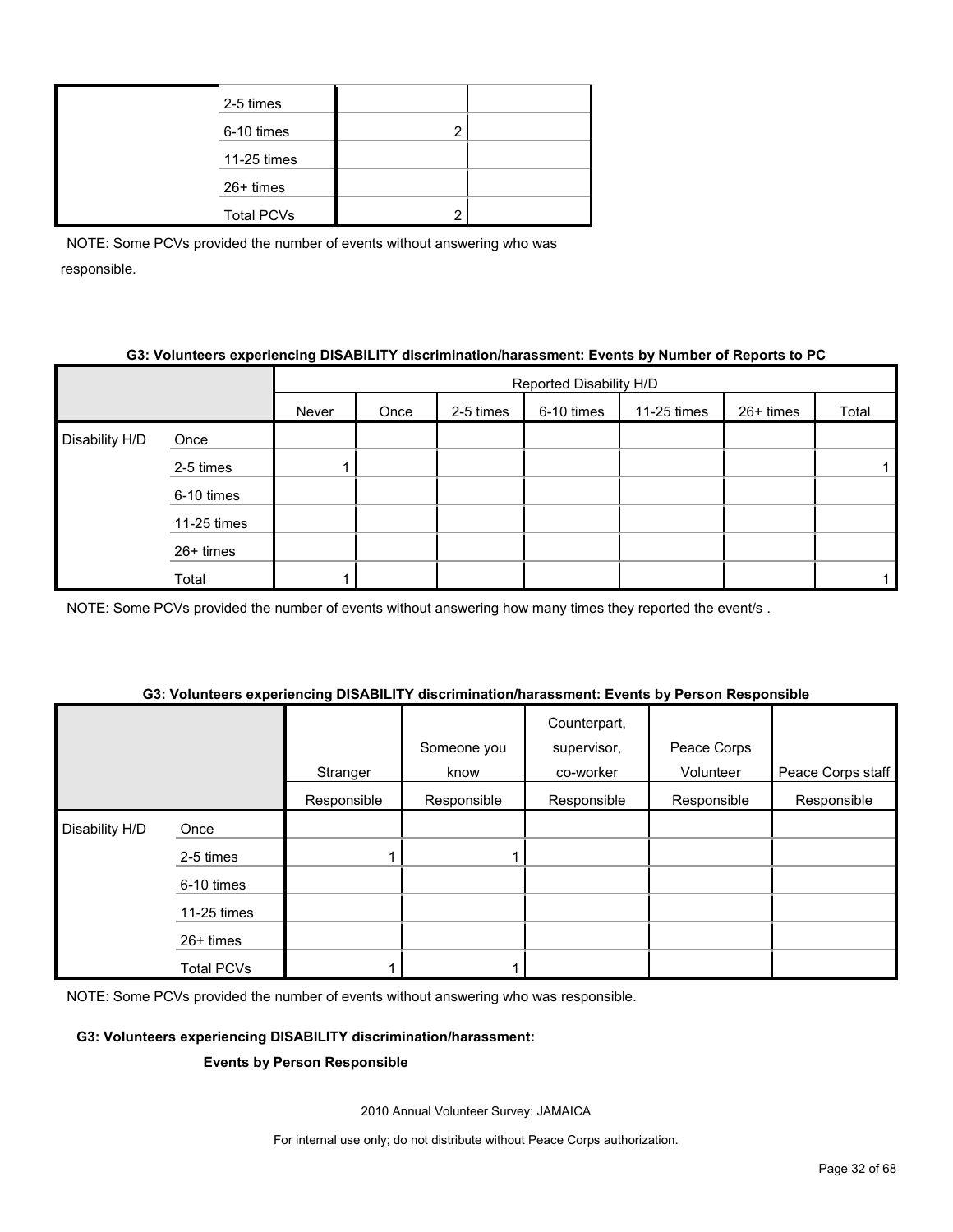|                |                   | Host country family<br>member | Other       |
|----------------|-------------------|-------------------------------|-------------|
|                |                   | Responsible                   | Responsible |
| Disability H/D | Once              |                               |             |
|                | 2-5 times         |                               |             |
|                | 6-10 times        |                               |             |
|                | 11-25 times       |                               |             |
|                | $26+$ times       |                               |             |
|                | <b>Total PCVs</b> |                               |             |

|            |             |       |      |           | Reported Gender H/D |             |           |                 |
|------------|-------------|-------|------|-----------|---------------------|-------------|-----------|-----------------|
|            |             | Never | Once | 2-5 times | 6-10 times          | 11-25 times | 26+ times | Total           |
| Gender H/D | Once        |       |      |           |                     |             |           |                 |
|            | 2-5 times   | 4     |      |           |                     |             |           | 4               |
|            | 6-10 times  |       |      |           |                     |             |           | $\overline{2}$  |
|            | 11-25 times | 3     |      | 2         |                     |             |           | 5               |
|            | 26+ times   | າ     |      | 2         |                     |             |           | 5               |
|            | Total       | 12    |      | ≖         |                     |             |           | 17 <sup>2</sup> |

## **G3: Volunteers experiencing GENDER discrimination/harassment: Events by Number of Reports to PC**

NOTE: Some PCVs provided the number of events without answering how many times they reported the event/s .

## **G3: Volunteers experiencing GENDER discrimination/harassment: Events by Person Responsible**

|            |                   |             | Someone you | Counterpart,<br>supervisor, | Peace Corps |                   |
|------------|-------------------|-------------|-------------|-----------------------------|-------------|-------------------|
|            |                   | Stranger    | know        | co-worker                   | Volunteer   | Peace Corps staff |
|            |                   | Responsible | Responsible | Responsible                 | Responsible | Responsible       |
| Gender H/D | Once              |             |             |                             |             |                   |
|            | 2-5 times         | 3           | 2           |                             |             |                   |
|            | 6-10 times        |             |             | $\overline{2}$              |             |                   |
|            | 11-25 times       | 3           |             |                             |             |                   |
|            | $26+$ times       |             |             |                             |             |                   |
|            | <b>Total PCVs</b> | 9           | 4           | 5                           |             |                   |

2010 Annual Volunteer Survey: JAMAICA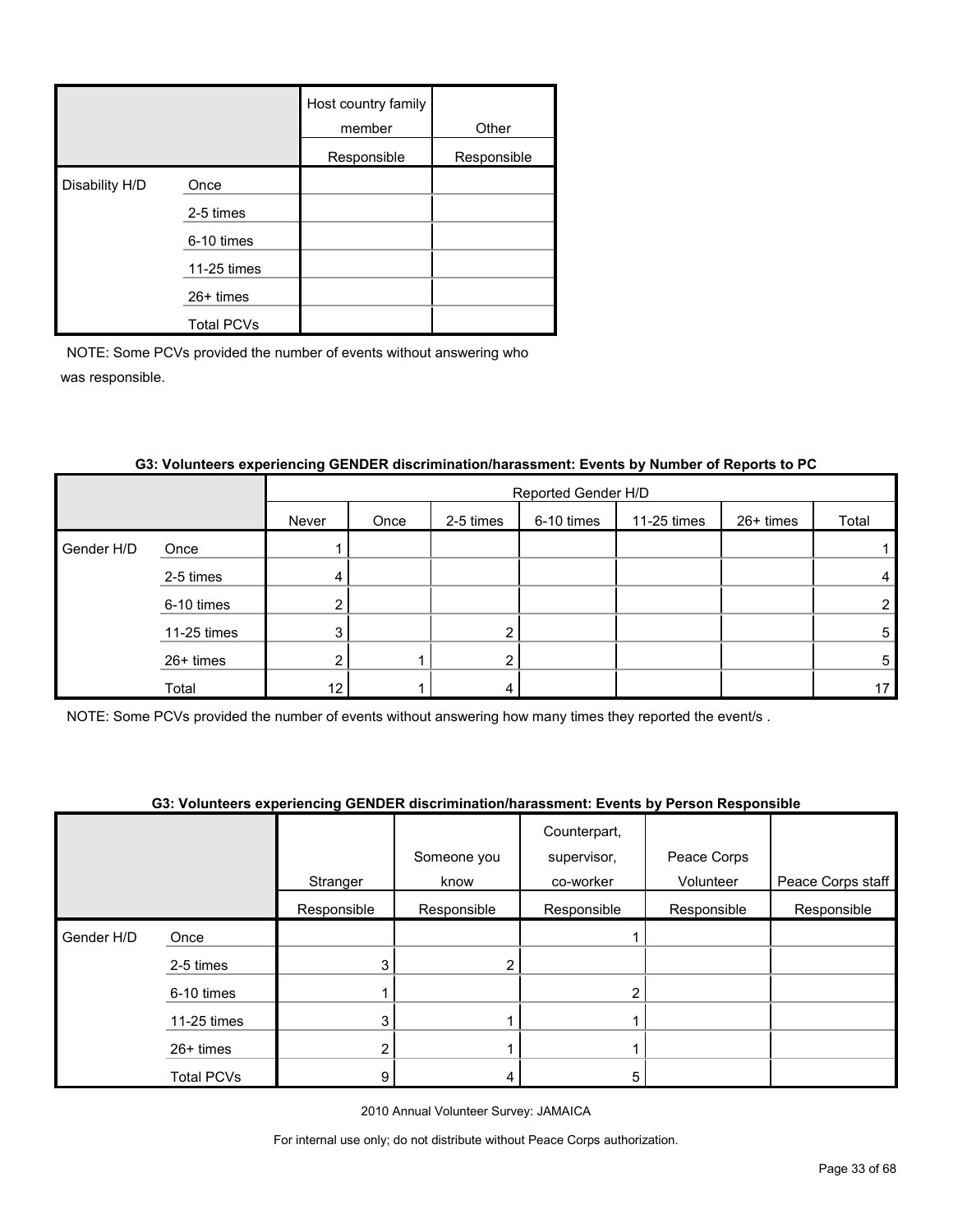#### **G3: Volunteers experiencing GENDER discrimination/harassment: Events by Person Responsible**

|            |                   |             | Someone you | Counterpart,<br>supervisor, | Peace Corps |                   |
|------------|-------------------|-------------|-------------|-----------------------------|-------------|-------------------|
|            |                   | Stranger    | know        | co-worker                   | Volunteer   | Peace Corps staff |
|            |                   | Responsible | Responsible | Responsible                 | Responsible | Responsible       |
| Gender H/D | Once              |             |             |                             |             |                   |
|            | 2-5 times         | 3           |             |                             |             |                   |
|            | 6-10 times        |             |             | 2                           |             |                   |
|            | 11-25 times       | 3           |             |                             |             |                   |
|            | $26+$ times       | ົ           |             |                             |             |                   |
|            | <b>Total PCVs</b> | 9           | 4           | 5                           |             |                   |

NOTE: Some PCVs provided the number of events without answering who was responsible.

#### **G3: Volunteers experiencing GENDER discrimination/harassment:**

|            |                   | Host country family<br>member | Other       |
|------------|-------------------|-------------------------------|-------------|
|            |                   | Responsible                   | Responsible |
| Gender H/D | Once              |                               |             |
|            | 2-5 times         |                               |             |
|            | 6-10 times        |                               |             |
|            | 11-25 times       |                               |             |
|            | $26+$ times       |                               |             |
|            | <b>Total PCVs</b> |                               |             |

#### **Events by Person Responsible**

NOTE: Some PCVs provided the number of events without answering who was responsible.

#### **G3: Volunteers experiencing RACIAL/COLOR discrimination/harassment: Events by Number of Reports to PC**

|                  |             |       | Reported Racial/color H/D |           |            |             |           |                |
|------------------|-------------|-------|---------------------------|-----------|------------|-------------|-----------|----------------|
|                  |             | Never | Once                      | 2-5 times | 6-10 times | 11-25 times | 26+ times | Total          |
| Racial/color H/D | Once        |       |                           |           |            |             |           | $\overline{2}$ |
|                  | 2-5 times   | 12    |                           |           |            |             |           | 12             |
|                  | 6-10 times  | 10    | ∩                         |           |            |             |           | 12             |
|                  | 11-25 times | 4     |                           |           |            |             |           | $\overline{4}$ |
|                  | 26+ times   |       |                           |           |            |             |           | 9              |

2010 Annual Volunteer Survey: JAMAICA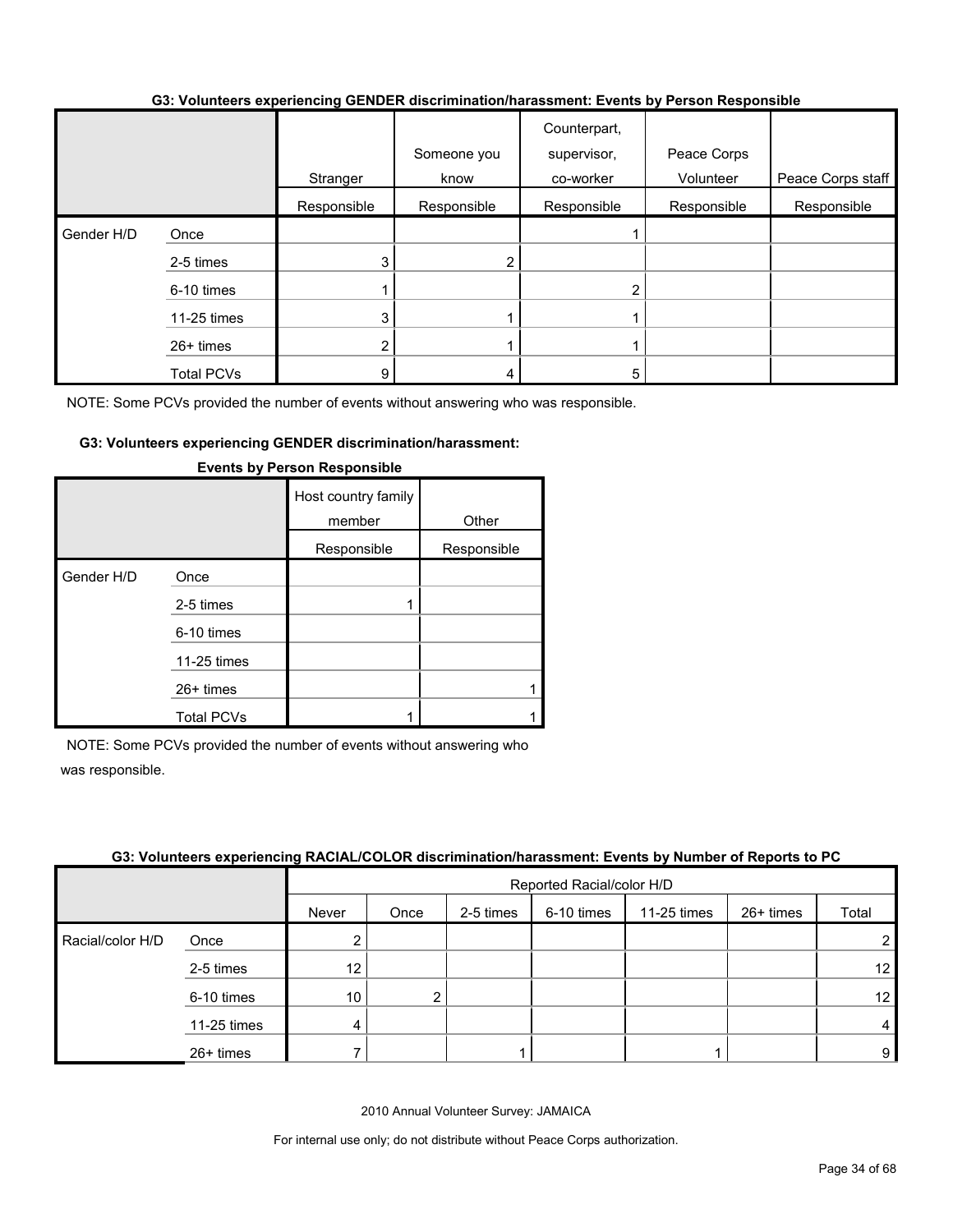NOTE: Some PCVs provided the number of events without answering how many times they reported the event/s.

#### **G3: Volunteers experiencing RACIAL/COLOR discrimination/harassment: Events by Person Responsible**

|                  |                   | Stranger    | Someone you<br>know | Counterpart,<br>supervisor,<br>co-worker | Peace Corps<br>Volunteer | Peace Corps<br>staff |
|------------------|-------------------|-------------|---------------------|------------------------------------------|--------------------------|----------------------|
|                  |                   | Responsible | Responsible         | Responsible                              | Responsible              | Responsible          |
| Racial/color H/D | Once              |             |                     |                                          |                          |                      |
|                  | 2-5 times         | 5           |                     |                                          |                          |                      |
|                  | 6-10 times        | 5           |                     |                                          |                          |                      |
|                  | 11-25 times       |             |                     |                                          |                          |                      |
|                  | $26+$ times       | 4           |                     |                                          |                          |                      |
|                  | <b>Total PCVs</b> | 15          | ົ                   |                                          |                          |                      |

NOTE: Some PCVs provided the number of events without answering who was responsible.

## **G3: Volunteers experiencing RACIAL/COLOR discrimination/harassment:**

#### **Events by Person Responsible**

|                  |                   | Host country family<br>member | Other       |
|------------------|-------------------|-------------------------------|-------------|
|                  |                   | Responsible                   | Responsible |
| Racial/color H/D | Once              |                               |             |
|                  | 2-5 times         |                               |             |
|                  | 6-10 times        |                               |             |
|                  | 11-25 times       |                               |             |
|                  | 26+ times         |                               |             |
|                  | <b>Total PCVs</b> |                               |             |

NOTE: Some PCVs provided the number of events without answering who was responsible.

#### **G3: Volunteers experiencing RELIGIOUS discrimination/harassment: Events by Number of Reports to PC**

|                       |  |       |      |           | Reported Religious H/D |             |             |       |
|-----------------------|--|-------|------|-----------|------------------------|-------------|-------------|-------|
|                       |  | Never | Once | 2-5 times | 6-10 times             | 11-25 times | $26+$ times | Total |
| Religious H/D<br>Once |  |       |      |           |                        |             |             | c     |

2010 Annual Volunteer Survey: JAMAICA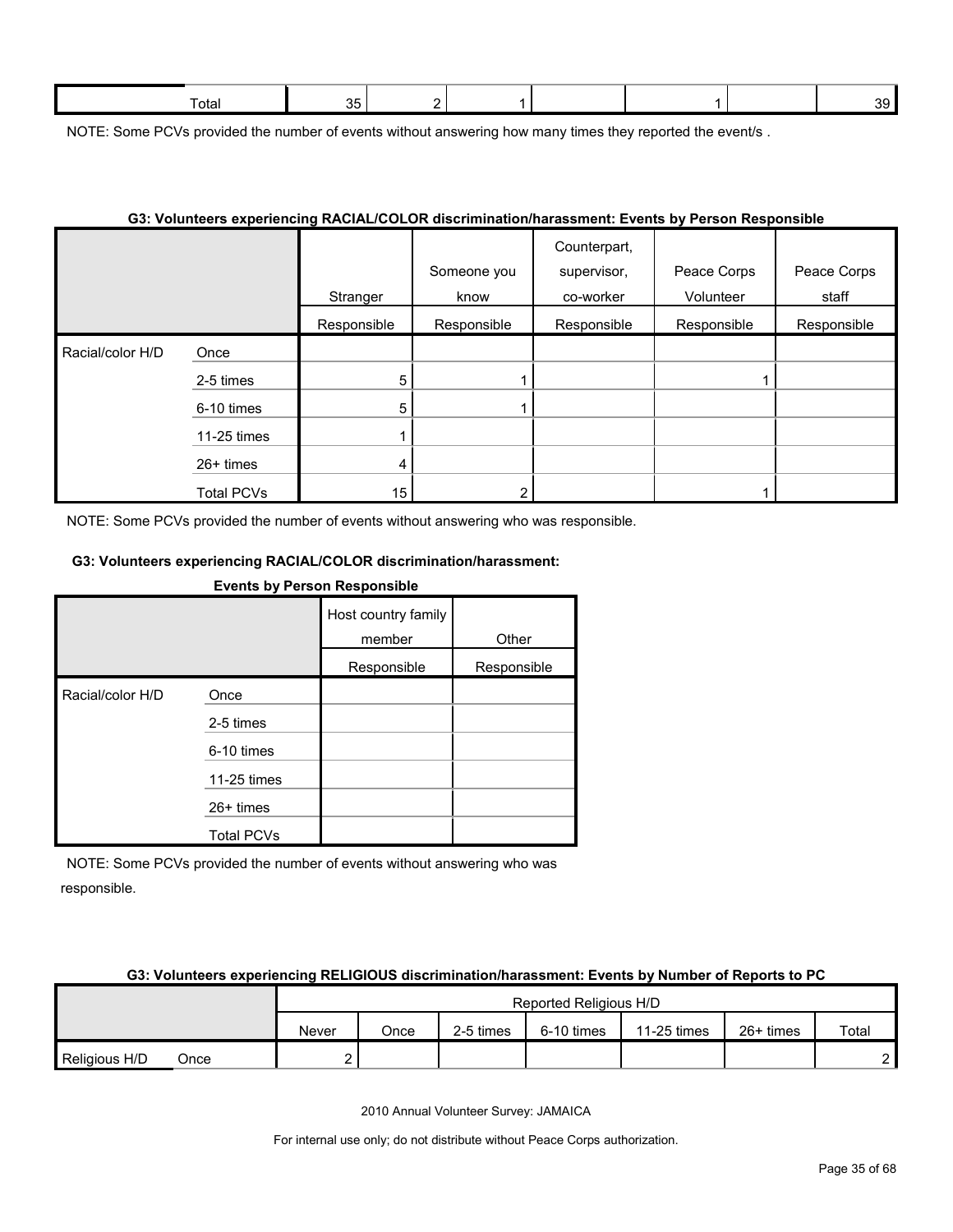| 2-5 times   | ◠        |  |  | ົ               |
|-------------|----------|--|--|-----------------|
| 6-10 times  |          |  |  |                 |
| 11-25 times |          |  |  |                 |
| 26+ times   | <u>.</u> |  |  |                 |
| Total       | ៱        |  |  | 12 <sub>1</sub> |

NOTE: Some PCVs provided the number of events without answering how many times they reported the event/s.

#### **G3: Volunteers experiencing RELIGIOUS discrimination/harassment: Events by Person Responsible**

|               |                   | Stranger    | Someone you<br>know | Counterpart,<br>supervisor,<br>co-worker | Peace Corps<br>Volunteer | Peace Corps staff |
|---------------|-------------------|-------------|---------------------|------------------------------------------|--------------------------|-------------------|
|               |                   | Responsible | Responsible         | Responsible                              | Responsible              | Responsible       |
| Religious H/D | Once              |             |                     |                                          |                          |                   |
|               | 2-5 times         |             | າ                   |                                          |                          |                   |
|               | 6-10 times        |             |                     |                                          |                          |                   |
|               | 11-25 times       |             |                     |                                          |                          |                   |
|               | 26+ times         |             |                     |                                          |                          |                   |
|               | <b>Total PCVs</b> | 5           |                     |                                          |                          |                   |

NOTE: Some PCVs provided the number of events without answering who was responsible.

## **G3: Volunteers experiencing RELIGIOUS discrimination/harassment:**

#### **Events by Person Responsible**

|               |                   | Host country family<br>member | Other       |
|---------------|-------------------|-------------------------------|-------------|
|               |                   | Responsible                   | Responsible |
| Religious H/D | Once              |                               |             |
|               | 2-5 times         |                               |             |
|               | 6-10 times        |                               |             |
|               | 11-25 times       |                               |             |
|               | $26+$ times       |                               |             |
|               | <b>Total PCVs</b> |                               |             |

NOTE: Some PCVs provided the number of events without answering who was responsible.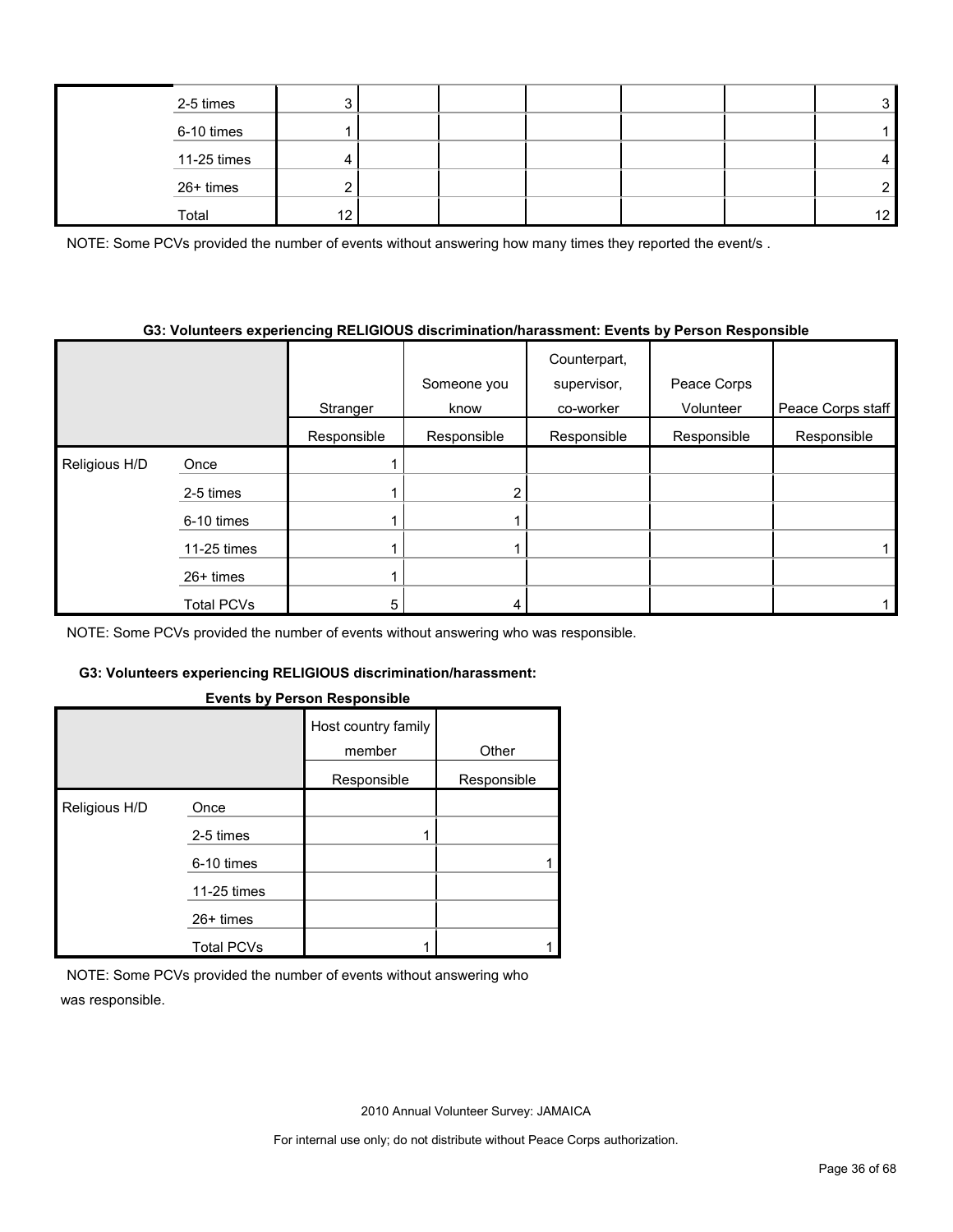#### **G3: Volunteers experiencing SEXUAL ORIENTATION discrimination/harassment: Events by Number of Reports to PC**

|                        |             | Reported Sexual orientation H/D |      |           |            |             |  |
|------------------------|-------------|---------------------------------|------|-----------|------------|-------------|--|
|                        |             | Never                           | Once | 2-5 times | 6-10 times | 11-25 times |  |
| Sexual orientation H/D | Once        | ◠                               |      |           |            |             |  |
|                        | 2-5 times   |                                 |      |           |            |             |  |
|                        | 6-10 times  |                                 |      |           |            |             |  |
|                        | 11-25 times |                                 |      |           |            |             |  |
|                        | 26+ times   |                                 |      |           |            |             |  |
|                        | Total       |                                 |      |           |            |             |  |

NOTE: Some PCVs provided the number of events without answering how many times they reported the event/s.

#### **G3: Volunteers experiencing SEXUAL ORIENTATION discrimination/harassment:**

|                        |             | Reported Sexual orientation H/D |       |
|------------------------|-------------|---------------------------------|-------|
|                        |             | $26+$ times                     | Total |
| Sexual orientation H/D | Once        |                                 |       |
|                        | 2-5 times   |                                 |       |
|                        | 6-10 times  |                                 |       |
|                        | 11-25 times |                                 |       |
|                        | 26+ times   |                                 |       |
|                        | Total       |                                 | 5     |

#### **Events by Number of Reports to PC**

NOTE: Some PCVs provided the number of events without answering how many times they reported the event/s .

#### **G3: Volunteers experiencing SEXUAL ORIENTATION discrimination/harassment: Events by Person Responsible**

|                        |                   | Stranger       | Someone you<br>know | Counterpart,<br>supervisor,<br>co-worker | Peace Corps<br>Volunteer | Peace Corps<br>staff |
|------------------------|-------------------|----------------|---------------------|------------------------------------------|--------------------------|----------------------|
|                        |                   | Responsible    | Responsible         | Responsible                              | Responsible              | Responsible          |
| Sexual orientation H/D | Once              |                |                     |                                          |                          |                      |
|                        | 2-5 times         |                |                     |                                          |                          |                      |
|                        | 6-10 times        | $\overline{2}$ | $\overline{2}$      |                                          |                          |                      |
|                        | 11-25 times       |                |                     |                                          |                          |                      |
|                        | 26+ times         |                |                     |                                          |                          |                      |
|                        | <b>Total PCVs</b> |                |                     |                                          |                          |                      |

2010 Annual Volunteer Survey: JAMAICA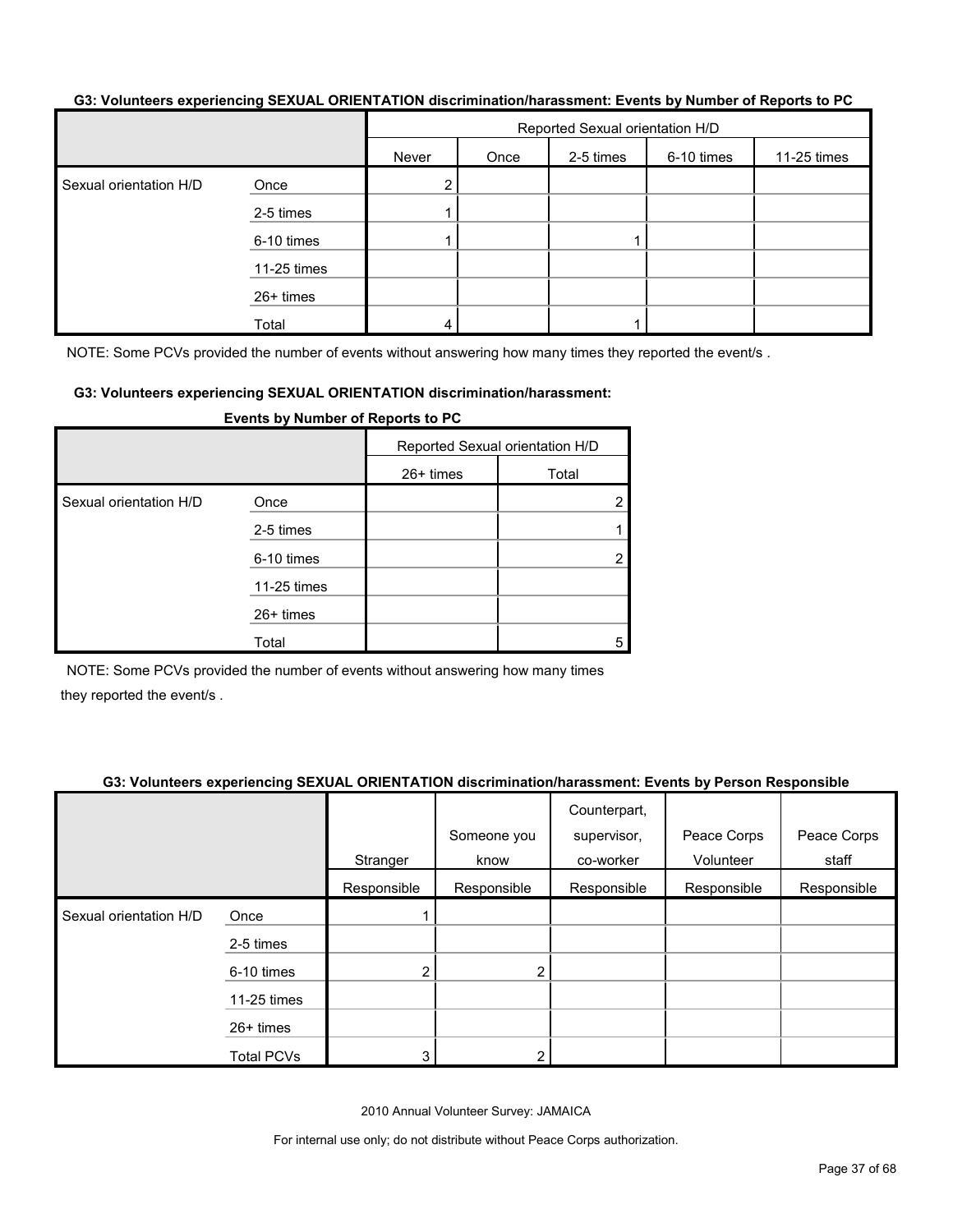#### **G3: Volunteers experiencing SEXUAL ORIENTATION discrimination/harassment: Events by Person Responsible**

|                        |                   |             |             | Counterpart, |             |             |
|------------------------|-------------------|-------------|-------------|--------------|-------------|-------------|
|                        |                   |             | Someone you | supervisor,  | Peace Corps | Peace Corps |
|                        |                   | Stranger    | know        | co-worker    | Volunteer   | staff       |
|                        |                   | Responsible | Responsible | Responsible  | Responsible | Responsible |
| Sexual orientation H/D | Once              |             |             |              |             |             |
|                        | 2-5 times         |             |             |              |             |             |
|                        | 6-10 times        | 2           | 2           |              |             |             |
|                        | 11-25 times       |             |             |              |             |             |
|                        | 26+ times         |             |             |              |             |             |
|                        | <b>Total PCVs</b> | 3           |             |              |             |             |

NOTE: Some PCVs provided the number of events without answering who was responsible.

#### **G3: Volunteers experiencing SEXUAL ORIENTATION discrimination/harassment:**

|                        |                   | Host country family<br>member | Other       |
|------------------------|-------------------|-------------------------------|-------------|
|                        |                   | Responsible                   | Responsible |
| Sexual orientation H/D | Once              |                               |             |
|                        | 2-5 times         |                               |             |
|                        | 6-10 times        |                               |             |
|                        | 11-25 times       |                               |             |
|                        | $26+$ times       |                               |             |
|                        | <b>Total PCVs</b> |                               |             |

#### **Events by Person Responsible**

NOTE: Some PCVs provided the number of events without answering who was responsible.

#### **G3: Volunteers experiencing PHYSICAL SEXUAL harassment: Events by Number of Reports to PC**

|                              |             |       | Reported Sexual harassment (physical) |           |            |             |  |
|------------------------------|-------------|-------|---------------------------------------|-----------|------------|-------------|--|
|                              |             | Never | Once                                  | 2-5 times | 6-10 times | 11-25 times |  |
| Sexual harassment (physical) | Once        | 4     |                                       |           |            |             |  |
|                              | 2-5 times   | 2     |                                       | ◠         |            |             |  |
|                              | 6-10 times  |       |                                       |           |            |             |  |
|                              | 11-25 times |       |                                       |           |            |             |  |
|                              | 26+ times   |       |                                       |           |            |             |  |

2010 Annual Volunteer Survey: JAMAICA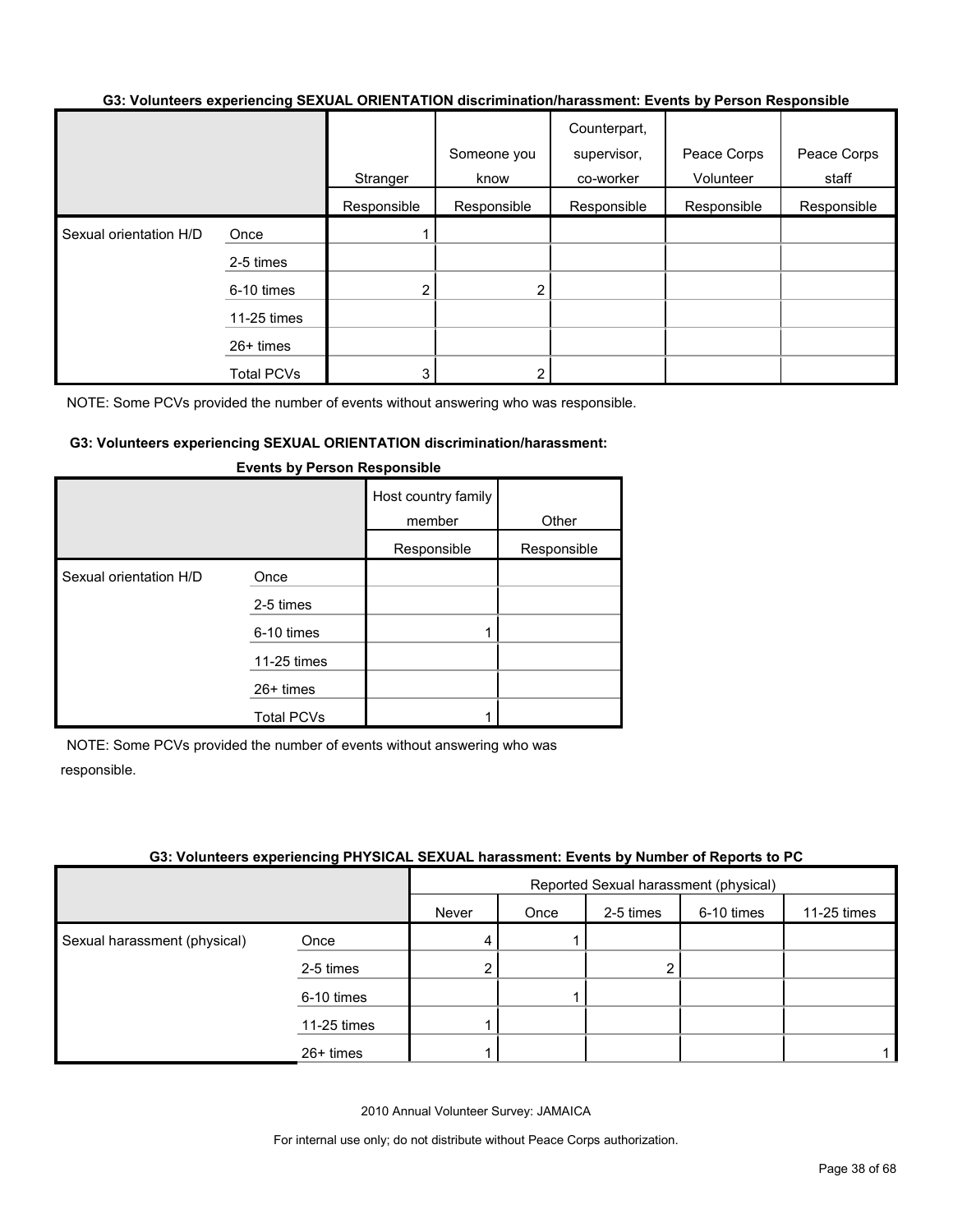| ōta |  |  |  |
|-----|--|--|--|
|     |  |  |  |

NOTE: Some PCVs provided the number of events without answering how many times they reported the event/s.

#### **G3: Volunteers experiencing PHYSICAL SEXUAL harassment: Events by Number of Reports**

|                              | to PC       |             |                                       |
|------------------------------|-------------|-------------|---------------------------------------|
|                              |             |             | Reported Sexual harassment (physical) |
|                              |             | $26+ times$ | Total                                 |
| Sexual harassment (physical) | Once        |             | 5                                     |
|                              | 2-5 times   |             | 4                                     |
|                              | 6-10 times  |             |                                       |
|                              | 11-25 times |             |                                       |
|                              | $26+$ times |             | 2                                     |
|                              | Total       |             | 13                                    |

NOTE: Some PCVs provided the number of events without answering how many times they reported the event/s .

## **G3: Volunteers experiencing PHYSICAL SEXUAL harassment: Events by Person Responsible**

|                              |                   | Stranger    | Someone you<br>know | Counterpart,<br>supervisor,<br>co-worker | Peace Corps<br>Volunteer |
|------------------------------|-------------------|-------------|---------------------|------------------------------------------|--------------------------|
|                              |                   | Responsible | Responsible         | Responsible                              | Responsible              |
| Sexual harassment (physical) | Once              |             |                     |                                          |                          |
|                              | 2-5 times         |             | 2                   |                                          |                          |
|                              | 6-10 times        |             |                     |                                          |                          |
|                              | 11-25 times       |             |                     |                                          |                          |
|                              | $26+$ times       |             |                     |                                          |                          |
|                              | <b>Total PCVs</b> | 3           |                     |                                          |                          |

NOTE: Some PCVs provided the number of events without answering who was responsible.

#### **G3: Volunteers experiencing PHYSICAL SEXUAL harassment: Events by Person Responsible**

|                              |            | Peace Corps staff | Host country family<br>member | Other       |
|------------------------------|------------|-------------------|-------------------------------|-------------|
|                              |            | Responsible       | Responsible                   | Responsible |
| Sexual harassment (physical) | Once       |                   |                               |             |
|                              | 2-5 times  |                   |                               |             |
|                              | 6-10 times |                   |                               |             |

2010 Annual Volunteer Survey: JAMAICA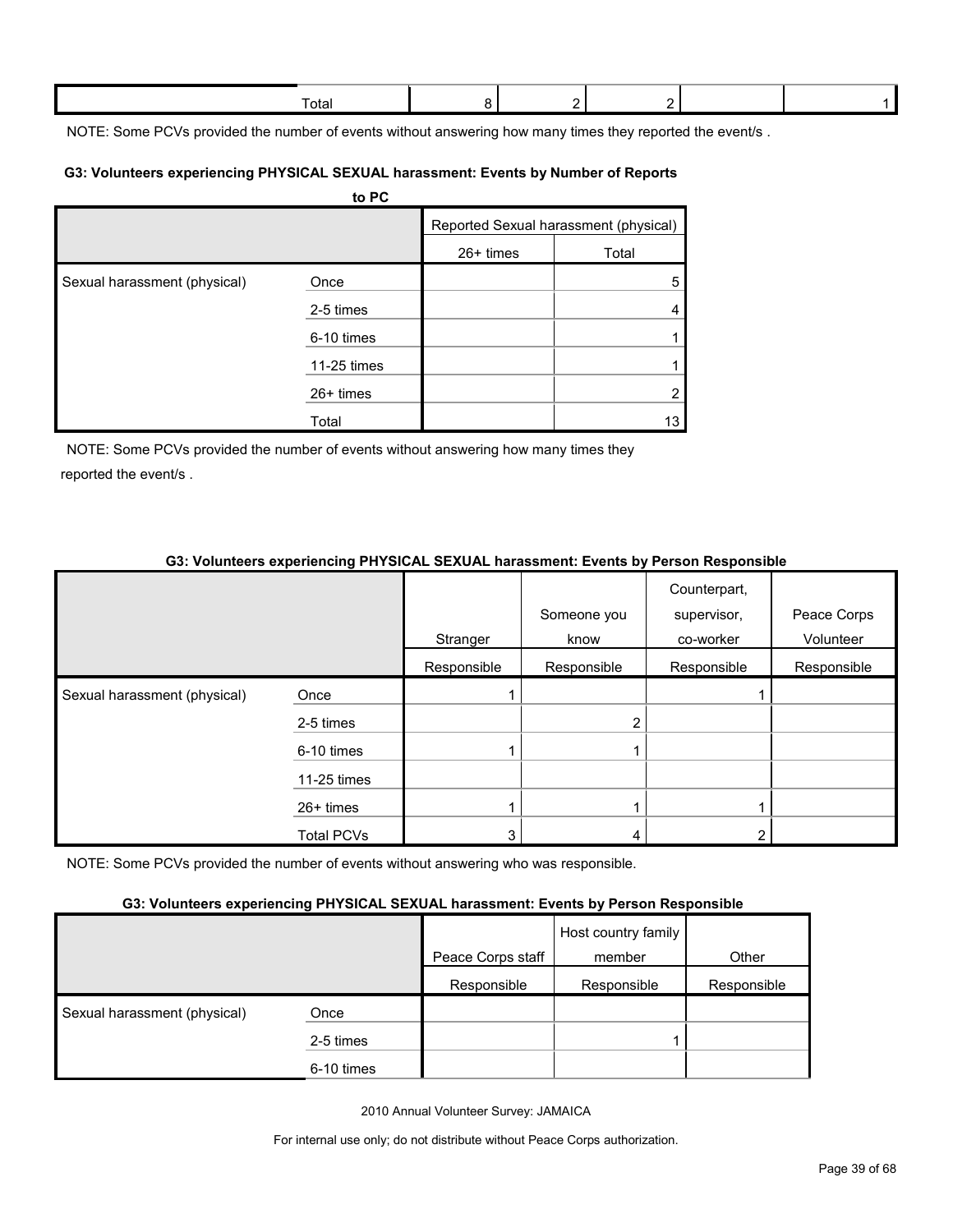| 11-25 times |  |  |
|-------------|--|--|
| 26+ times   |  |  |
| Total PCVs  |  |  |

#### **G3: Volunteers experiencing VERBAL SEXUAL harassment: Events by Number of Reports to PC**

|                            |             | Reported Sexual harassment (verbal) |      |           |            |             |  |
|----------------------------|-------------|-------------------------------------|------|-----------|------------|-------------|--|
|                            |             | Never                               | Once | 2-5 times | 6-10 times | 11-25 times |  |
| Sexual harassment (verbal) | Once        |                                     |      |           |            |             |  |
|                            | 2-5 times   | 4                                   |      |           |            |             |  |
|                            | 6-10 times  |                                     |      |           |            |             |  |
|                            | 11-25 times | 3                                   |      |           |            |             |  |
|                            | $26+$ times | 10 <sup>°</sup>                     |      | 3         |            |             |  |
|                            | Total       | 19 <sub>1</sub>                     |      | 5         |            |             |  |

NOTE: Some PCVs provided the number of events without answering how many times they reported the event/s.

#### **G3: Volunteers experiencing VERBAL SEXUAL harassment: Events by Number of Reports**

|                            | to PC       |           |                                     |
|----------------------------|-------------|-----------|-------------------------------------|
|                            |             |           | Reported Sexual harassment (verbal) |
|                            |             | 26+ times | Total                               |
| Sexual harassment (verbal) | Once        |           |                                     |
|                            | 2-5 times   |           | 5                                   |
|                            | 6-10 times  |           |                                     |
|                            | 11-25 times |           |                                     |
|                            | $26+$ times |           | 15                                  |
|                            | Total       |           | 29                                  |

NOTE: Some PCVs provided the number of events without answering how many times they reported the event/s .

#### **G3: Volunteers experiencing VERBAL SEXUAL harassment: Events by Person Responsible**

|             |             | Counterpart, |             |
|-------------|-------------|--------------|-------------|
|             | Someone you | supervisor,  | Peace Corps |
| Stranger    | know        | co-worker    | Volunteer   |
| Responsible | Responsible | Responsible  | Responsible |

2010 Annual Volunteer Survey: JAMAICA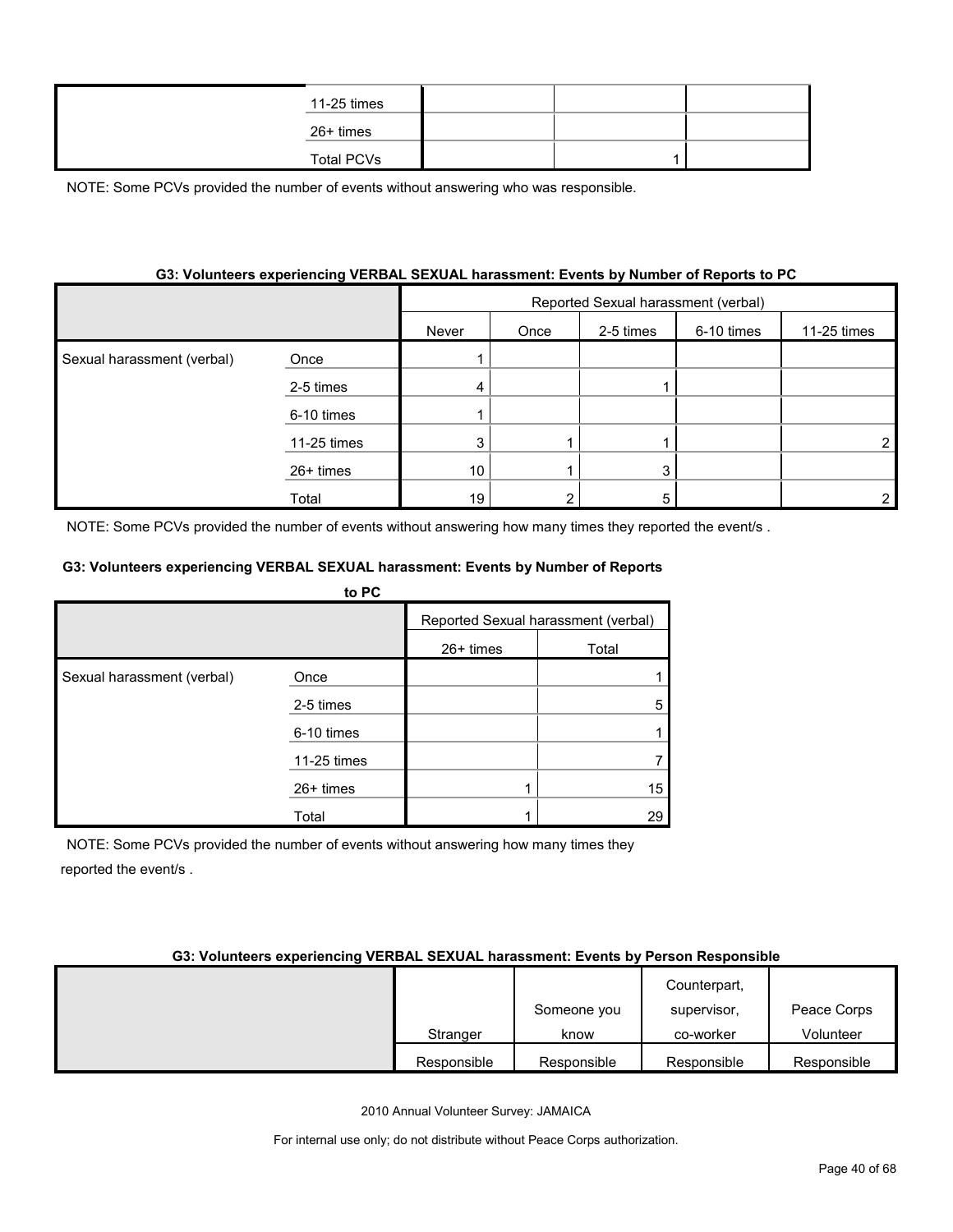| Sexual harassment (verbal) | Once              |    |         |  |
|----------------------------|-------------------|----|---------|--|
|                            | 2-5 times         |    |         |  |
|                            | 6-10 times        |    |         |  |
|                            | 11-25 times       |    |         |  |
|                            | 26+ times         | 9. | $\cdot$ |  |
|                            | <b>Total PCVs</b> | 14 |         |  |

## **G3: Volunteers experiencing VERBAL SEXUAL harassment: Events by Person Responsible**

|                            |             | Peace Corps staff | Host country family<br>member | Other       |
|----------------------------|-------------|-------------------|-------------------------------|-------------|
|                            |             | Responsible       | Responsible                   | Responsible |
| Sexual harassment (verbal) | Once        |                   |                               |             |
|                            | 2-5 times   |                   |                               |             |
|                            | 6-10 times  |                   |                               |             |
|                            | 11-25 times |                   |                               |             |
|                            | $26+$ times |                   |                               |             |
|                            | Total PCVs  |                   | ⌒                             |             |

NOTE: Some PCVs provided the number of events without answering who was responsible.

|                    | None | Once  | 2-5 times | 6-10 times | 11-25 times | 26+ times | Total |
|--------------------|------|-------|-----------|------------|-------------|-----------|-------|
| <b>Buglary</b>     | 88%  | 11%   | $1\%$     |            |             |           | 72    |
| Theft              | 77%  | 12%   | 11%       |            |             |           | 74    |
| Robbery            | 90%  | 10%   |           |            |             |           | 73    |
| Physical assault   | 94%  | $1\%$ | 4%        |            |             |           | 70    |
| Aggravated assault | 96%  | 4%    |           |            |             |           | 71    |
| Sexual assault     | 96%  | $1\%$ | 3%        |            |             |           | 72    |
| Rape               | 100% |       |           |            |             |           | 70    |

#### **G4: Please indicate the number of times you experienced the following types of crimes: PERCENTAGES**

## **G4: Please indicate the number of times you experienced the following types of crimes: NUMBERS**

|                | None | Once | 2-5 times | 6-10 times | 11-25 times | 26+ times | Total           |
|----------------|------|------|-----------|------------|-------------|-----------|-----------------|
| <b>Buglary</b> | 63   |      |           |            |             |           | 72 <sub>1</sub> |
| Theft          | $-$  |      |           |            |             |           | 74 L            |

2010 Annual Volunteer Survey: JAMAICA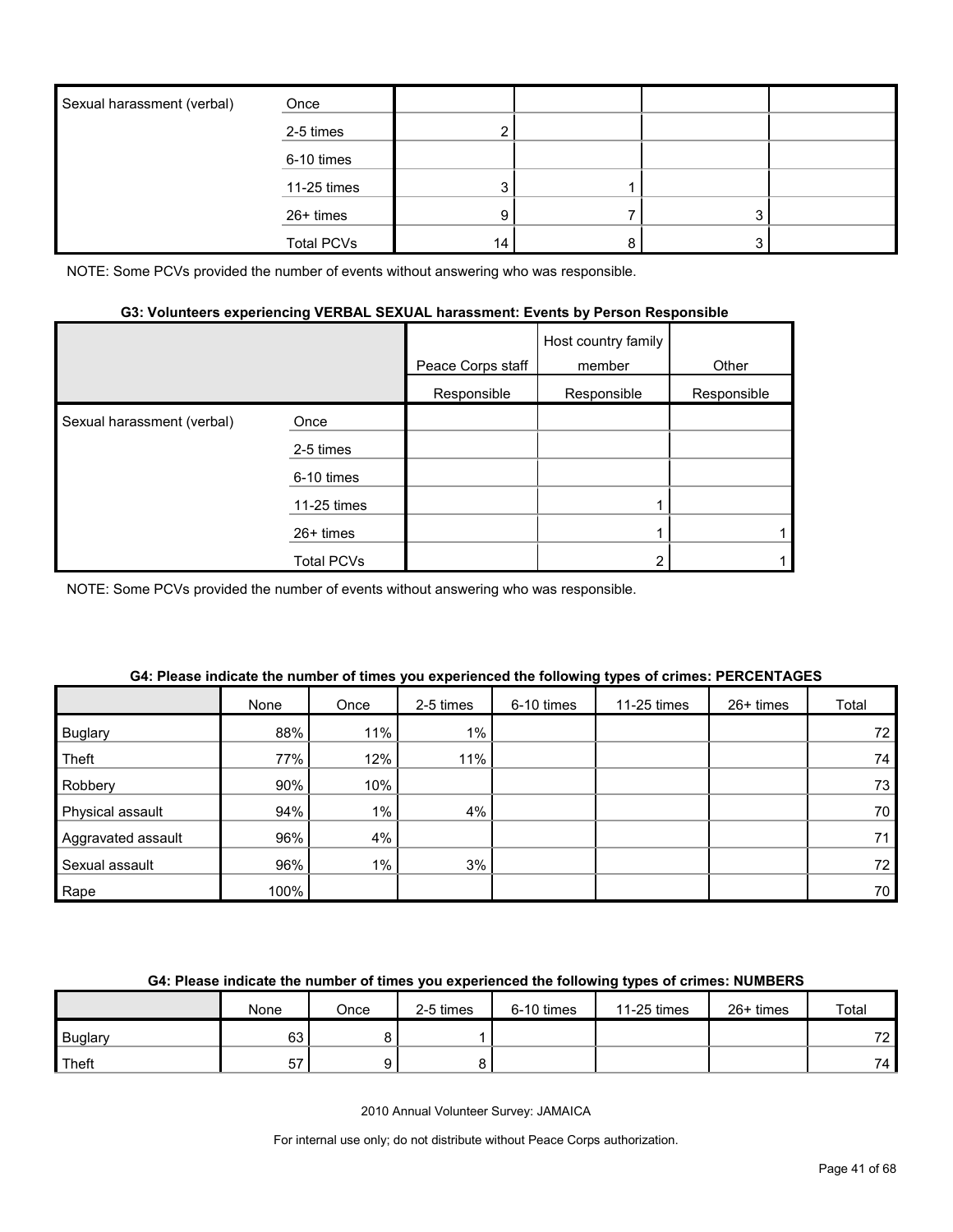| Robbery            | 66 |    |  | 73 |
|--------------------|----|----|--|----|
| Physical assault   | 66 | 3. |  | 70 |
| Aggravated assault | 68 |    |  | 71 |
| Sexual assault     | 69 |    |  | 72 |
| Rape               | 70 |    |  | 70 |
| Attempted rape     | 68 |    |  | 69 |

#### **G4: Volunteers experiencing BURGLARY: Events by Number of Reports to PC**

|                |             |       | <b>Buglary Reported</b> |           |            |             |           |                |  |
|----------------|-------------|-------|-------------------------|-----------|------------|-------------|-----------|----------------|--|
|                |             | Never | Once                    | 2-5 times | 6-10 times | 11-25 times | 26+ times | Total          |  |
| <b>Buglary</b> | Once        | 3     | 5                       |           |            |             |           | 8              |  |
|                | 2-5 times   |       |                         |           |            |             |           |                |  |
|                | 6-10 times  |       |                         |           |            |             |           |                |  |
|                | 11-25 times |       |                         |           |            |             |           |                |  |
|                | 26+ times   |       |                         |           |            |             |           |                |  |
|                | Total       | 3     | 5                       |           |            |             |           | 9 <sub>l</sub> |  |

NOTE: Some PCVs provided the number of events without answering how many times they reported the event/s .

## **G4: Volunteers experiencing BURGLARY: Events by Person Responsible**

|                |                   | Stranger    | Someone you<br>know | Counterpart,<br>supervisor,<br>co-worker | Peace Corps<br>Volunteer | Peace Corps staff |
|----------------|-------------------|-------------|---------------------|------------------------------------------|--------------------------|-------------------|
|                |                   | Responsible | Responsible         | Responsible                              | Responsible              | Responsible       |
| <b>Buglary</b> | Once              |             |                     |                                          |                          |                   |
|                | 2-5 times         |             |                     |                                          |                          |                   |
|                | 6-10 times        |             |                     |                                          |                          |                   |
|                | 11-25 times       |             |                     |                                          |                          |                   |
|                | 26+ times         |             |                     |                                          |                          |                   |
|                | <b>Total PCVs</b> | 2           |                     |                                          |                          |                   |

NOTE: Some PCVs provided the number of events without answering who was responsible.

#### **G4: Volunteers experiencing BURGLARY: Events by Person**

#### **Responsible**

2010 Annual Volunteer Survey: JAMAICA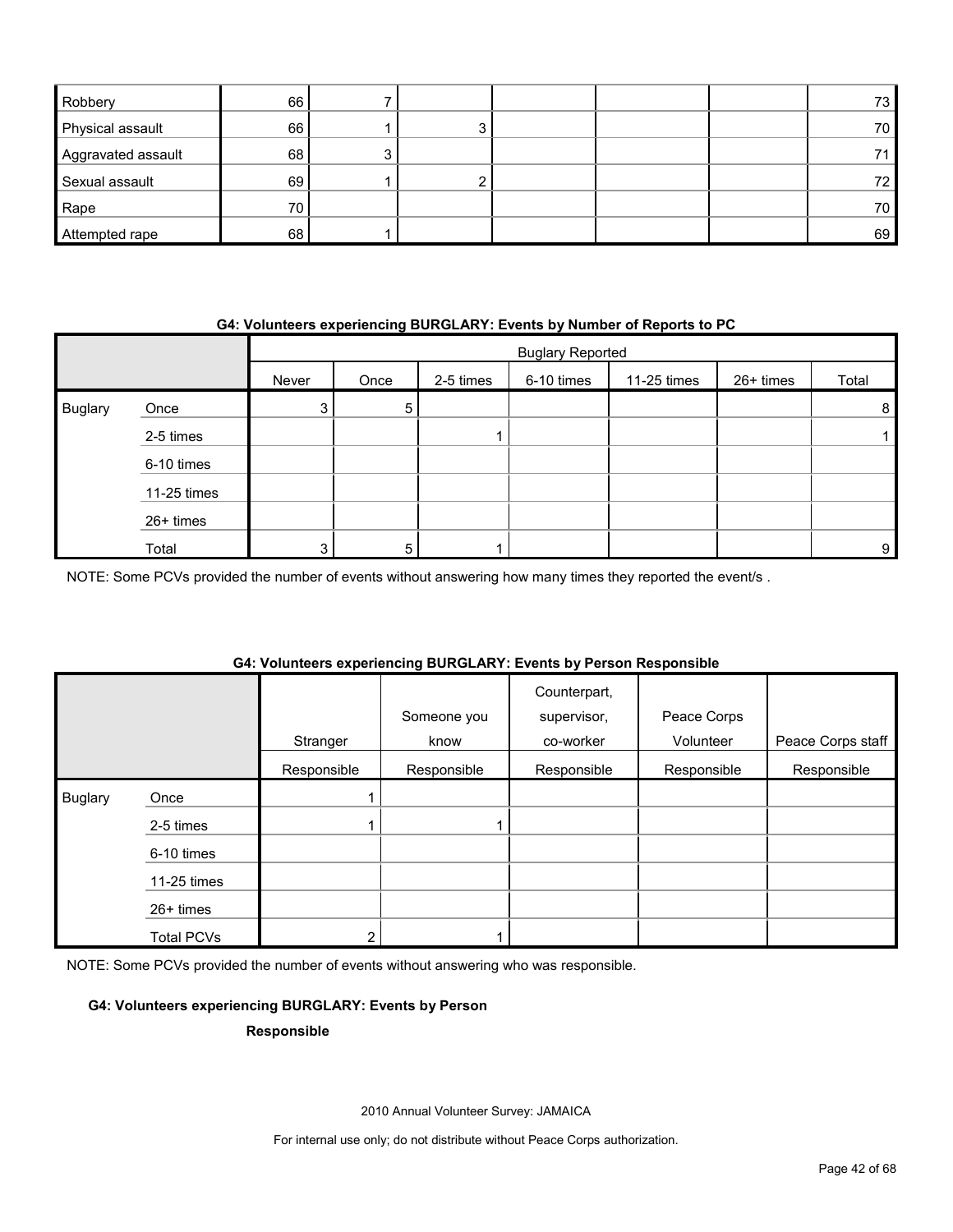|                |                   | Host country family<br>member | Other       |
|----------------|-------------------|-------------------------------|-------------|
|                |                   | Responsible                   | Responsible |
| <b>Buglary</b> | Once              |                               |             |
|                | 2-5 times         |                               |             |
|                | 6-10 times        |                               |             |
|                | 11-25 times       |                               |             |
|                | $26+$ times       |                               |             |
|                | <b>Total PCVs</b> |                               |             |

|       |             |       | Theft Reported |           |            |             |           |                |  |
|-------|-------------|-------|----------------|-----------|------------|-------------|-----------|----------------|--|
|       |             | Never | Once           | 2-5 times | 6-10 times | 11-25 times | 26+ times | Total          |  |
| Theft | Once        |       |                |           |            |             |           | $\overline{7}$ |  |
|       | 2-5 times   |       | 3              | 5         |            |             |           | 8              |  |
|       | 6-10 times  |       |                |           |            |             |           |                |  |
|       | 11-25 times |       |                |           |            |             |           |                |  |
|       | 26+ times   |       |                |           |            |             |           |                |  |
|       | Total       |       | 10             | 5         |            |             |           | 15             |  |

## **G4: Volunteers experiencing THEFT: Events by Number of Reports to PC**

NOTE: Some PCVs provided the number of events without answering how many times they reported the event/s.

#### **G4: Volunteers experiencing THEFT: Events by Person Responsible**

|       |                   |             | Someone you | Counterpart,<br>supervisor, | Peace Corps |                   |
|-------|-------------------|-------------|-------------|-----------------------------|-------------|-------------------|
|       |                   | Stranger    | know        | co-worker                   | Volunteer   | Peace Corps staff |
|       |                   | Responsible | Responsible | Responsible                 | Responsible | Responsible       |
| Theft | Once              | 5           |             |                             |             |                   |
|       | 2-5 times         |             |             |                             |             |                   |
|       | 6-10 times        |             |             |                             |             |                   |
|       | 11-25 times       |             |             |                             |             |                   |
|       | 26+ times         |             |             |                             |             |                   |
|       | <b>Total PCVs</b> | 6           |             |                             |             |                   |

2010 Annual Volunteer Survey: JAMAICA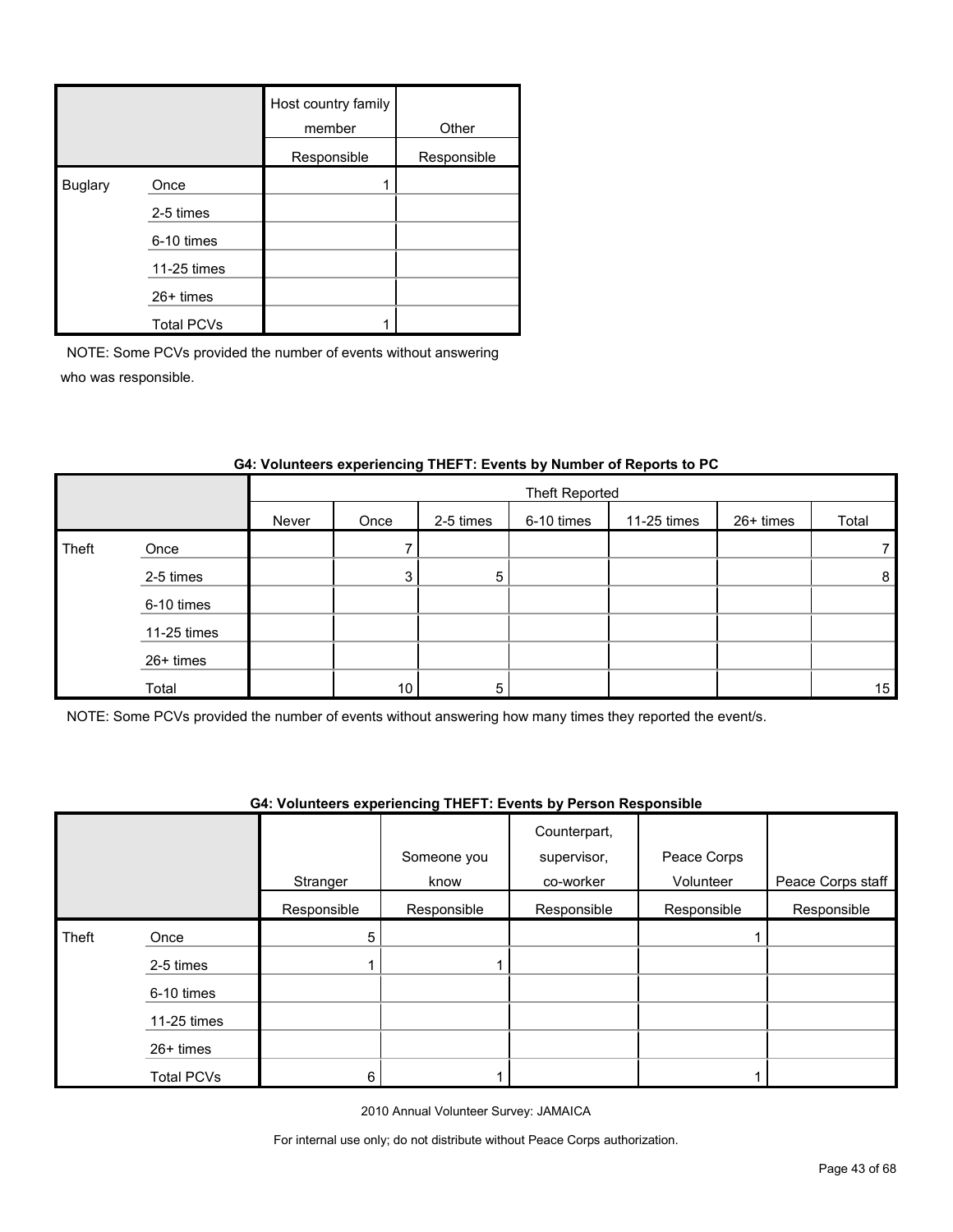#### **G4: Volunteers experiencing THEFT: Events by Person Responsible**

|       |                   | .           | $\sim$              | .                                        |                          |                   |
|-------|-------------------|-------------|---------------------|------------------------------------------|--------------------------|-------------------|
|       |                   | Stranger    | Someone you<br>know | Counterpart,<br>supervisor,<br>co-worker | Peace Corps<br>Volunteer | Peace Corps staff |
|       |                   | Responsible | Responsible         | Responsible                              | Responsible              | Responsible       |
| Theft | Once              | 5           |                     |                                          |                          |                   |
|       | 2-5 times         |             |                     |                                          |                          |                   |
|       | 6-10 times        |             |                     |                                          |                          |                   |
|       | 11-25 times       |             |                     |                                          |                          |                   |
|       | 26+ times         |             |                     |                                          |                          |                   |
|       | <b>Total PCVs</b> | 6           |                     |                                          |                          |                   |

NOTE: Some PCVs provided the number of events without answering who was responsible.

## **G4: Volunteers experiencing THEFT: Events by Person Responsible**

|       |                   | Host country family<br>member | Other       |
|-------|-------------------|-------------------------------|-------------|
|       |                   | Responsible                   | Responsible |
| Theft | Once              |                               |             |
|       | 2-5 times         |                               |             |
|       | 6-10 times        |                               |             |
|       | 11-25 times       |                               |             |
|       | 26+ times         |                               |             |
|       | <b>Total PCVs</b> |                               |             |

NOTE: Some PCVs provided the number of events without answering

who was responsible.

|         | G4: Volunteers experiencing ROBBERY: Events by Number of Reports to PC |       |                  |           |            |             |             |       |  |
|---------|------------------------------------------------------------------------|-------|------------------|-----------|------------|-------------|-------------|-------|--|
|         |                                                                        |       | Robbery Reported |           |            |             |             |       |  |
|         |                                                                        | Never | Once             | 2-5 times | 6-10 times | 11-25 times | $26+$ times | Total |  |
| Robbery | Once                                                                   |       | 6                |           |            |             |             |       |  |
|         | 2-5 times                                                              |       |                  |           |            |             |             |       |  |
|         | 6-10 times                                                             |       |                  |           |            |             |             |       |  |
|         | 11-25 times                                                            |       |                  |           |            |             |             |       |  |
|         | 26+ times                                                              |       |                  |           |            |             |             |       |  |
|         | Total                                                                  |       | 6                |           |            |             |             |       |  |

2010 Annual Volunteer Survey: JAMAICA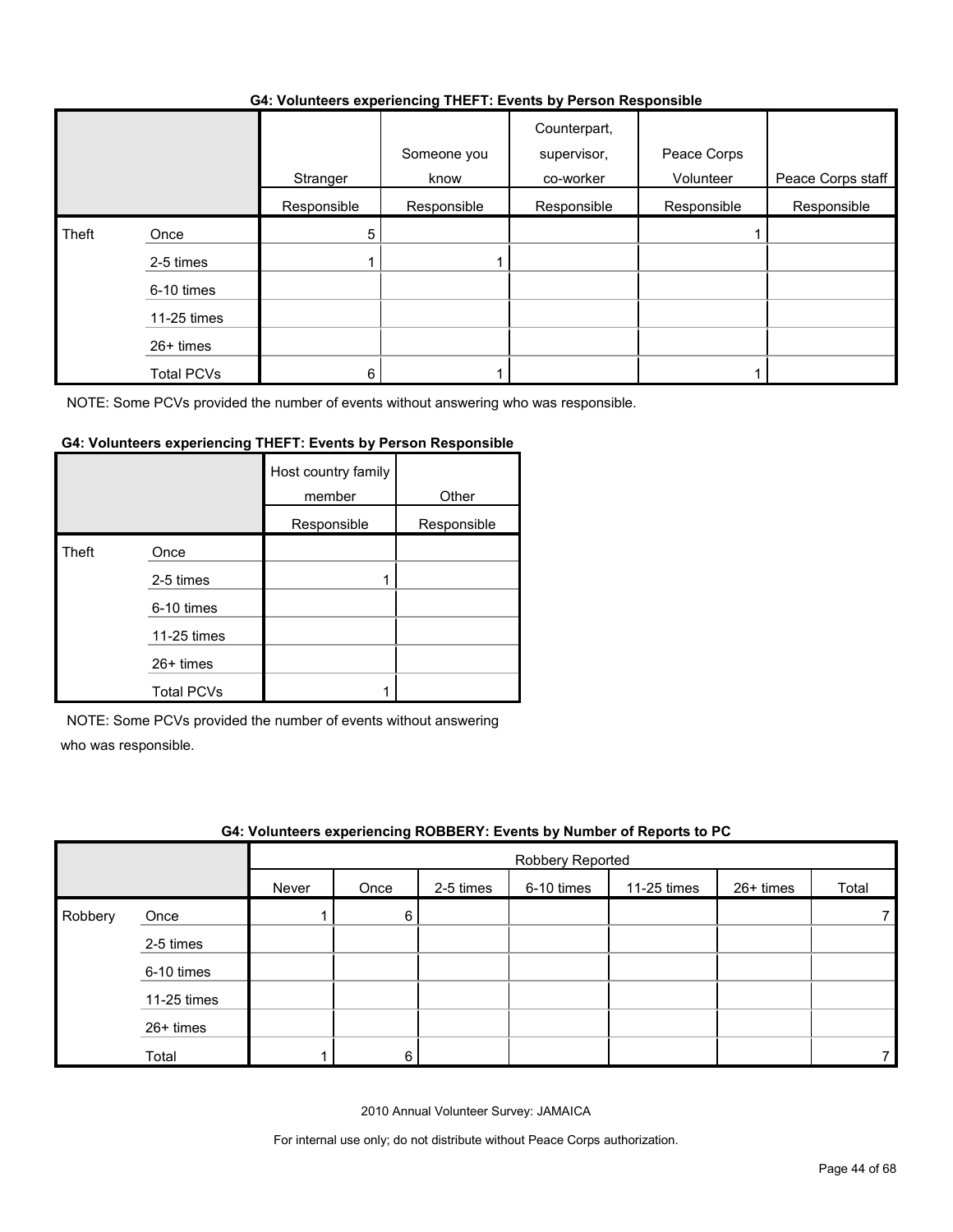|         |             |       | Robbery Reported |           |            |             |           |       |  |
|---------|-------------|-------|------------------|-----------|------------|-------------|-----------|-------|--|
|         |             | Never | Once             | 2-5 times | 6-10 times | 11-25 times | 26+ times | Total |  |
| Robbery | Once        |       | 6                |           |            |             |           |       |  |
|         | 2-5 times   |       |                  |           |            |             |           |       |  |
|         | 6-10 times  |       |                  |           |            |             |           |       |  |
|         | 11-25 times |       |                  |           |            |             |           |       |  |
|         | 26+ times   |       |                  |           |            |             |           |       |  |
|         | Total       |       | 6                |           |            |             |           |       |  |

#### **G4: Volunteers experiencing ROBBERY: Events by Number of Reports to PC**

NOTE: Some PCVs provided the number of events without answering how many times they reported the event/s.

## **G4: Volunteers experiencing ROBBERY: Events by Person Responsible**

|         |                   |             | Someone you | Counterpart,<br>supervisor, | Peace Corps |                   |
|---------|-------------------|-------------|-------------|-----------------------------|-------------|-------------------|
|         |                   | Stranger    | know        | co-worker                   | Volunteer   | Peace Corps staff |
|         |                   | Responsible | Responsible | Responsible                 | Responsible | Responsible       |
| Robbery | Once              | 4           |             |                             |             |                   |
|         | 2-5 times         |             |             |                             |             |                   |
|         | 6-10 times        |             |             |                             |             |                   |
|         | 11-25 times       |             |             |                             |             |                   |
|         | $26+$ times       |             |             |                             |             |                   |
|         | <b>Total PCVs</b> | 4           |             |                             |             |                   |

NOTE: Some PCVs provided the number of events without answering who was responsible.

## **G4: Volunteers experiencing ROBBERY: Events by Person**

| Responsible |                   |                               |             |  |  |  |  |
|-------------|-------------------|-------------------------------|-------------|--|--|--|--|
|             |                   | Host country family<br>member | Other       |  |  |  |  |
|             |                   | Responsible                   | Responsible |  |  |  |  |
| Robbery     | Once              |                               |             |  |  |  |  |
|             | 2-5 times         |                               |             |  |  |  |  |
|             | 6-10 times        |                               |             |  |  |  |  |
|             | 11-25 times       |                               |             |  |  |  |  |
|             | 26+ times         |                               |             |  |  |  |  |
|             | <b>Total PCVs</b> |                               |             |  |  |  |  |

2010 Annual Volunteer Survey: JAMAICA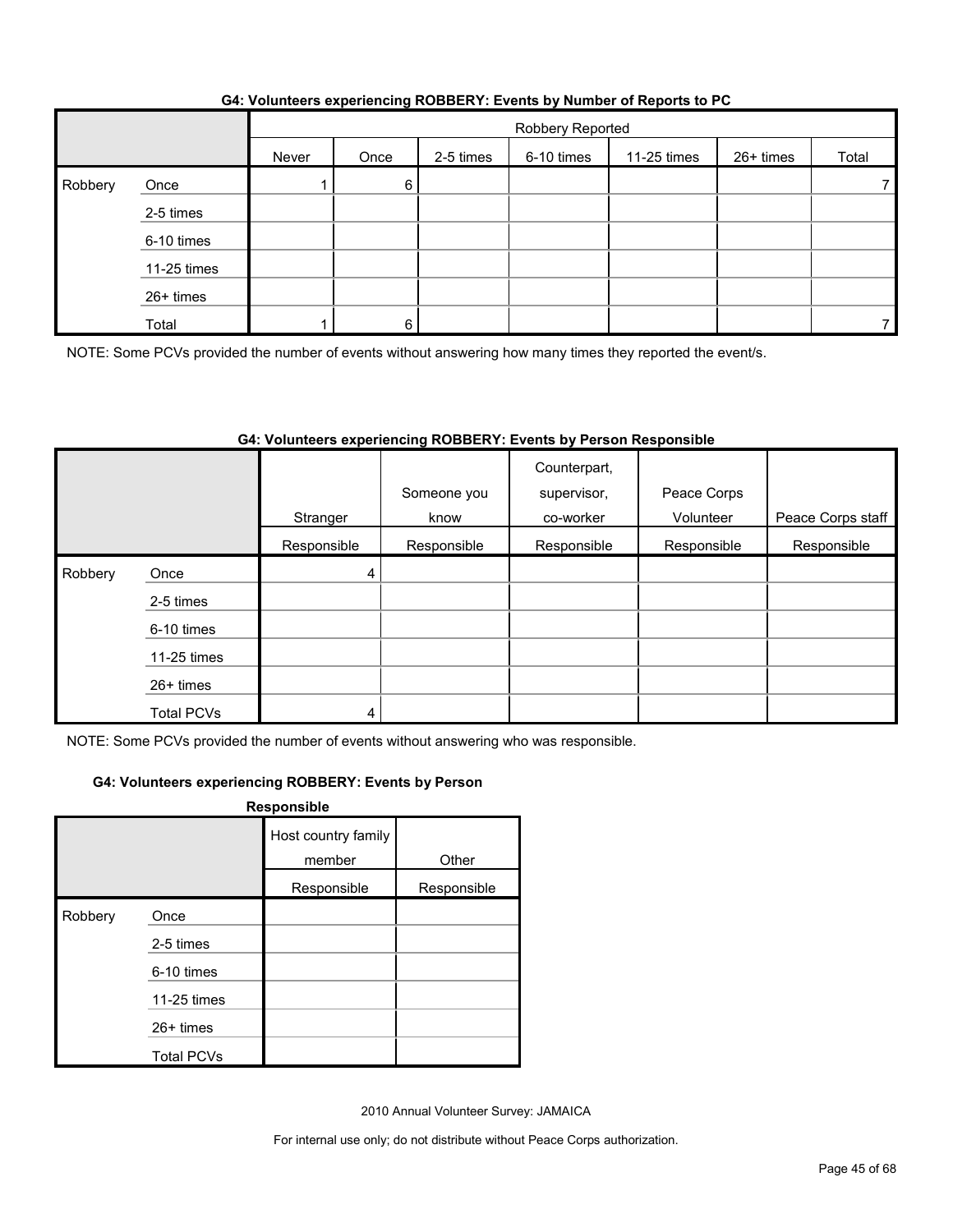#### **G4: Volunteers experiencing ROBBERY: Events by Person**

| <b>Responsible</b> |                   |                               |             |  |  |
|--------------------|-------------------|-------------------------------|-------------|--|--|
|                    |                   | Host country family<br>member | Other       |  |  |
|                    |                   | Responsible                   | Responsible |  |  |
| Robbery            | Once              |                               |             |  |  |
|                    | 2-5 times         |                               |             |  |  |
|                    | 6-10 times        |                               |             |  |  |
|                    | 11-25 times       |                               |             |  |  |
|                    | 26+ times         |                               |             |  |  |
|                    | <b>Total PCVs</b> |                               |             |  |  |

NOTE: Some PCVs provided the number of events without answering who was responsible.

#### **G4: Volunteers experiencing PHYSICAL ASSAULT: Events by Number of Reports to PC**

|                  |             |       | Physical assault Reported |           |            |             |           |       |
|------------------|-------------|-------|---------------------------|-----------|------------|-------------|-----------|-------|
|                  |             | Never | Once                      | 2-5 times | 6-10 times | 11-25 times | 26+ times | Total |
| Physical assault | Once        |       |                           |           |            |             |           |       |
|                  | 2-5 times   | ◠     |                           |           |            |             |           | 3     |
|                  | 6-10 times  |       |                           |           |            |             |           |       |
|                  | 11-25 times |       |                           |           |            |             |           |       |
|                  | 26+ times   |       |                           |           |            |             |           |       |
|                  | Total       |       |                           |           |            |             |           | 4     |

NOTE: Some PCVs provided the number of events without answering how many times they reported the event/s.

#### **G4: Volunteers experiencing PHYSICAL ASSAULT: Events by Person Responsible**

|                  |             | . . <b>.</b> | Someone you | .<br>Counterpart,<br>supervisor, | Peace Corps | Peace Corps |
|------------------|-------------|--------------|-------------|----------------------------------|-------------|-------------|
|                  |             | Stranger     | know        | co-worker                        | Volunteer   | staff       |
|                  |             | Responsible  | Responsible | Responsible                      | Responsible | Responsible |
| Physical assault | Once        |              |             |                                  |             |             |
|                  | 2-5 times   |              |             |                                  |             |             |
|                  | 6-10 times  |              |             |                                  |             |             |
|                  | 11-25 times |              |             |                                  |             |             |

2010 Annual Volunteer Survey: JAMAICA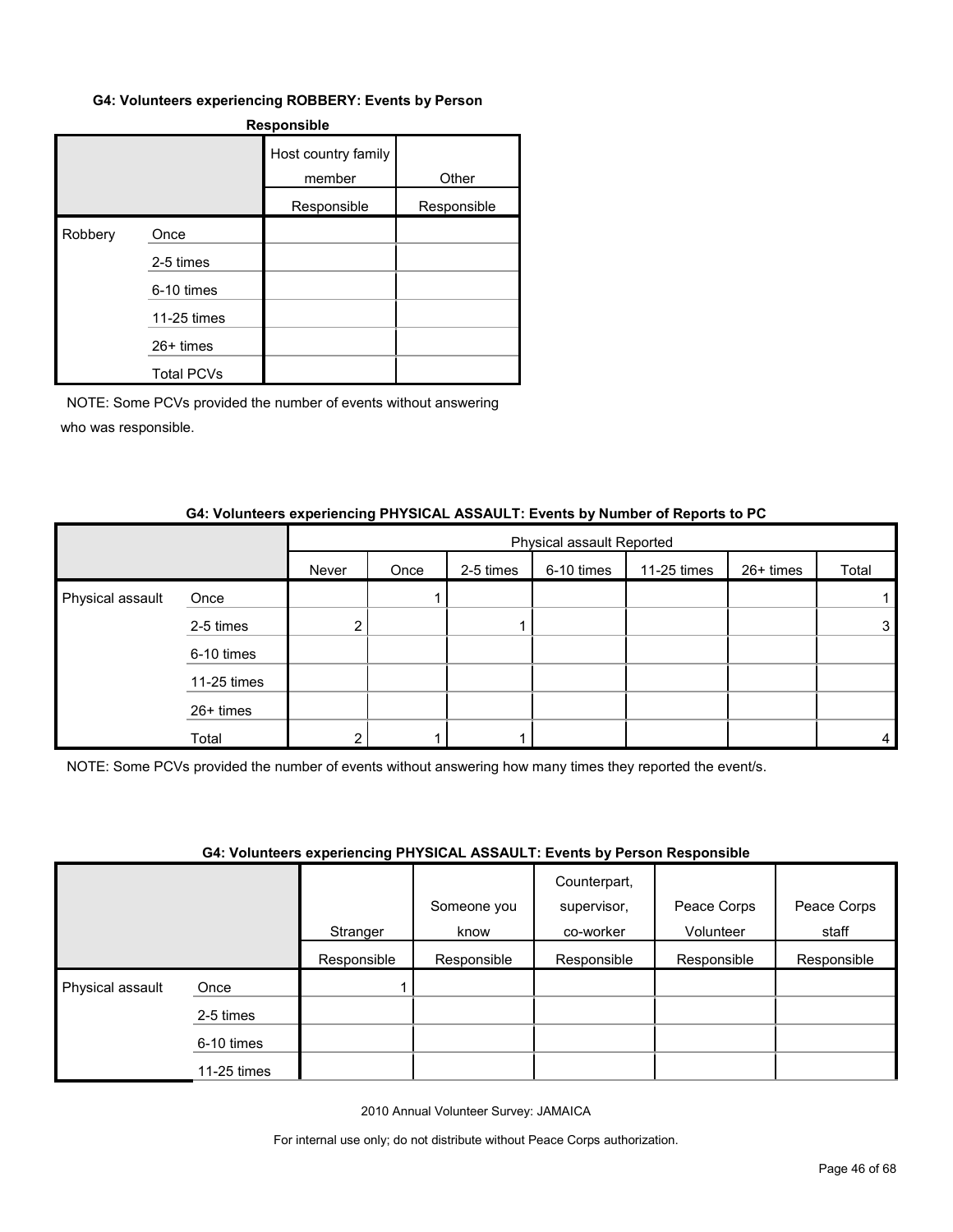| 26+ times         |  |  |  |
|-------------------|--|--|--|
| <b>Total PCVs</b> |  |  |  |

## **G4: Volunteers experiencing PHYSICAL ASSAULT: Events by Person**

| <b>Responsible</b> |
|--------------------|
|--------------------|

|                  |                   | Host country family<br>member | Other       |
|------------------|-------------------|-------------------------------|-------------|
|                  |                   | Responsible                   | Responsible |
| Physical assault | Once              |                               |             |
|                  | 2-5 times         |                               |             |
|                  | 6-10 times        |                               |             |
|                  | 11-25 times       |                               |             |
|                  | 26+ times         |                               |             |
|                  | <b>Total PCVs</b> |                               |             |

NOTE: Some PCVs provided the number of events without answering who was responsible.

|                    |             | Aggravated assault Reported |      |           |            |             |
|--------------------|-------------|-----------------------------|------|-----------|------------|-------------|
|                    |             | Never                       | Once | 2-5 times | 6-10 times | 11-25 times |
| Aggravated assault | Once        |                             | 2    |           |            |             |
|                    | 2-5 times   |                             |      |           |            |             |
|                    | 6-10 times  |                             |      |           |            |             |
|                    | 11-25 times |                             |      |           |            |             |
|                    | 26+ times   |                             |      |           |            |             |
|                    | Total       |                             | ◠    |           |            |             |

## **G4: Volunteers experiencing AGGRAVATED ASSAULT: Events by Number of Reports to PC**

NOTE: Some PCVs provided the number of events without answering how many times they reported the event/s.

#### **G4: Volunteers experiencing AGGRAVATED ASSAULT: Events by Number of**

| <b>Reports to PC</b> |  |
|----------------------|--|
|                      |  |

|                    | $\cdots$ , $\cdots$ . $\cdots$ |                             |       |
|--------------------|--------------------------------|-----------------------------|-------|
|                    |                                | Aggravated assault Reported |       |
|                    |                                | $26+$ times                 | Total |
| Aggravated assault | Once                           |                             |       |
|                    | 2-5 times                      |                             |       |
|                    | 6-10 times                     |                             |       |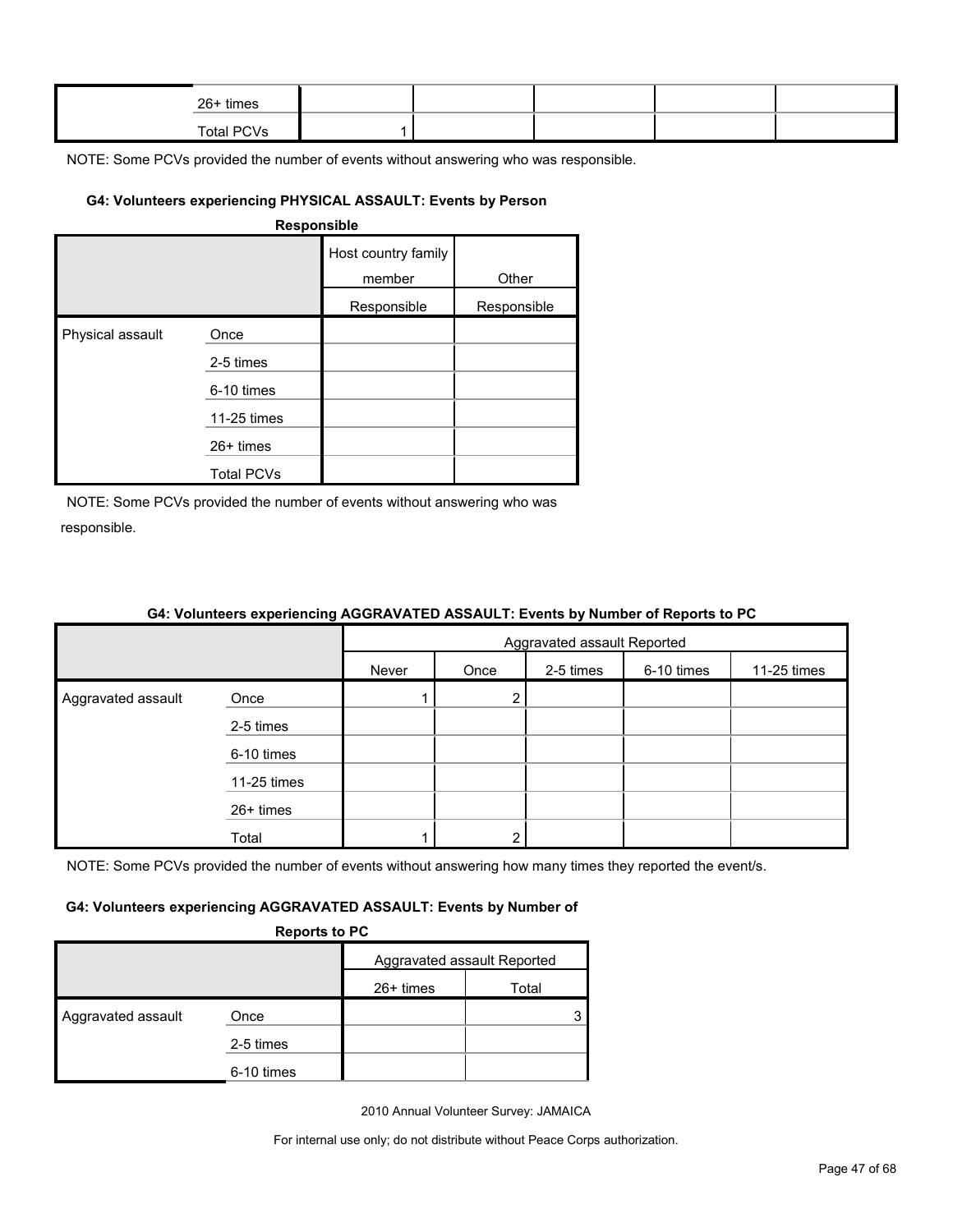| 11-25 times |  |
|-------------|--|
| 26+ times   |  |
| Total       |  |

NOTE: Some PCVs provided the number of events without answering how many times they reported the event/s.

## **G4: Volunteers experiencing AGGRAVATED ASSAULT: Events by Person Responsible**

|                    |             | Stranger    | Someone you<br>know | Counterpart,<br>supervisor,<br>co-worker | Peace Corps<br>Volunteer | Peace Corps<br>staff |
|--------------------|-------------|-------------|---------------------|------------------------------------------|--------------------------|----------------------|
|                    |             | Responsible | Responsible         | Responsible                              | Responsible              | Responsible          |
| Aggravated assault | Once        |             |                     |                                          |                          |                      |
|                    | 2-5 times   |             |                     |                                          |                          |                      |
|                    | 6-10 times  |             |                     |                                          |                          |                      |
|                    | 11-25 times |             |                     |                                          |                          |                      |
|                    | 26+ times   |             |                     |                                          |                          |                      |
|                    | Total PCVs  |             |                     |                                          |                          |                      |

NOTE: Some PCVs provided the number of events without answering who was responsible.

#### **G4: Volunteers experiencing AGGRAVATED ASSAULT: Events by Person**

|                    | Responsible       |                               |             |
|--------------------|-------------------|-------------------------------|-------------|
|                    |                   | Host country family<br>member | Other       |
|                    |                   | Responsible                   | Responsible |
| Aggravated assault | Once              |                               |             |
|                    | 2-5 times         |                               |             |
|                    | 6-10 times        |                               |             |
|                    | 11-25 times       |                               |             |
|                    | 26+ times         |                               |             |
|                    | <b>Total PCVs</b> |                               |             |

NOTE: Some PCVs provided the number of events without answering who was responsible.

#### **G4: Volunteers experiencing SEXUAL ASSAULT: Events by Number of Reports to PC**

2010 Annual Volunteer Survey: JAMAICA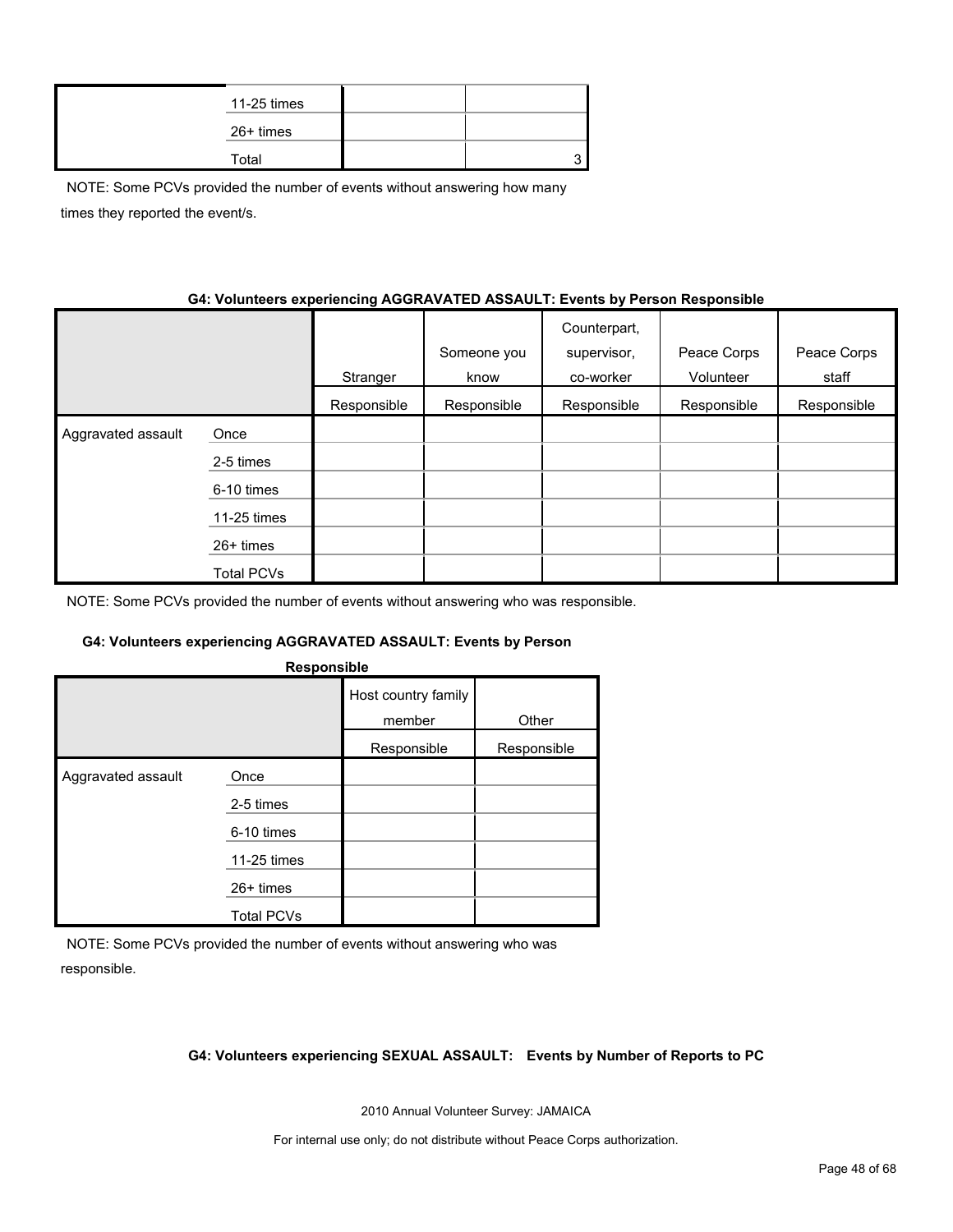|                |             | Sexual assault Reported |      |           |            |             |           |                |
|----------------|-------------|-------------------------|------|-----------|------------|-------------|-----------|----------------|
|                |             | Never                   | Once | 2-5 times | 6-10 times | 11-25 times | 26+ times | Total          |
| Sexual assault | Once        |                         |      |           |            |             |           |                |
|                | 2-5 times   |                         |      |           |            |             |           | $\overline{2}$ |
|                | 6-10 times  |                         |      |           |            |             |           |                |
|                | 11-25 times |                         |      |           |            |             |           |                |
|                | 26+ times   |                         |      |           |            |             |           |                |
|                | Total       |                         |      |           |            |             |           | 3              |

NOTE: Some PCVs provided the number of events without answering how many times they reported the event/s.

#### **G4: Volunteers experiencing SEXUAL ASSAULT: Events by Person Responsible**

|                |                   | Stranger    | Someone you<br>know | Counterpart,<br>supervisor,<br>co-worker | Peace Corps<br>Volunteer | Peace Corps<br>staff |
|----------------|-------------------|-------------|---------------------|------------------------------------------|--------------------------|----------------------|
|                |                   | Responsible | Responsible         | Responsible                              | Responsible              | Responsible          |
| Sexual assault | Once              |             |                     |                                          |                          |                      |
|                | 2-5 times         |             |                     |                                          |                          |                      |
|                | 6-10 times        |             |                     |                                          |                          |                      |
|                | 11-25 times       |             |                     |                                          |                          |                      |
|                | $26+$ times       |             |                     |                                          |                          |                      |
|                | <b>Total PCVs</b> |             |                     |                                          |                          |                      |

NOTE: Some PCVs provided the number of events without answering who was responsible.

#### **G4: Volunteers experiencing SEXUAL ASSAULT: Events by Person**

#### **Responsible**

|                |                   | Host country family<br>member | Other       |
|----------------|-------------------|-------------------------------|-------------|
|                |                   | Responsible                   | Responsible |
| Sexual assault | Once              |                               |             |
|                | 2-5 times         |                               |             |
|                | 6-10 times        |                               |             |
|                | 11-25 times       |                               |             |
|                | 26+ times         |                               |             |
|                | <b>Total PCVs</b> |                               |             |

2010 Annual Volunteer Survey: JAMAICA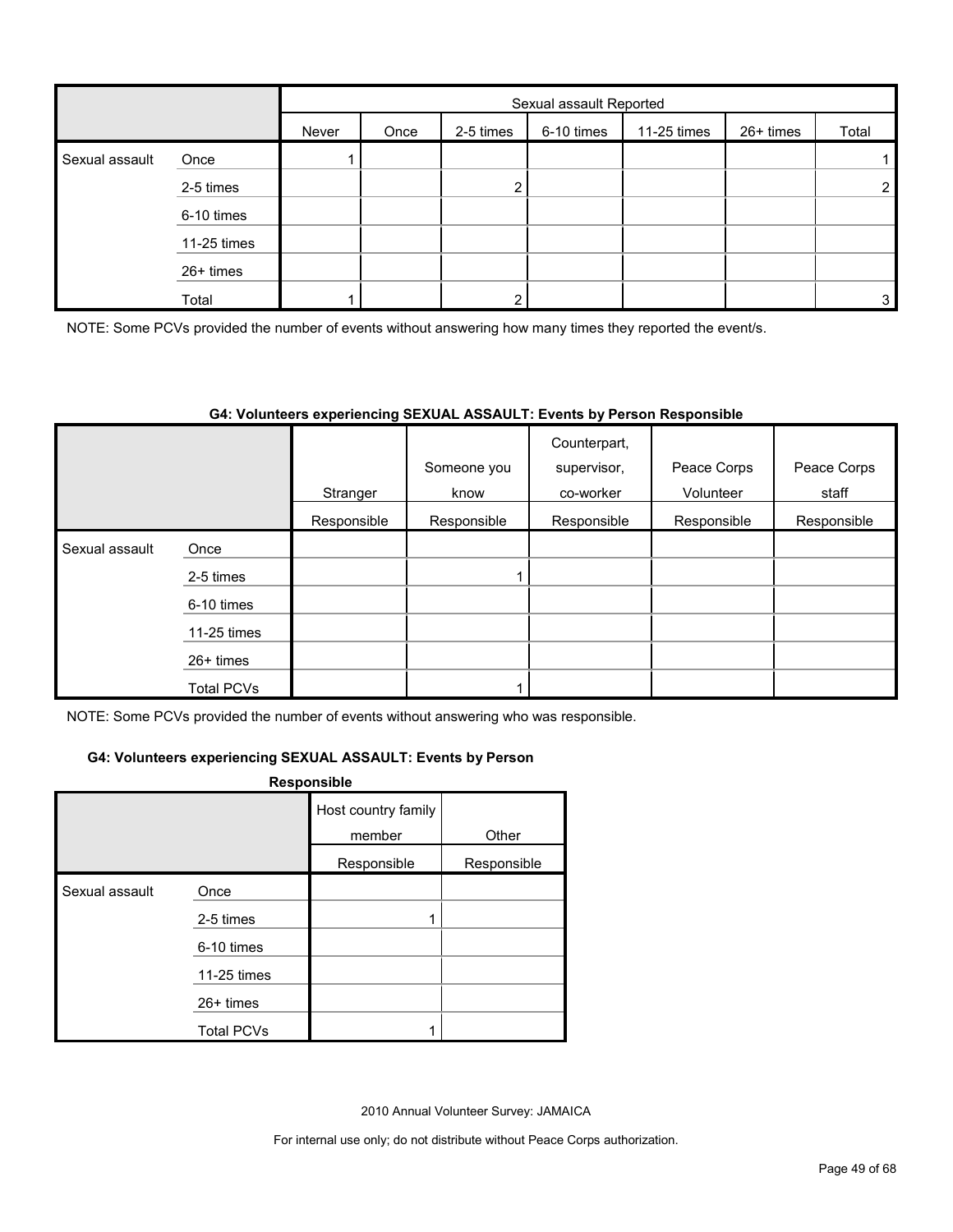#### **G4: Volunteers experiencing SEXUAL ASSAULT: Events by Person**

#### **Responsible**

|                |                   | Host country family<br>member | Other       |
|----------------|-------------------|-------------------------------|-------------|
|                |                   | Responsible                   | Responsible |
| Sexual assault | Once              |                               |             |
|                | 2-5 times         |                               |             |
|                | 6-10 times        |                               |             |
|                | 11-25 times       |                               |             |
|                | $26+$ times       |                               |             |
|                | <b>Total PCVs</b> |                               |             |

NOTE: Some PCVs provided the number of events without answering who was responsible.

#### **G4: Volunteers experiencing RAPE: Events by Number of Reports to PC**

|      |             |       | Rape Reported |           |            |             |           |       |
|------|-------------|-------|---------------|-----------|------------|-------------|-----------|-------|
|      |             | Never | Once          | 2-5 times | 6-10 times | 11-25 times | 26+ times | Total |
| Rape | Once        |       |               |           |            |             |           |       |
|      | 2-5 times   |       |               |           |            |             |           |       |
|      | 6-10 times  |       |               |           |            |             |           |       |
|      | 11-25 times |       |               |           |            |             |           |       |
|      | 26+ times   |       |               |           |            |             |           |       |
|      | Total       |       |               |           |            |             |           |       |

NOTE: Some PCVs provided the number of events without answering how many times they reported the event/s .

## **G4: Volunteers experiencing RAPE: Events by Person Responsible**

|      |             | Stranger    | Someone you<br>know | Counterpart,<br>supervisor,<br>co-worker | Peace Corps<br>Volunteer | Peace Corps staff |
|------|-------------|-------------|---------------------|------------------------------------------|--------------------------|-------------------|
|      |             | Responsible | Responsible         | Responsible                              | Responsible              | Responsible       |
| Rape | Once        |             |                     |                                          |                          |                   |
|      | 2-5 times   |             |                     |                                          |                          |                   |
|      | 6-10 times  |             |                     |                                          |                          |                   |
|      | 11-25 times |             |                     |                                          |                          |                   |

2010 Annual Volunteer Survey: JAMAICA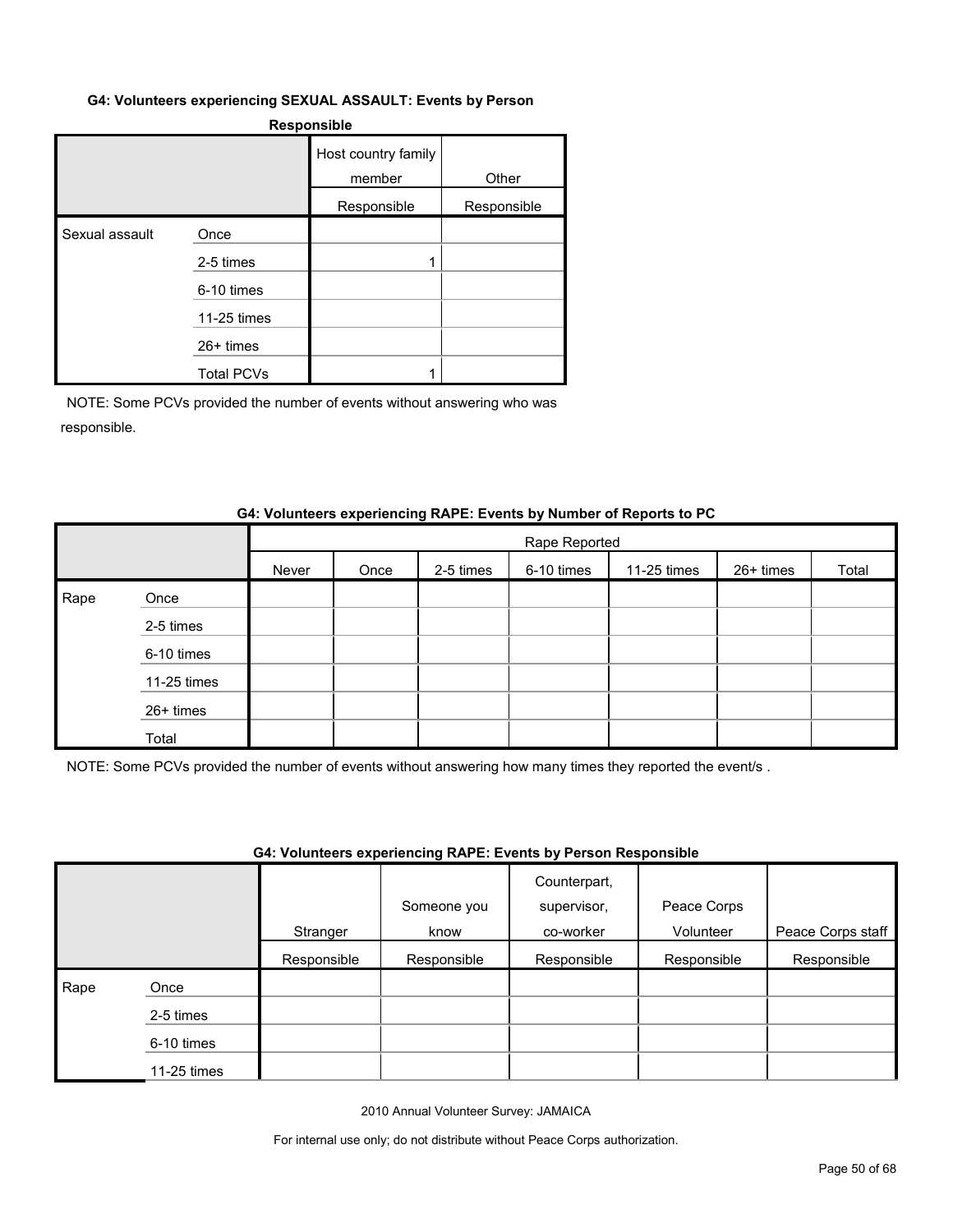| 26+ times  |  |  |  |
|------------|--|--|--|
| Total PCVs |  |  |  |

#### **G4: Volunteers experiencing RAPE: Events by Person Responsible**

|      |                   | Host country family<br>member | Other       |
|------|-------------------|-------------------------------|-------------|
|      |                   | Responsible                   | Responsible |
| Rape | Once              |                               |             |
|      | 2-5 times         |                               |             |
|      | 6-10 times        |                               |             |
|      | 11-25 times       |                               |             |
|      | 26+ times         |                               |             |
|      | <b>Total PCVs</b> |                               |             |

NOTE: Some PCVs provided the number of events without answering who was responsible.

#### **G4: Volunteers experiencing ATTEMPTED RAPE: Events by Number of Reports to PC**

|                |             |       | Attempted rape Reported |           |            |             |           |       |  |
|----------------|-------------|-------|-------------------------|-----------|------------|-------------|-----------|-------|--|
|                |             | Never | Once                    | 2-5 times | 6-10 times | 11-25 times | 26+ times | Total |  |
| Attempted rape | Once        |       |                         |           |            |             |           |       |  |
|                | 2-5 times   |       |                         |           |            |             |           |       |  |
|                | 6-10 times  |       |                         |           |            |             |           |       |  |
|                | 11-25 times |       |                         |           |            |             |           |       |  |
|                | 26+ times   |       |                         |           |            |             |           |       |  |
|                | Total       |       |                         |           |            |             |           |       |  |

NOTE: Some PCVs provided the number of events without answering how many times they reported the event/s.

#### **G4: Volunteers experiencing ATTEMPTED RAPE: Events by Person Responsible**

|                        |             |             | Counterpart, |             |             |
|------------------------|-------------|-------------|--------------|-------------|-------------|
|                        |             | Someone you | supervisor.  | Peace Corps | Peace Corps |
|                        | Stranger    | know        | co-worker    | Volunteer   | staff       |
|                        | Responsible | Responsible | Responsible  | Responsible | Responsible |
| Attempted rape<br>Once |             |             |              |             |             |

2010 Annual Volunteer Survey: JAMAICA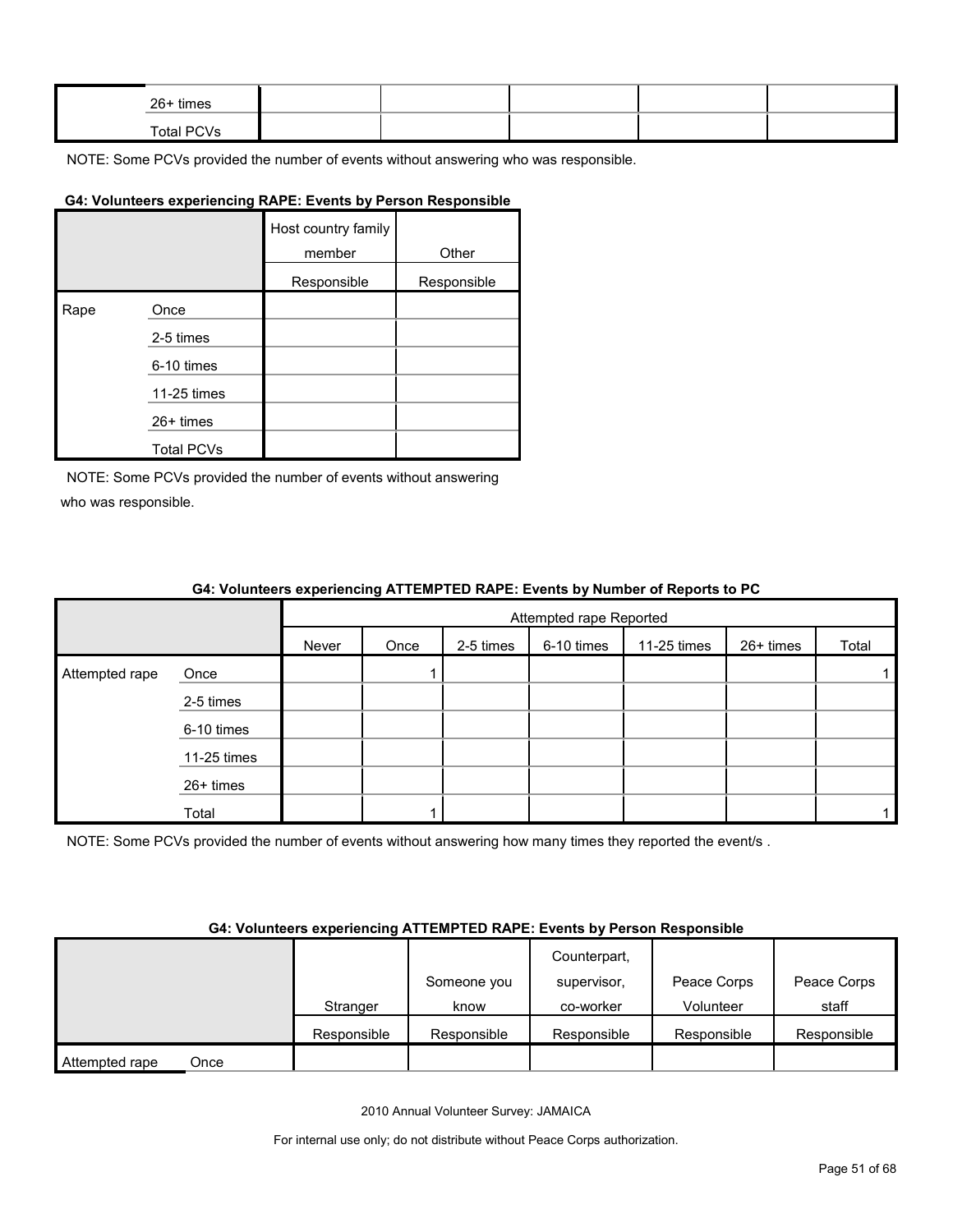|  | 2-5 times         |  |  |  |
|--|-------------------|--|--|--|
|  | 6-10 times        |  |  |  |
|  | 11-25 times       |  |  |  |
|  | 26+ times         |  |  |  |
|  | <b>Total PCVs</b> |  |  |  |

#### **G4: Volunteers experiencing ATTEMPTED RAPE: Events by Person**

|                | Responsible       |                               |             |
|----------------|-------------------|-------------------------------|-------------|
|                |                   | Host country family<br>member | Other       |
|                |                   | Responsible                   | Responsible |
| Attempted rape | Once              |                               |             |
|                | 2-5 times         |                               |             |
|                | 6-10 times        |                               |             |
|                | 11-25 times       |                               |             |
|                | $26+$ times       |                               |             |
|                | <b>Total PCVs</b> |                               |             |

NOTE: Some PCVs provided the number of events without answering who was responsible.

# <span id="page-51-0"></span>**H. Volunteers Working in HIV/AIDS**

This section reports Volunteers' level of involvement in HIV/AIDS work. It also reports Volunteers' assessment of their Peace Corps HIV/AIDS training and the perceived effectiveness of their HIV/AIDS work with host country individuals or groups.

#### **H1: Which of the following best describes your involvement in HIV/AIDS**

| activities?                                           |         |        |
|-------------------------------------------------------|---------|--------|
|                                                       | Percent | Number |
| HIV/AIDS work is my primary assignment.               | 5%      |        |
| HIV/AIDS work is part of my secondary activities.     | 15%     | 13     |
| My HIV/AIDS efforts are not part of primary/secondary | 29%     | 24     |
| actvities.                                            |         |        |
| I have not been involved in any HIV/AIDS activities.  | 51%     | 43     |
| Total                                                 | 100%    | 84     |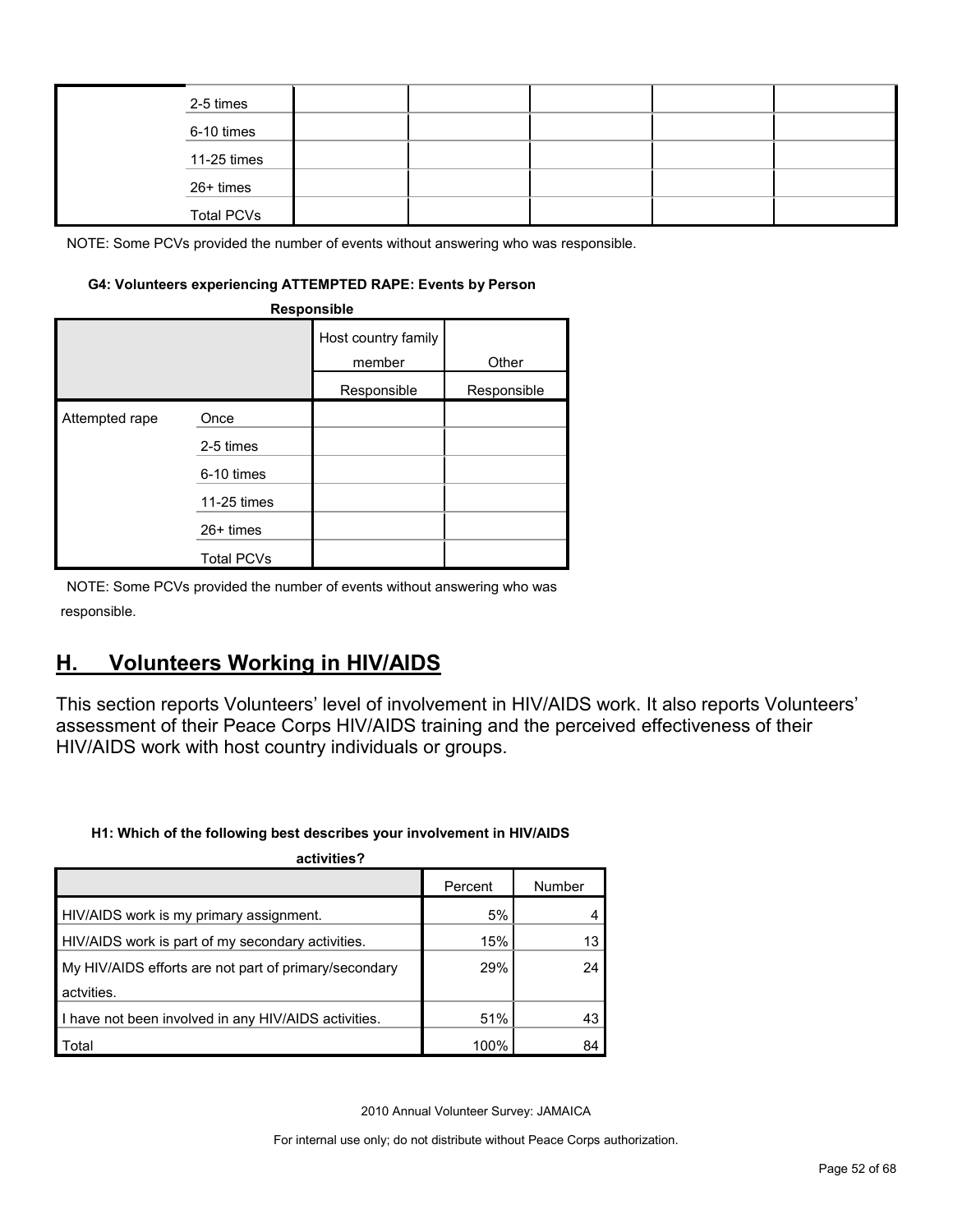**H2: How effective was the PC training you received in preparing you to undertake your HIV/AIDS activities?**

|    | Not effective | Poor | Adeɑuate | Effective | <br><sup>'</sup> effective<br>verv | <b>NA</b> | Total          |
|----|---------------|------|----------|-----------|------------------------------------|-----------|----------------|
| Н2 | 4%            | 7%   | 36%      | 20%       | 18%                                | 15%       | --<br>へへ<br>ບບ |

#### **H2: How effective was the PC training you received in preparing you to undertake your HIV/AIDS activities? (excluding the "NA" responses)**

|         | WYM INVYT IVAVIWMIIIW MIY TYI TYYWYIIYYY |      |          |           |                |       |  |  |  |  |
|---------|------------------------------------------|------|----------|-----------|----------------|-------|--|--|--|--|
|         | Not effective                            | Poor | Adequate | Effective | Verv effective | Total |  |  |  |  |
| H2<br>∸ | 4%                                       | 9%   | 43%      | 23%       | 21%            |       |  |  |  |  |

#### **H3: In working with HC individuals or groups, how would you rate the effectiveness of your specific HIV/AIDS activities?**

|                |                  | Sometimes |                 | Almost always |            |       |
|----------------|------------------|-----------|-----------------|---------------|------------|-------|
|                | Seldom effective | effective | Often effective | effective     | Don't know | Total |
| H <sub>3</sub> | 9%               | 24%       | 24%             | 15%           | 28%        | 54    |

## **H3: In working with HC individuals or groups, how would you rate the effectiveness of your specific HIV/AIDS activities? (excluding both the "NA" and the H1="No involvement in HIV/AIDS activities"**

|    |                  | responses) |                 |               |       |
|----|------------------|------------|-----------------|---------------|-------|
|    |                  | Sometimes  |                 | Almost always |       |
|    | Seldom effective | effective  | Often effective | effective     | Total |
| H3 | 14%              | 31%        | 34%             | 20%           | 35    |

NOTE: See Open-Ended Responses Report for PCV explanations and examples of their H3 answers)

# <span id="page-52-0"></span>**I. Your Life in the Peace Corps**

This section reports Volunteers' descriptions of and adjustments to their living conditions, including stress factors and how Volunteers cope with stress.

#### **I1: Have you lived with a host country individual or family?**

|                                                        | Percent | Number |
|--------------------------------------------------------|---------|--------|
| No. I have never lived with a HC individual or family. | 1%      |        |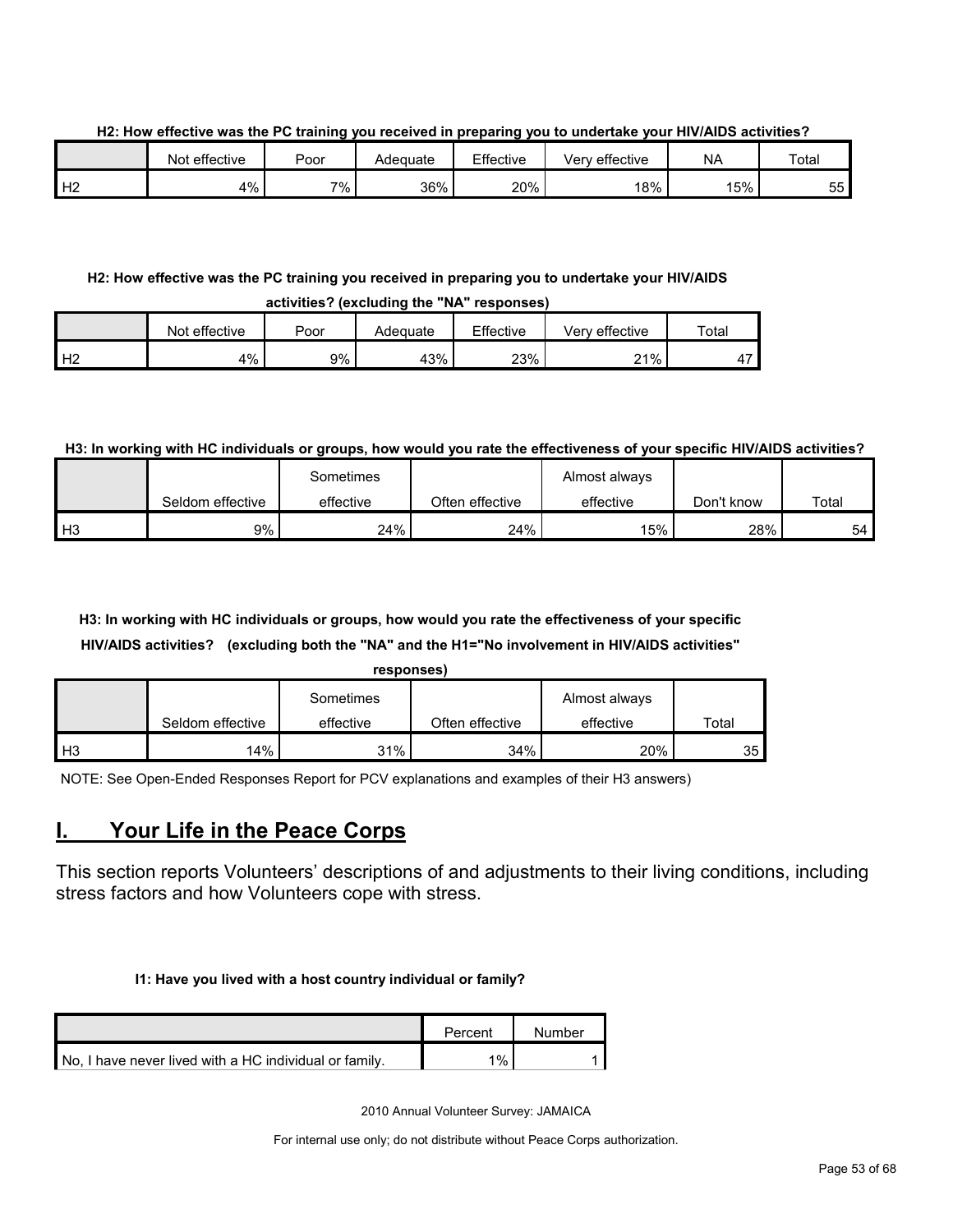| Yes, I lived with a HC individual or family only during | 13%  |    |
|---------------------------------------------------------|------|----|
| <b>PST.</b>                                             |      |    |
| Yes, in my community (not during PST).                  | 5%   |    |
| Yes, both during PST and later in my community.         | 81%  | 69 |
| <b>Total</b>                                            | 100% | 85 |

## **I1: How long (in months) have you lived with a host country individual or family?**

|                 | month |       |     | 4   |    |     | $7 - 11$ | $12 - 16$ | $17 - 26$ |
|-----------------|-------|-------|-----|-----|----|-----|----------|-----------|-----------|
| <b>PST Only</b> |       | 80%   | 10% |     |    |     |          |           |           |
| Post-PST        |       |       |     |     |    | 25% | 25%      |           | 50%       |
| PST & Later     |       | $1\%$ | 9%  | 29% | 6% |     | 7%       | 32%       | 13%       |

## **I1: How long (in months) have you lived**

|  | with a host country individual or family? |
|--|-------------------------------------------|
|--|-------------------------------------------|

|                        | $27+$ mos | Total |
|------------------------|-----------|-------|
| <b>PST Only</b>        | 10%       |       |
| Post-PST               |           |       |
| <b>PST &amp; Later</b> | 1%        | 6۶    |

## **I2: How often do you interact with HCNs in community/family social events?**

|                |       | Several times a |        | Several times a |         | ∟ess than once a |       |
|----------------|-------|-----------------|--------|-----------------|---------|------------------|-------|
|                | Daily | week            | Weekly | month           | Monthly | month            | Total |
| $\blacksquare$ | 36%   | 15%             | 19%    | 16%             | $5\%$   | 9%               | 86 I  |

#### **I3: How integrated into your community do you feel now?**

|                       | at all<br>Not | Minimally | Adequately | Considerably | Exceptionally | Total |
|-----------------------|---------------|-----------|------------|--------------|---------------|-------|
| $\overline{10}$<br>10 | $1\%$         | 14%       | 31%        | 35%          | 19%           | 86    |

#### **I4a: Do you have the following at your worksite?**

| Never | mes<br>. | Jsuallv | Alwavs | $\overline{\phantom{0}}$<br>otal |
|-------|----------|---------|--------|----------------------------------|
|       |          |         |        |                                  |

2010 Annual Volunteer Survey: JAMAICA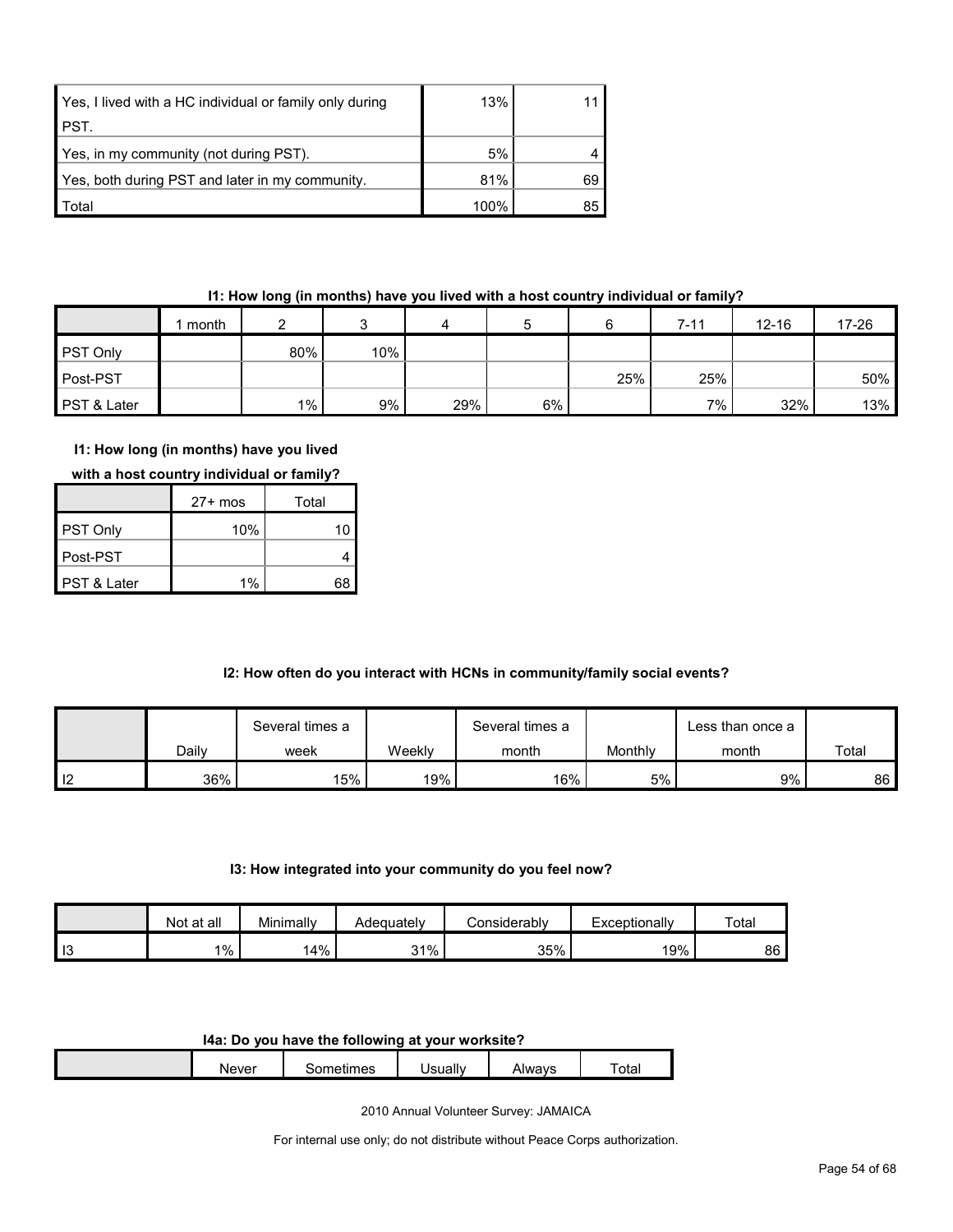| Electricity   | 1% | 6%        | 59% | 34%    | 86      |
|---------------|----|-----------|-----|--------|---------|
| Running water | 9% | 25%<br>∠◡ | 39% | $27\%$ | ᅂ<br>85 |

**I4b: Do you have the following at your residence?**

|                    | Never | Sometimes | Jsuallv | Alwavs | Total |
|--------------------|-------|-----------|---------|--------|-------|
| <b>Electricity</b> |       | 4%        | 61%     | 35%    | ია    |
| Running water      | 7%    | 17%       | 45%     | 31%    | 84    |

#### **I5: How often do you have access to--?**

|                                  | Not at all | Less than monthly | Monthly | Weekly | Daily | Total |
|----------------------------------|------------|-------------------|---------|--------|-------|-------|
| Landline phone                   | 56%        | 6%                | $1\%$   | 13%    | 24%   | 86    |
| Computer                         | $1\%$      |                   | 2%      | 16%    | 80%   | 86    |
| Internet                         | 1%         |                   | 5%      | 28%    | 66%   | 86    |
| Cell phone (voice)               |            |                   |         | 2%     | 98%   | 86    |
| Text messaging                   |            |                   |         |        | 100%  | 86    |
| Voice over internet, e.g., SKYPE | 52%        | 8%                | 5%      | 16%    | 19%   | 85    |
| Webcam/internet video            | 51%        | 9%                | 5%      | 15%    | 20%   | 86    |

## **I6: Where do you most frequently connect to the Internet?**

|        |                |         | Another person's |               | <b>PC</b> office/satellite | Other: Please |       |
|--------|----------------|---------|------------------|---------------|----------------------------|---------------|-------|
|        | Your residence | At work | home             | Internet cafe | office                     | specify       | Total |
| $ $ 16 | 47%            | 31%     | $1\%$            | $9\%$         | $1\%$ ,                    | 10%           | 86    |

## **I6.TEXT: Description of "other" location to connect to Internet**

|                                                | Percent | Number |  |
|------------------------------------------------|---------|--------|--|
| Open-ended results. Not responsive to request. |         |        |  |

2010 Annual Volunteer Survey: JAMAICA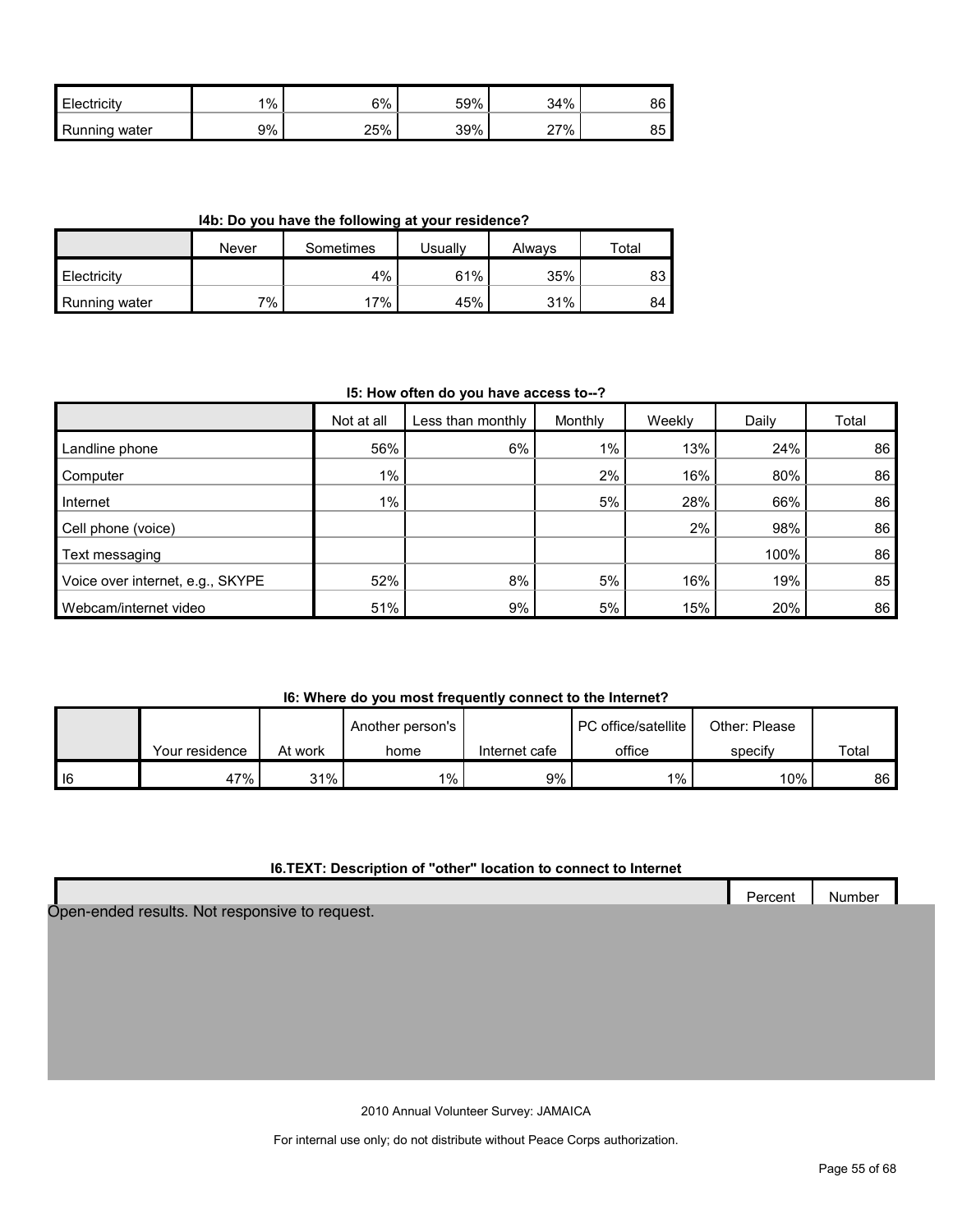| Total | በበ% | 3C |
|-------|-----|----|
|       |     |    |

## **I7: How long do you travel to access the internet using your typical transport method (one-way trip)?**

| ∟ess than one |                  | From two to four |                     | More than eight |       |
|---------------|------------------|------------------|---------------------|-----------------|-------|
| hour          | One to two hours | hours            | Four to eight hours | hours           | Total |
| 91%           | 8%               | $1\%$            |                     |                 | 80    |

#### **Percent of Volunteers Traveling to/from Internet Connection in One Day (I8) by Travel Time (I7)**

|                                               |                        |       | 18 Return same day from traveling to Internet<br>connection? |       |  |  |
|-----------------------------------------------|------------------------|-------|--------------------------------------------------------------|-------|--|--|
|                                               |                        | Yes   | No                                                           | Total |  |  |
| I7 Typical time to reach Internect connection | Less than one hour     | 91%   | 100%                                                         | 71    |  |  |
|                                               | One to two hours       | 8%    |                                                              | 6     |  |  |
|                                               | From two to four hours | $1\%$ |                                                              |       |  |  |
|                                               | Four to eight hours    |       |                                                              |       |  |  |
|                                               | More than eight hours  |       |                                                              |       |  |  |
|                                               | Total                  | 100%  | 100%                                                         | 78    |  |  |

#### **Number of Volunteers Traveling to/from Internet Connection in One Day (I8) by Travel Time (I7)**

|                                               |                        | 18 Return same day from traveling to Internet<br>connection? |    |       |  |
|-----------------------------------------------|------------------------|--------------------------------------------------------------|----|-------|--|
|                                               |                        | Yes                                                          | No | Total |  |
| 17 Typical time to reach Internect connection | Less than one hour     | 70                                                           |    |       |  |
|                                               | One to two hours       | 6                                                            |    | 6     |  |
|                                               | From two to four hours |                                                              |    |       |  |
|                                               | Four to eight hours    |                                                              |    |       |  |
|                                               | More than eight hours  |                                                              |    |       |  |

2010 Annual Volunteer Survey: JAMAICA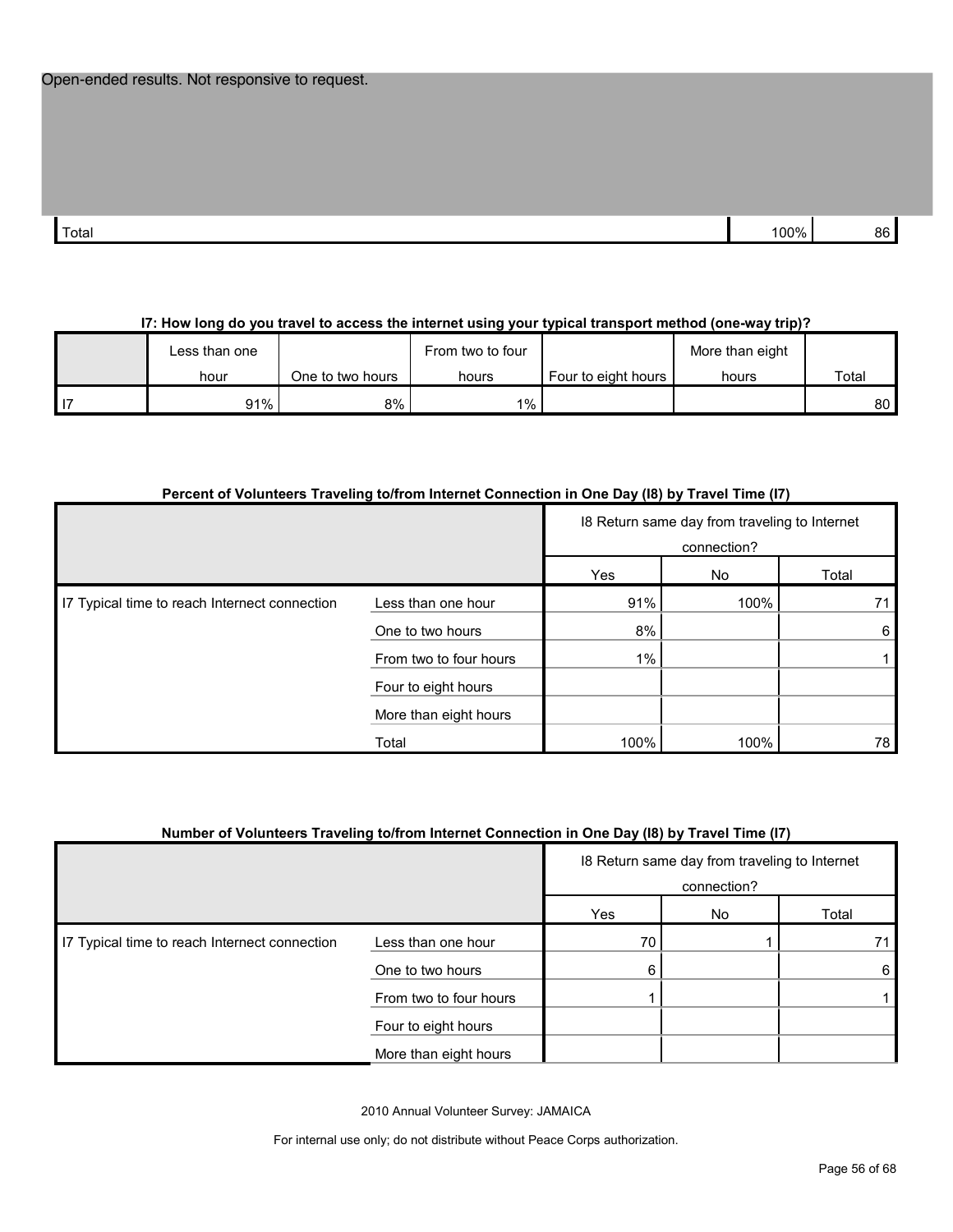| Number of Volunteers Traveling to/from Internet Connection in One Day (18) by Travel Time (17) |  |  |  |
|------------------------------------------------------------------------------------------------|--|--|--|
|                                                                                                |  |  |  |

|                                               |                        | 18 Return same day from traveling to Internet<br>connection? |    |       |  |
|-----------------------------------------------|------------------------|--------------------------------------------------------------|----|-------|--|
|                                               |                        | Yes                                                          | No | Total |  |
| I7 Typical time to reach Internect connection | Less than one hour     | 70                                                           |    |       |  |
|                                               | One to two hours       | 6                                                            |    | 6     |  |
|                                               | From two to four hours |                                                              |    |       |  |
|                                               | Four to eight hours    |                                                              |    |       |  |
|                                               | More than eight hours  |                                                              |    |       |  |
|                                               | Total                  | 77                                                           |    | 78    |  |

## **I9: Have you participated in the Coverdell World Wise**

## **Schools/Correspondence Match (CWWS/CM)?**

|    | Yes - Please          | No - Please       |       |
|----|-----------------------|-------------------|-------|
|    | describe your         | describe your     |       |
|    | activities/interactio | reason(s) for not |       |
|    | n withCWWS/CM         | participating     | Total |
| 19 | 24%                   | 76%               |       |

NOTE: See the Open-Ended Responses Report for PCV descriptions of participation and reasons for not participating.

#### **I10: To what extent do the following create stress and/or emotional health issues for you?**

|                                                      | Not at all stressful | Minimally<br>stressful | Moderately<br>stressful | Considerably<br>stressful |
|------------------------------------------------------|----------------------|------------------------|-------------------------|---------------------------|
| <b>Cultural issues</b>                               | 7%                   | 28%                    | 42%                     | 13%                       |
| Dealing with violence in country                     | 5%                   | 38%                    | 33%                     | 13%                       |
| Health/medical problems                              | 27%                  | 42%                    | 16%                     | 10%                       |
| Issues including family, friends, loved ones in U.S. | 18%                  | 46%                    | 20%                     | 12%                       |
| Isolation/Ioneliness                                 | 20%                  | 40%                    | 27%                     | 14%                       |
| Local language                                       | 19%                  | 56%                    | 16%                     | 6%                        |
| Primary assignment                                   | 8%                   | 35%                    | 31%                     | 20%                       |
| Romantic relationships in-country                    | 30%                  | 26%                    | 12%                     | 5%                        |
| Interactions with other Volunteers                   | 57%                  | 26%                    | 13%                     | 2%                        |
| Interactions with PC Staff                           | 41%                  | 34%                    | 14%                     | 8%                        |

2010 Annual Volunteer Survey: JAMAICA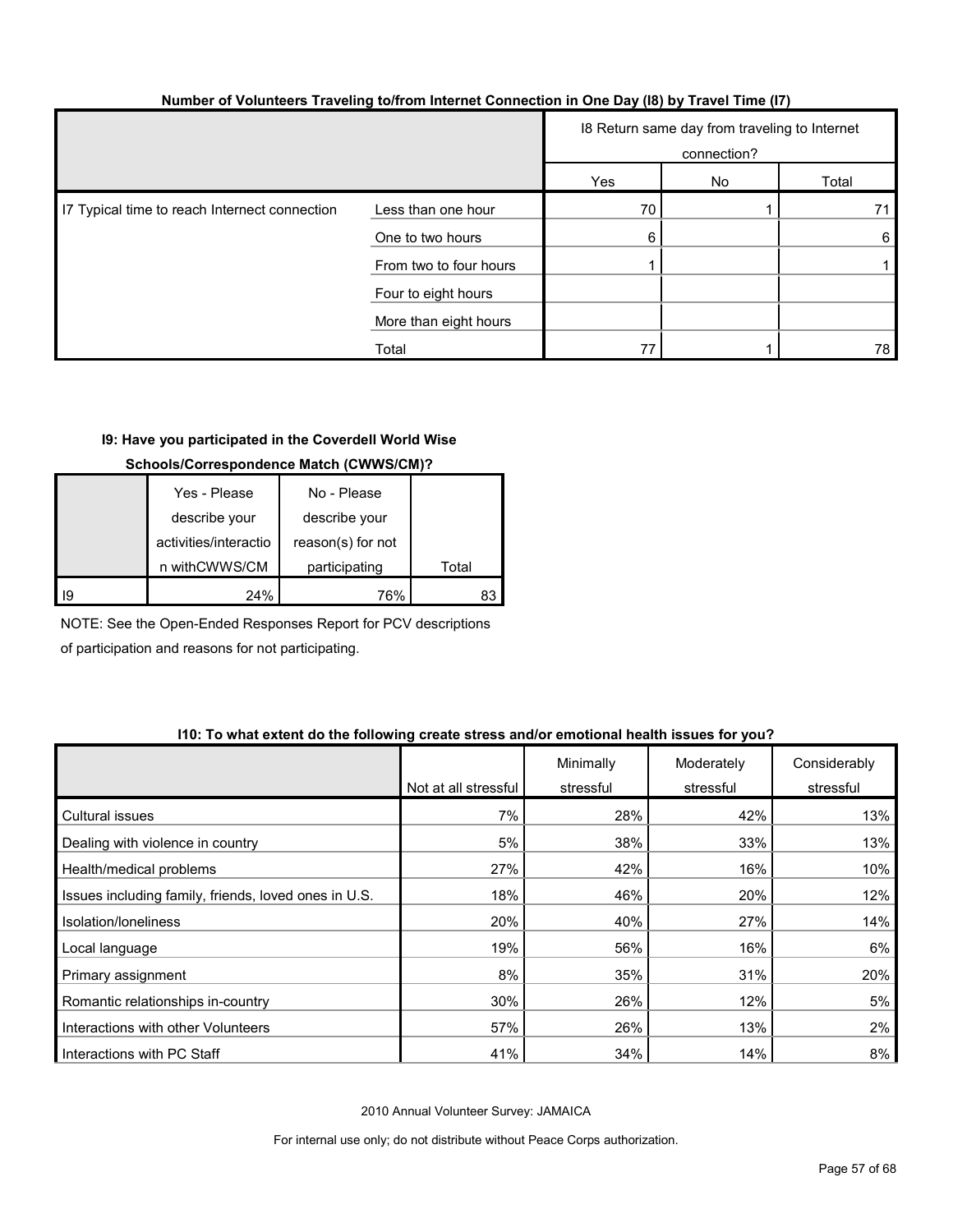| Safetv<br>' securitv<br>and          | 19% | 38% | 29% | 6%               |
|--------------------------------------|-----|-----|-----|------------------|
| Other:<br>below<br>specity<br>'lease |     | 4%  | 9%  | 22%<br><u>__</u> |

## **I10: To what extent do the following create stress and/or emotional health issues for you?**

|                                                      | Exceptionally |       |       |
|------------------------------------------------------|---------------|-------|-------|
|                                                      | stressful     | NA.   | Total |
| <b>Cultural issues</b>                               | 9%            | 1%    | 86    |
| Dealing with violence in country                     | 10%           | 1%    | 86    |
| Health/medical problems                              | 2%            | 2%    | 86    |
| Issues including family, friends, loved ones in U.S. | 4%            | $1\%$ | 85    |
| Isolation/loneliness                                 |               |       | 86    |
| Local language                                       | $1\%$         | 2%    | 86    |
| Primary assignment                                   | 6%            |       | 86    |
| Romantic relationships in-country                    | $1\%$         | 27%   | 86    |
| Interactions with other Volunteers                   | $1\%$         | $1\%$ | 86    |
| Interactions with PC Staff                           | 3%            |       | 86    |
| Safety and security                                  | 7%            | 1%    | 86    |
| Please specify below<br>Other:                       | 4%            | 61%   | 23    |

## **I10: To what extent do the following create stress and/or emotional health issues for you? (excluding "NA" responses)**

|                                         |                      |                     | Moderately | Considerably |
|-----------------------------------------|----------------------|---------------------|------------|--------------|
|                                         | Not at all stressful | Minimally stressful | stressful  | stressful    |
| Cultural issues                         | 7%                   | 28%                 | 42%        | 13%          |
| Dealing with violence in country        | 5%                   | 39%                 | 33%        | 13%          |
| Health/medical problems                 | 27%                  | 43%                 | 17%        | 11%          |
| Issues including family, friends, loved | 18%                  | 46%                 | 20%        | 12%          |
| ones in U.S.                            |                      |                     |            |              |
| Isolation/loneliness                    | 20%                  | 40%                 | 27%        | 14%          |
| Local language                          | 19%                  | 57%                 | 17%        | 6%           |
| Primary assignment                      | 8%                   | 35%                 | 31%        | 20%          |
| Romantic relationships in-country       | 41%                  | 35%                 | 16%        | 6%           |
| Interactions with other Volunteers      | 58%                  | 26%                 | 13%        | 2%           |
| Interactions with PC Staff              | 41%                  | 34%                 | 14%        | 8%           |
| Safety and security                     | 19%                  | 39%                 | 29%        | 6%           |
| Other: Please specify below             |                      | 11%                 | 22%        | 56%          |

2010 Annual Volunteer Survey: JAMAICA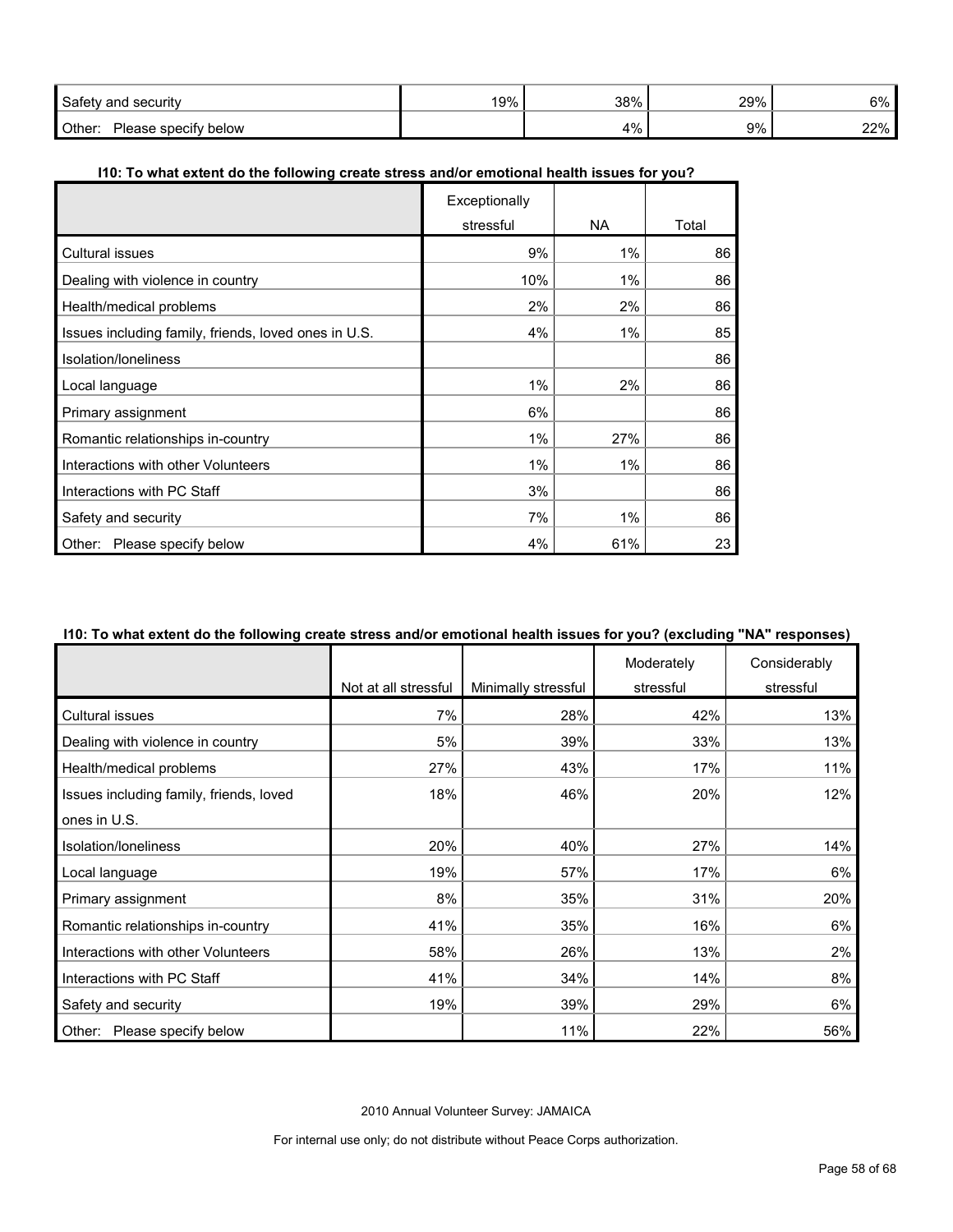## **I10: To what extent do the following create stress and/or emotional**

|                                         | Exceptionally |       |
|-----------------------------------------|---------------|-------|
|                                         | stressful     | Total |
| <b>Cultural issues</b>                  | 9%            | 85    |
| Dealing with violence in country        | 11%           | 85    |
| Health/medical problems                 | 2%            | 84    |
| Issues including family, friends, loved | 4%            | 84    |
| ones in U.S.                            |               |       |
| Isolation/loneliness                    |               | 86    |
| Local language                          | 1%            | 84    |
| Primary assignment                      | 6%            | 86    |
| Romantic relationships in-country       | 2%            | 63    |
| Interactions with other Volunteers      | 1%            | 85    |
| Interactions with PC Staff              | 3%            | 86    |
| Safety and security                     | 7%            | 85    |
| Please specify below<br>Other:          | 11%           | 9     |

## **I10.TEXT: Description of "other" stress factor**

|                                                | Percent | Number |
|------------------------------------------------|---------|--------|
| Open-ended results. Not responsive to request. |         |        |
|                                                |         |        |
|                                                |         |        |
|                                                |         |        |
|                                                |         |        |
|                                                |         |        |
|                                                |         |        |
|                                                |         |        |
|                                                |         |        |
|                                                |         |        |
|                                                |         |        |
|                                                |         |        |
|                                                |         |        |
|                                                |         |        |
|                                                |         |        |
|                                                |         |        |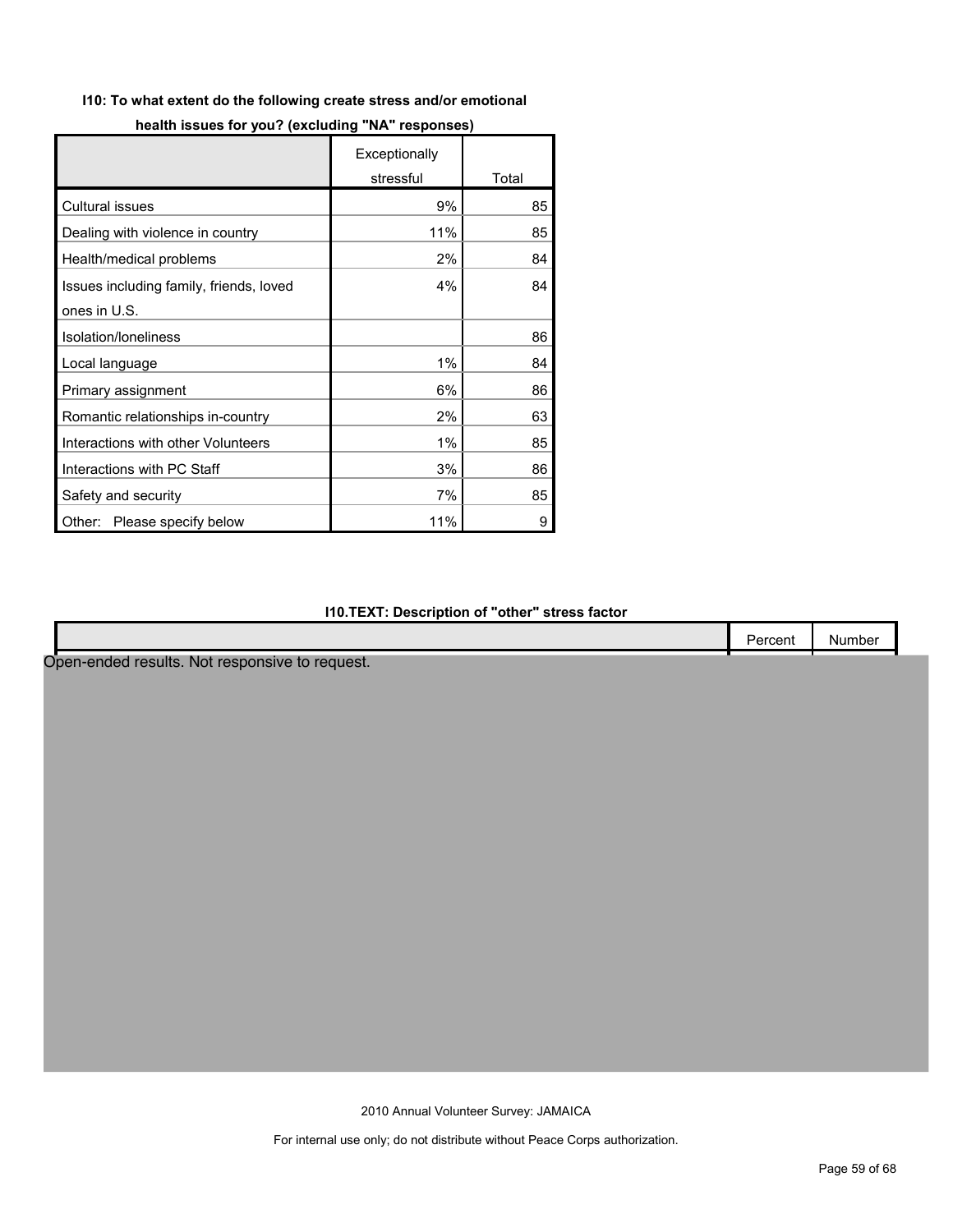NOTE: Long PCV descriptions of "other" factors may have be cut off in this table. The complete text is available upon request from OSIRP.

|                                    |                      | % Using This          | <b>Total PCVs</b> |
|------------------------------------|----------------------|-----------------------|-------------------|
|                                    | <b>PCV Responses</b> | <b>Stress Reducer</b> | Responding        |
| Friends/family in U.S.             | 74                   | 88%                   |                   |
| Pursue personal hobbies/interests  | 66                   | 79%                   |                   |
| PCVs outside my community          | 58                   | 69%                   |                   |
| Leave community for a time         | 51                   | 61%                   |                   |
| Co-workers/friends (not PCVs)      | 47                   | 56%                   |                   |
| Participate in sports/exercise     | 45                   | 54%                   |                   |
| My host family                     | 37                   | 44%                   |                   |
| Meditate                           | 33                   | 39%                   |                   |
| Get involved in other projects     | 32                   | 38%                   |                   |
| PCVs in my community               | 27                   | 32%                   |                   |
| PC in-country staff                | 20                   | 24%                   |                   |
| Others                             | 12                   | 14%                   |                   |
| Pray                               | 12                   | 14%                   |                   |
| Other activities                   | 11                   | 13%                   |                   |
| Peer Support Network               | 6                    | 7%                    |                   |
| Attend individual/group counseling | 3                    | 4%                    |                   |
| Office of Special Services         |                      | 1%                    |                   |
| Total                              |                      |                       | 84                |

\*Percents total to more than 100% since Volunteers were asked to "mark all that apply."

| 111: Others I talk with to reduce stress       |         |               |  |
|------------------------------------------------|---------|---------------|--|
|                                                | Percent | <b>Number</b> |  |
| Open-ended results. Not responsive to request. |         |               |  |
|                                                |         |               |  |
|                                                |         |               |  |
|                                                |         |               |  |
|                                                |         |               |  |
|                                                |         |               |  |

2010 Annual Volunteer Survey: JAMAICA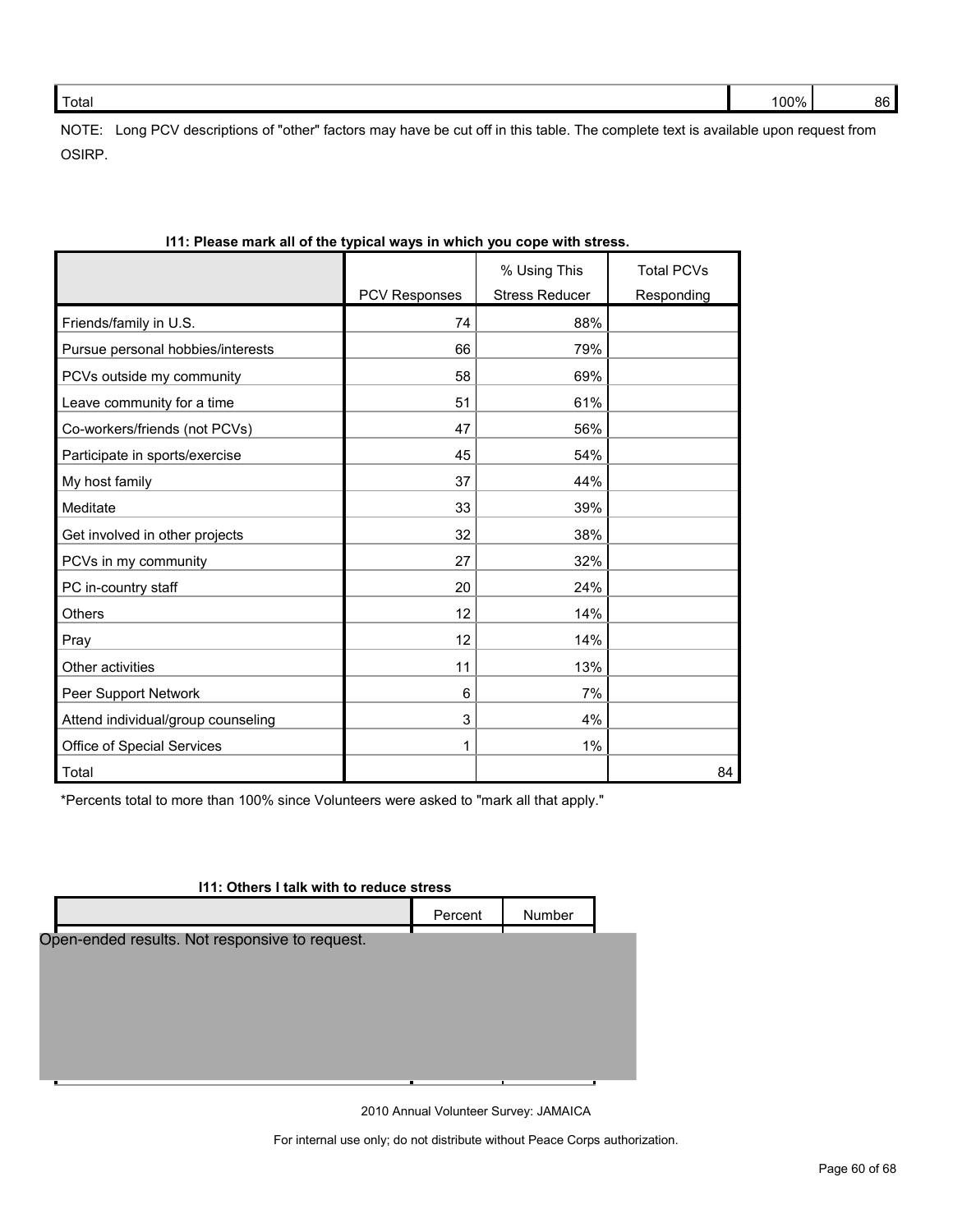| Open-ended results. Non-responsive to request. |      |    |  |
|------------------------------------------------|------|----|--|
|                                                |      |    |  |
|                                                |      |    |  |
|                                                |      |    |  |
|                                                |      |    |  |
|                                                |      |    |  |
|                                                |      |    |  |
| Total                                          | 100% | 86 |  |

| Number<br>Percent                              |  |
|------------------------------------------------|--|
| Open-ended results. Not responsive to request. |  |
|                                                |  |
|                                                |  |
|                                                |  |
|                                                |  |
|                                                |  |
|                                                |  |
|                                                |  |
|                                                |  |
|                                                |  |
|                                                |  |
|                                                |  |
|                                                |  |
| 100%<br>86<br>Total                            |  |

**I8: When asked about ways of coping with stress, Volunteers who** 

**answered "No stress"** 

|                     | ΝA  | Yes, I have no<br>stress | Total |
|---------------------|-----|--------------------------|-------|
|                     |     |                          |       |
| <b>I11.NOSTRESS</b> | 98% | $2\%$                    | 86    |

# <span id="page-60-0"></span>**J. Overall Assessment of Your Peace Corps Service**

This section reports Volunteers' level of satisfaction with their Peace Corps service and their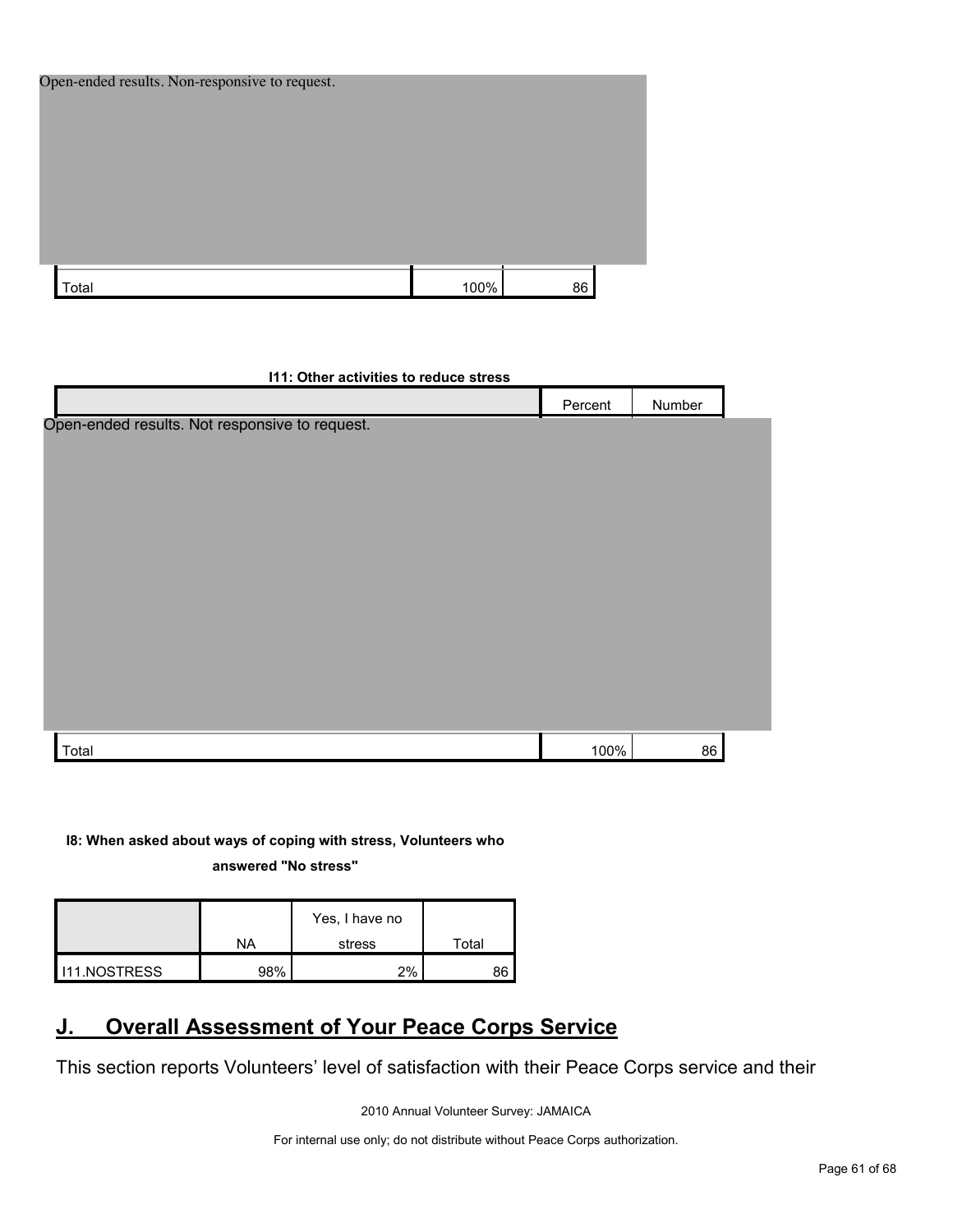expectations about completing their service.

## **J1: How personally rewarding do you find your--?**

|                                    | Not at all | Minimally | Adequately | Considerably | Exceptionally | Total |
|------------------------------------|------------|-----------|------------|--------------|---------------|-------|
| Overall Peace Corps service        | 5%         | 9%        | 24%        | 36%          | 26%           | 86    |
| Community involvement              | $1\%$      | 17%       | 28%        | 36%          | 17%           | 86    |
| Experience with other Volunteers   |            | 15%       | 27%        | 36%          | 22%           | 86    |
| Work with counterparts/community   | 5%         | 24%       | 23%        | 34%          | 14%           | 86    |
| partners                           |            |           |            |              |               |       |
| Experience with other host country | 3%         | 15%       | 30%        | 31%          | 20%           | 86    |
| nationals                          |            |           |            |              |               |       |

NOTE: See the Open-Ended Responses Report for PCV comments on J7 "What has been the best aspect of your PC service?"

#### **J2: Today, would you make the same decision to join the Peace Corps?**

|               | <b>No</b> | Probablv<br>not | Possibly | Probably | Definitelv | Total |
|---------------|-----------|-----------------|----------|----------|------------|-------|
| $\sim$<br>ے ت | 3%        | 6%              | 12%      | 19%      | 60%        | 86    |

## **J3: Would you recommend Peace Corps service to others you think are qualified?**

|      | No | Probably<br>not | Possibly | Probably | Definitely | Total   |
|------|----|-----------------|----------|----------|------------|---------|
| l J3 | 2% | 5%              | 15%      | 18%      | 60%        | ᅂ<br>ບບ |

#### **J4: Do you intend to complete your Peace Corps service?**

|        | No      | Not sure | Yes | Might extend | Total |
|--------|---------|----------|-----|--------------|-------|
| $I$ J4 | $1\%$ . | 9%       | 66% | 23%          | 86    |

#### **J5: Would your host country benefit most if the Peace Corps program was---?**

|    |              |         | Refocused/redesig |                  |          |       |
|----|--------------|---------|-------------------|------------------|----------|-------|
|    | Discontinued | Reduced | ned               | Maintained as is | Expanded | Total |
| J5 | 16%          | 11%     | 39%               | 19%              | 15%      | 85    |

2010 Annual Volunteer Survey: JAMAICA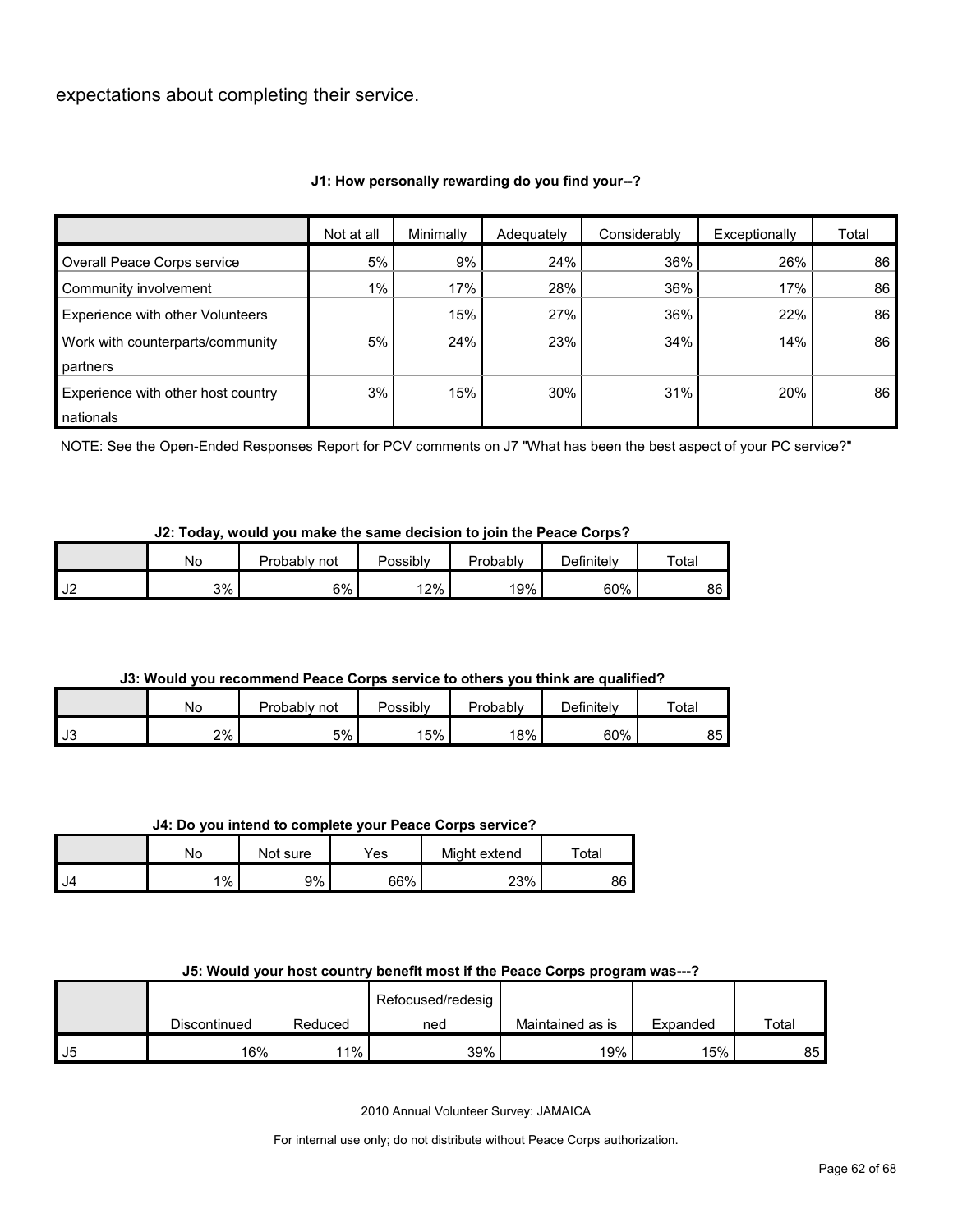|    |              |         |                   | - - -            |          |       |
|----|--------------|---------|-------------------|------------------|----------|-------|
|    |              |         | Refocused/redesig |                  |          |       |
|    | Discontinued | Reduced | ned               | Maintained as is | Expanded | Total |
| J5 | 16%          | 11%     | 39%               | 19%              | 15%      | 85    |

**J5: Would your host country benefit most if the Peace Corps program was---?**

NOTE: See the Open-Ended Responses Report for PCV comments on J6 "How can the PC better address the needs of your host country?"

# <span id="page-62-0"></span>**K. Demographics and Factors Affecting Extensions**

This section reports on the age and gender of all respondents. It also reports on the importance Volunteers place on various factors that may influence their decision to extend or not extend their service beyond two years. Volunteers who answered that they either were considering an extension or were already serving beyond two years were asked to rate nine "motivating" factors and nine "challenging" factors. Volunteers could also write in any of their own motivating or challenging factors not included in the list.

## **K1: What is your age?**

| . .<br>$\sim$ |       |                  |     |             |  |  |
|---------------|-------|------------------|-----|-------------|--|--|
|               | 20-29 | $30 - 49$<br>50+ |     | $\tau$ otal |  |  |
| AGE3grp       | 70%   | 10%              | 21% |             |  |  |

## **K2: What is your gender?**

|               | Female | Male | ™ota⊦ |  |
|---------------|--------|------|-------|--|
| <b>GENDER</b> | 54%    | 46%  | 83    |  |

Other demographic tables are available upon request

## **K8: Are you considering a 3rd year extension?**

|                                              | Percent | Number |
|----------------------------------------------|---------|--------|
| l No                                         | 60%     | 52     |
| May extend beyond my original COS date       | 34%     | 29     |
| I am now serving beyond my original COS date | 6%      |        |
| Total                                        | 100%    | 86     |

## **Ext Q1: Comparison of Reasons for Extending by Importance to PCVs Who May Extend Beyond COS**

2010 Annual Volunteer Survey: JAMAICA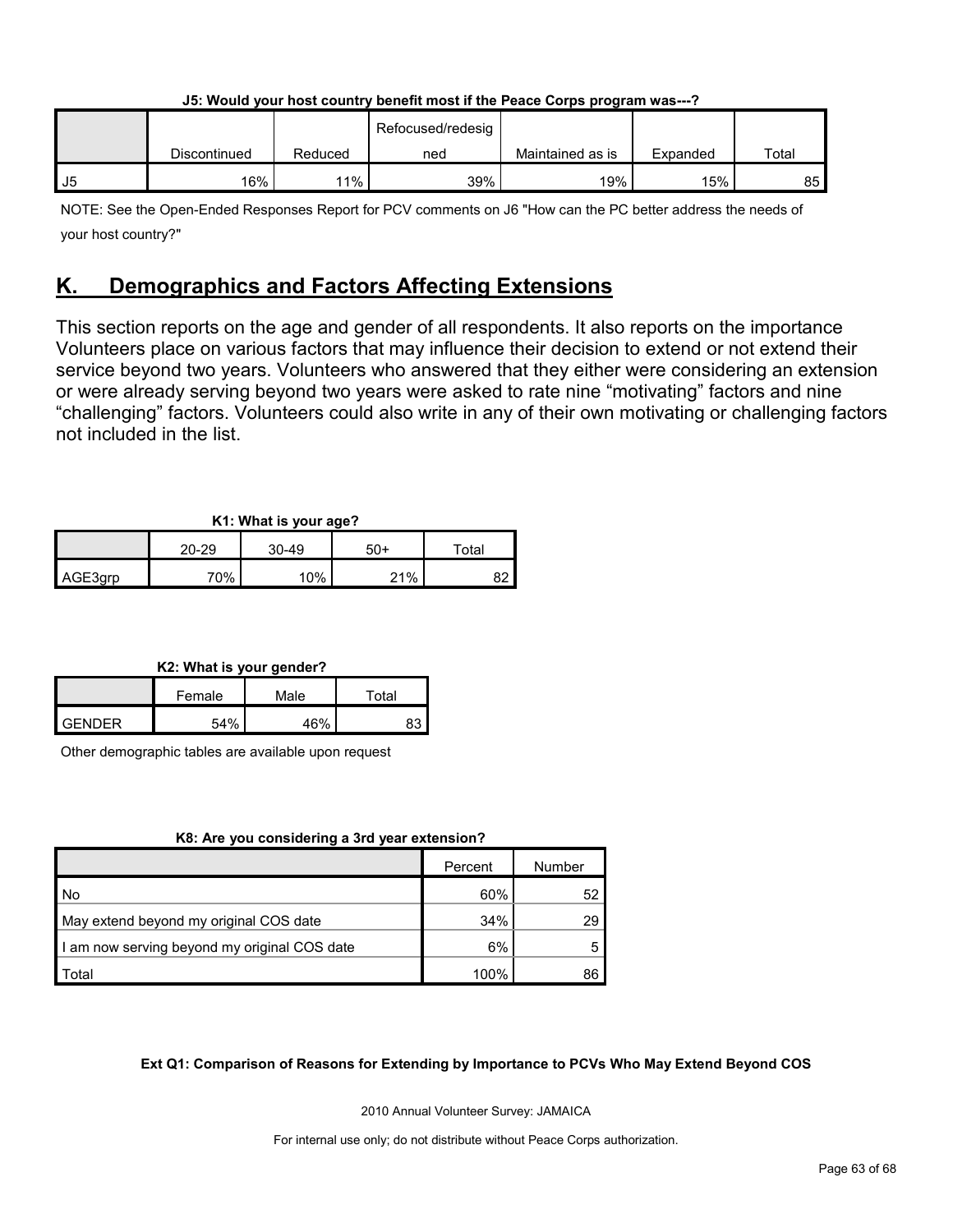|                                                         |               | Somewhat  |           |           |       |
|---------------------------------------------------------|---------------|-----------|-----------|-----------|-------|
|                                                         | Not Important | important | Important | <b>NA</b> | Total |
| Ability to partner with an NGO and/or government        | 21%           | 24%       | 41%       | 14%       | 29    |
| counterpart                                             |               |           |           |           |       |
| Additional financial compensation (higher living        | 34%           | 31%       | 21%       | 14%       | 29    |
| allowance, etc.)                                        |               |           |           |           |       |
| Flexibility to design my extension assignment           | 7%            | 10%       | 76%       | 7%        | 29    |
| Opportunity for more substantive work                   | 3%            | 17%       | 72%       | 7%        | 29    |
| Opportunity to finish or be more productive in my       | 4%            | 25%       | 61%       | 11%       | 28    |
| project                                                 |               |           |           |           |       |
| Opportunity to serve in a different site, country or    | 11%           | 11%       | 61%       | 18%       | 28    |
| project                                                 |               |           |           |           |       |
| Opportunity to take on additional responsibilities with | 31%           | 28%       | 28%       | 14%       | 29    |
| PC at post                                              |               |           |           |           |       |
| Recognition of excellent performance                    | 48%           | 14%       | 28%       | 10%       | 29    |
| Support from local Peace Corps staff                    | 24%           | 34%       | 31%       | 10%       | 29    |
| Please specify below<br>Other:                          | 13%           |           | 13%       | 75%       | 8     |

NOTE: This table includes only PCVs who answered K8="May extend beyond my original COS date"

|                                                                       | Not Important | Somewhat<br>important | Important | NA  | Total |
|-----------------------------------------------------------------------|---------------|-----------------------|-----------|-----|-------|
| Ability to partner with an NGO and/or government                      |               | 20%                   | 80%       |     | 5     |
| counterpart<br>Additional financial compensation (higher living       |               | 60%                   | 40%       |     | 5     |
| allowance, etc.)<br>Flexibility to design my extension assignment     | 20%           |                       | 80%       |     | 5     |
| Opportunity for more substantive work                                 |               |                       | 100%      |     | 5     |
| Opportunity to finish or be more productive in my<br>project          |               |                       | 80%       | 20% | 5     |
| Opportunity to serve in a different site, country or<br>project       | 20%           | 20%                   | 60%       |     | 5     |
| Opportunity to take on additional responsibilities with<br>PC at post | 20%           | 20%                   | 40%       | 20% | 5     |
| Recognition of excellent performance                                  |               | 20%                   | 60%       | 20% | 5     |
| Support from local Peace Corps staff                                  |               | 20%                   | 60%       | 20% | 5     |
| Please specify below<br>Other:                                        |               |                       | 50%       | 50% | 2     |

#### **Ext Q1: Comparison of Reasons for Extending by Importance to PCVs Serving an Extension**

2010 Annual Volunteer Survey: JAMAICA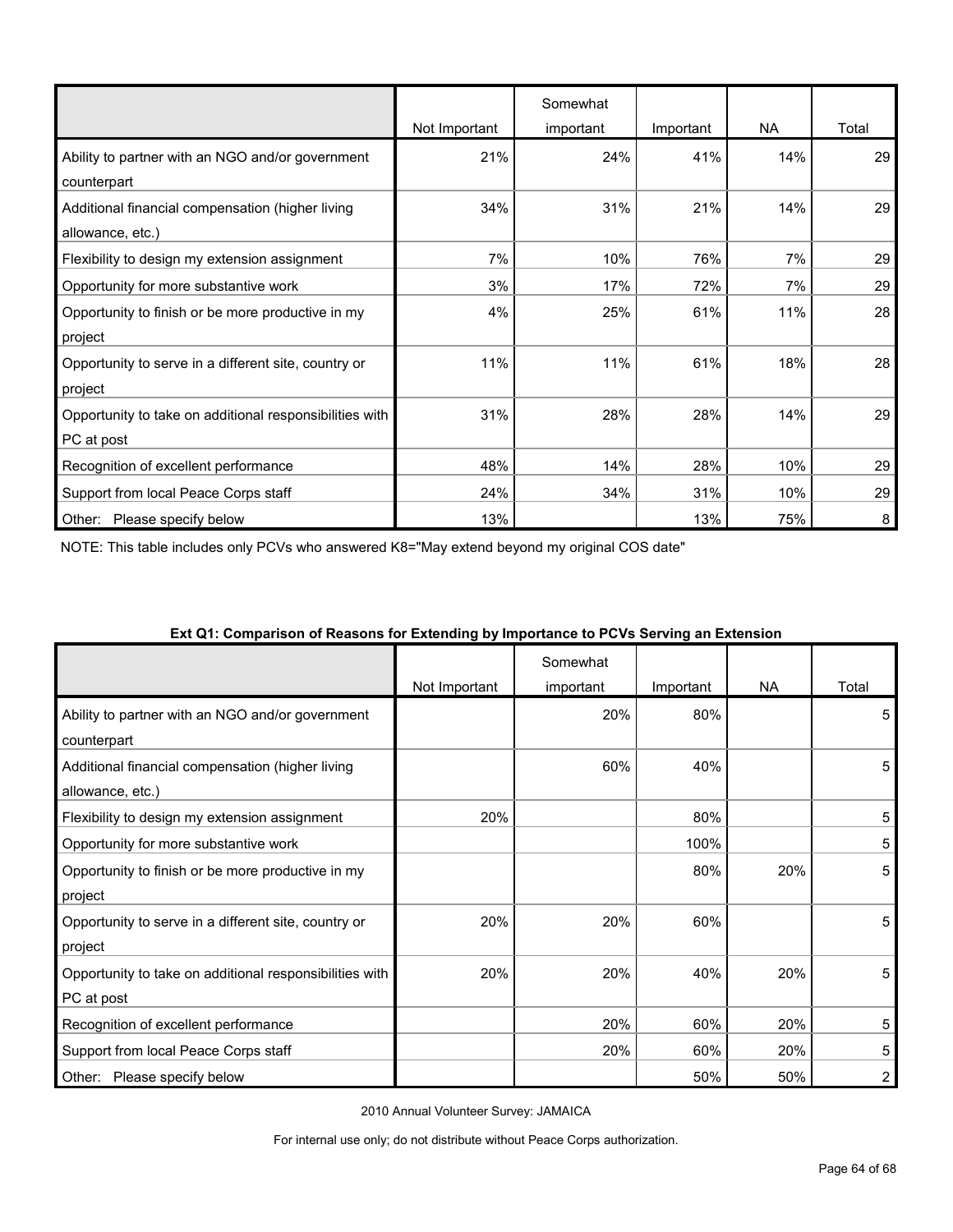|                                                         |               | Somewhat  |           |           |                |
|---------------------------------------------------------|---------------|-----------|-----------|-----------|----------------|
|                                                         | Not Important | important | Important | <b>NA</b> | Total          |
| Ability to partner with an NGO and/or government        |               | 20%       | 80%       |           | 5              |
| counterpart                                             |               |           |           |           |                |
| Additional financial compensation (higher living        |               | 60%       | 40%       |           | 5              |
| allowance, etc.)                                        |               |           |           |           |                |
| Flexibility to design my extension assignment           | 20%           |           | 80%       |           | 5              |
| Opportunity for more substantive work                   |               |           | 100%      |           | 5              |
| Opportunity to finish or be more productive in my       |               |           | 80%       | 20%       | 5              |
| project                                                 |               |           |           |           |                |
| Opportunity to serve in a different site, country or    | 20%           | 20%       | 60%       |           | 5              |
| project                                                 |               |           |           |           |                |
| Opportunity to take on additional responsibilities with | 20%           | 20%       | 40%       | 20%       | 5              |
| PC at post                                              |               |           |           |           |                |
| Recognition of excellent performance                    |               | 20%       | 60%       | 20%       | 5              |
| Support from local Peace Corps staff                    |               | 20%       | 60%       | 20%       | 5              |
| Other: Please specify below                             |               |           | 50%       | 50%       | $\overline{2}$ |

## **Ext Q1: Comparison of Reasons for Extending by Importance to PCVs Serving an Extension**

NOTE: This table includes only PCVs who answered K8="Now serving beyond my original COS date"

## **Ext Q1: Comparison of Reasons for Extending by Importance to PCVs Who May Extend and PCVs Serving an Extension (excluding all "NA" responses)**

|                                                              | Are you considering a 3rd year extension? |           |           |       |  |  |
|--------------------------------------------------------------|-------------------------------------------|-----------|-----------|-------|--|--|
|                                                              | May extend beyond my original COS date    |           |           |       |  |  |
|                                                              | Somewhat                                  |           |           |       |  |  |
|                                                              | Not Important                             | important | Important | Total |  |  |
| Ability to partner with an NGO and/or government             | 24%                                       | 28%       | 48%       | 25    |  |  |
| counterpart                                                  |                                           |           |           |       |  |  |
| Additional financial compensation (higher living             | 40%                                       | 36%       | 24%       | 25    |  |  |
| allowance, etc.)                                             |                                           |           |           |       |  |  |
| Flexibility to design my extension assignment                | 7%                                        | 11%       | 81%       | 27    |  |  |
| Opportunity for more substantive work                        | 4%                                        | 19%       | 78%       | 27    |  |  |
| Opportunity to finish or be more productive in my project    | 4%                                        | 28%       | 68%       | 25    |  |  |
| Opportunity to serve in a different site, country or project | 13%                                       | 13%       | 74%       | 23    |  |  |
| Opportunity to take on additional responsibilities with PC   | 36%                                       | 32%       | 32%       | 25    |  |  |
| at post                                                      |                                           |           |           |       |  |  |

2010 Annual Volunteer Survey: JAMAICA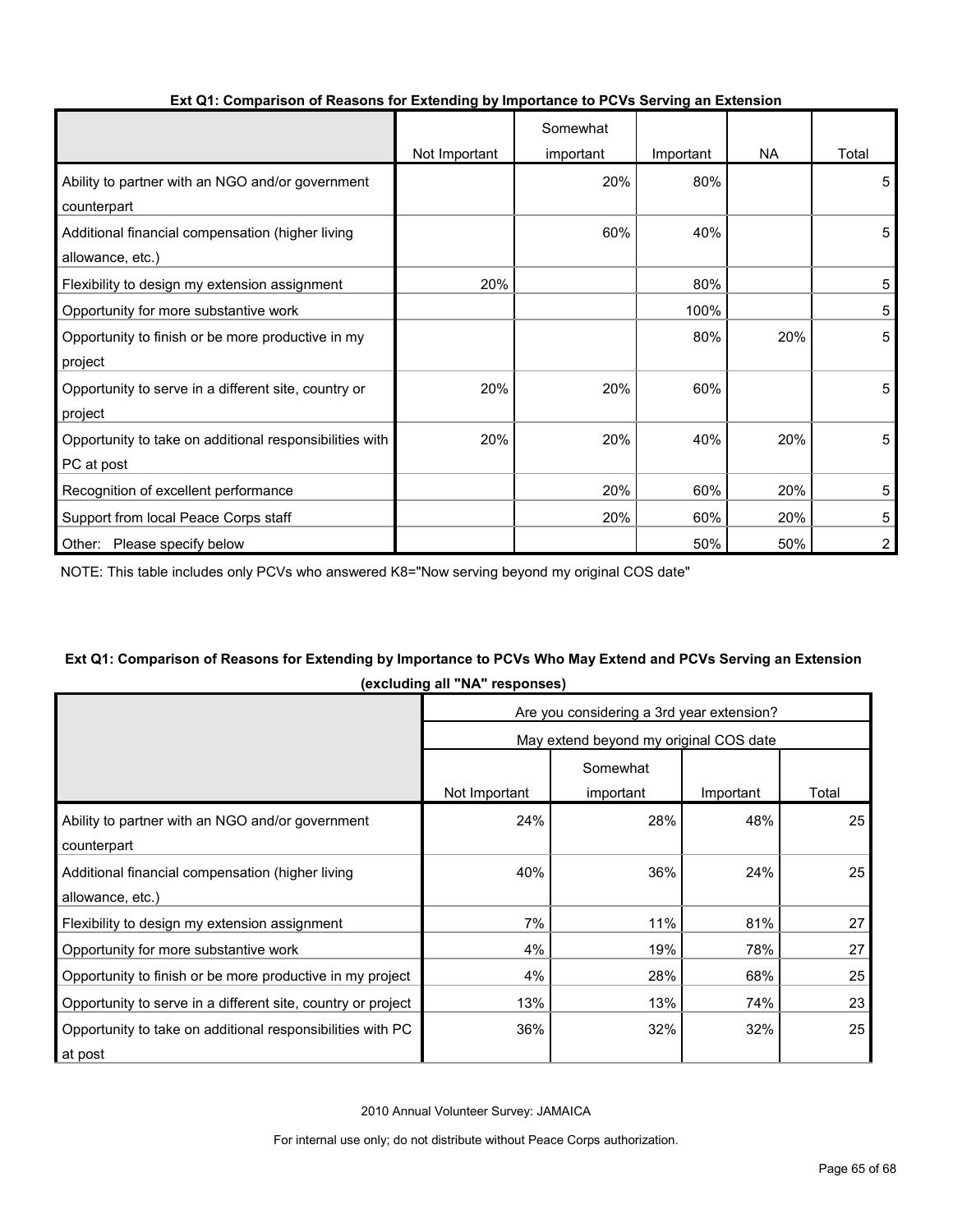| Recognition of excellent performance | 54% | 15% | 31% | 26 <sup>1</sup> |
|--------------------------------------|-----|-----|-----|-----------------|
| Support from local Peace Corps staff | 27% | 38% | 35% | 26 <sup>1</sup> |
| Other:<br>Please specify below       | 50% |     | 50% |                 |

NOTE: See Open-Ended Responses Report for "other" reasons for extending beyond COS

## **Ext Q1: Comparison of Reasons for Extending by Importance to PCVs Who May Extend and PCVs Serving an Extension**

|                                                              | (excluding all "NA" responses)            |                                              |           |                |  |  |
|--------------------------------------------------------------|-------------------------------------------|----------------------------------------------|-----------|----------------|--|--|
|                                                              | Are you considering a 3rd year extension? |                                              |           |                |  |  |
|                                                              |                                           | I am now serving beyond my original COS date |           |                |  |  |
|                                                              |                                           | Somewhat                                     |           |                |  |  |
|                                                              | Not Important                             | important                                    | Important | Total          |  |  |
| Ability to partner with an NGO and/or government             |                                           | 20%                                          | 80%       | 5              |  |  |
| counterpart                                                  |                                           |                                              |           |                |  |  |
| Additional financial compensation (higher living             |                                           | 60%                                          | 40%       | 5              |  |  |
| allowance, etc.)                                             |                                           |                                              |           |                |  |  |
| Flexibility to design my extension assignment                | 20%                                       |                                              | 80%       | 5              |  |  |
| Opportunity for more substantive work                        |                                           |                                              | 100%      | 5              |  |  |
| Opportunity to finish or be more productive in my project    |                                           |                                              | 100%      | 4              |  |  |
| Opportunity to serve in a different site, country or project | 20%                                       | 20%                                          | 60%       | 5              |  |  |
| Opportunity to take on additional responsibilities with PC   | 25%                                       | 25%                                          | 50%       | $\overline{4}$ |  |  |
| at post                                                      |                                           |                                              |           |                |  |  |
| Recognition of excellent performance                         |                                           | 25%                                          | 75%       | 4              |  |  |
| Support from local Peace Corps staff                         |                                           | 25%                                          | 75%       | 4              |  |  |
| Other: Please specify below                                  |                                           |                                              | 100%      |                |  |  |

NOTE: See Open-Ended Responses Report for "other" reasons for extending beyond COS

#### **Ext Q2: Comparison of Reasons for Not Extending by Importance to PCVs Who May Serve Beyond COS**

|                                                  |               | Somewhat  |           |           |       |
|--------------------------------------------------|---------------|-----------|-----------|-----------|-------|
|                                                  | Not Important | important | Important | <b>NA</b> | Total |
| Adjustment to new country or site                | 46%           | 25%       | 18%       | 11%       | 28    |
| Bureaucratic challenges related to extension     | 46%           | 29%       | 18%       | 7%        | 28    |
| process                                          |               |           |           |           |       |
| Delaying the pursuit of professional/educational | 29%           | 25%       | 36%       | 11%       | 28    |
| opportunities                                    |               |           |           |           |       |
| Family and personal reasons                      | 14%           | 32%       | 43%       | 11%       | 28    |
| Feeling that I am ready to go home               | 18%           | 39%       | 36%       | 7%        | 28    |
| Fellow Volunteers are leaving/have left          | 57%           | 32%       | 4%        | 7%        | 28    |

2010 Annual Volunteer Survey: JAMAICA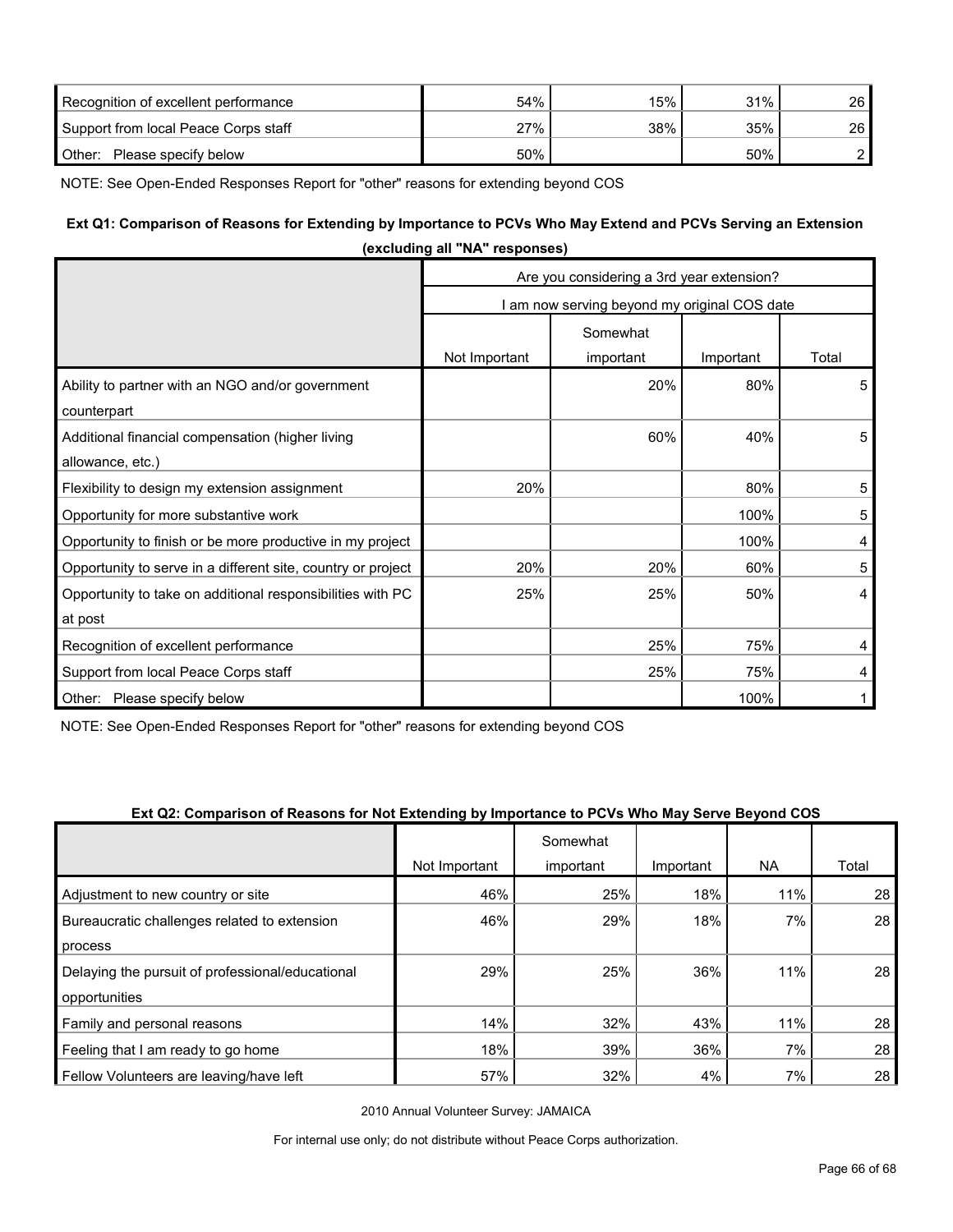| Lack of information about/difficulty defining the 3rd | 43% | 29% | 21% | 7%  | 28              |
|-------------------------------------------------------|-----|-----|-----|-----|-----------------|
| year extension role                                   |     |     |     |     |                 |
| Lack of professional development opportunities        | 32% | 36% | 21% | 11% | 28              |
| Lack of support from Peace Corps staff                | 32% | 25% | 25% | 18% | 28              |
| Other:<br>Please specify below                        | 10% | 10% |     | 80% | 10 <sup>1</sup> |

NOTE: This table includes only PCVs who answered K8="May extend beyond my original COS date"

|  | Ext Q2: Comparison of Reasons for Not Extending by Importance to PCVs Serving Beyond COS |
|--|------------------------------------------------------------------------------------------|
|--|------------------------------------------------------------------------------------------|

|                                                       |               | Somewhat  |           |           |       |
|-------------------------------------------------------|---------------|-----------|-----------|-----------|-------|
|                                                       | Not Important | important | Important | <b>NA</b> | Total |
| Adjustment to new country or site                     | 50%           | 25%       |           | 25%       | 4     |
| Bureaucratic challenges related to extension          |               | 50%       | 25%       | 25%       | 4     |
| process                                               |               |           |           |           |       |
| Delaying the pursuit of professional/educational      |               | 25%       | 50%       | 25%       | 4     |
| opportunities                                         |               |           |           |           |       |
| Family and personal reasons                           |               | 50%       | 50%       |           | 4     |
| Feeling that I am ready to go home                    |               | 75%       | 25%       |           | 4     |
| Fellow Volunteers are leaving/have left               | 25%           | 75%       |           |           | 4     |
| Lack of information about/difficulty defining the 3rd |               | 25%       | 50%       | 25%       | 4     |
| year extension role                                   |               |           |           |           |       |
| Lack of professional development opportunities        | 25%           | 25%       | 25%       | 25%       | 4     |
| Lack of support from Peace Corps staff                |               | 25%       | 50%       | 25%       | 4     |
| Please specify below<br>Other:                        |               |           |           | 100%      |       |

NOTE: This table includes only PCVs who answered K8="Now serving beyond my original COS date"

| <b>Extension (excluding all "NA" responses)</b> |
|-------------------------------------------------|
| Are you considering a 3rd year extension?       |

| Ext Q2: Comparison of Reasons for Not Extending by Importance to PCVs Who May Extend and PCVs Serving an |
|----------------------------------------------------------------------------------------------------------|
| <b>Extension (excluding all "NA" responses)</b>                                                          |

|                                                      | Are you considering a 3rd year extension? |           |           |       |  |  |
|------------------------------------------------------|-------------------------------------------|-----------|-----------|-------|--|--|
|                                                      | May extend beyond my original COS date    |           |           |       |  |  |
|                                                      | Somewhat                                  |           |           |       |  |  |
|                                                      | Not Important                             | important | Important | Total |  |  |
| Adjustment to new country or site                    | 52%                                       | 28%       | 20%       | 25    |  |  |
| Bureaucratic challenges related to extension process | 50%                                       | 31%       | 19%       | 26    |  |  |
| Delaying the pursuit of professional/educational     | 32%                                       | 28%       | 40%       | 25    |  |  |
| opportunities                                        |                                           |           |           |       |  |  |

2010 Annual Volunteer Survey: JAMAICA